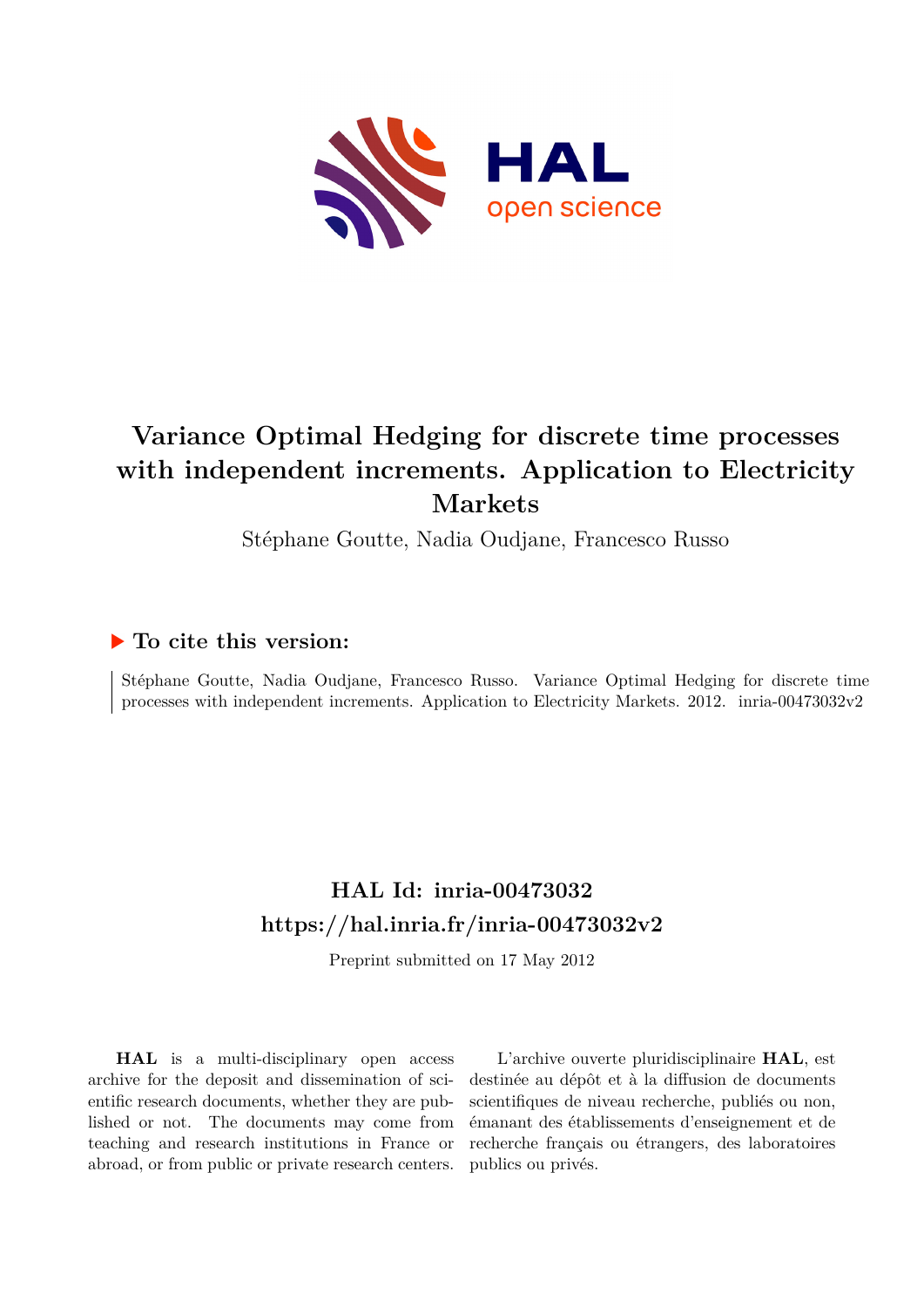# Variance Optimal Hedging for discrete time processes with independent increments. Application to Electricity Markets

Stéphane GOUTTE∗† , Nadia OUDJANE ∗‡ and Francesco RUSSO §¶

October 18th 2011

#### Abstract

We consider the discretized version of a (continuous-time) two-factor model introduced by Benth and coauthors for the electricity markets. For this model, the underlying is the exponent of a sum of independent random variables. We provide and test an algorithm, which is based on the celebrated Föllmer-Schweizer decomposition for solving the mean-variance hedging problem. In particular, we establish that decomposition explicitly, for a large class of vanilla contingent claims. Interest is devoted in the choice of rebalancing dates and its impact on the hedging error, regarding the payoff regularity and the non stationarity of the log-price process.

Key words: Variance-optimal hedging, Föllmer-Schweizer decomposition, Lévy process, Cumulative generating function, Characteristic function, Normal Inverse Gaussian distribution, Electricity markets, Incomplete Markets, Processes with independent increments, trading dates optimization.

2010 AMS-classification: 60G50, 60G51, 91G10, 60J05, 62M99

JEL-classification: C02, C15, G11, G12, G13

<sup>∗</sup>Université Paris 13, Mathématiques LAGA, Institut Galilée, 99 Av. J.B. Clément 93430 Villetaneuse. Email:goutte@math.jussieu.fr

<sup>†</sup>Luiss Guido Carli - Libera Università Internazionale degli Studi Sociali Guido Carli di Roma

<sup>‡</sup>EDF R&D, Université Paris 13, FiME (Laboratoire de Finance des Marchés de l'Energie (Dauphine, CREST, EDF R&D) www.fime-lab.org). E-mail:nadia.oudjane@edf.fr

<sup>§</sup>ENSTA ParisTech, UMA, Unité de Mathématiques appliquées, 32 Bd. Victor, F-75739 Paris Cedex 15 (France)

<sup>¶</sup>INRIA Rocquencourt and Cermics Ecole des Ponts, Projet MATHFI. E-mail:francesco.russo@ensta-paristech.fr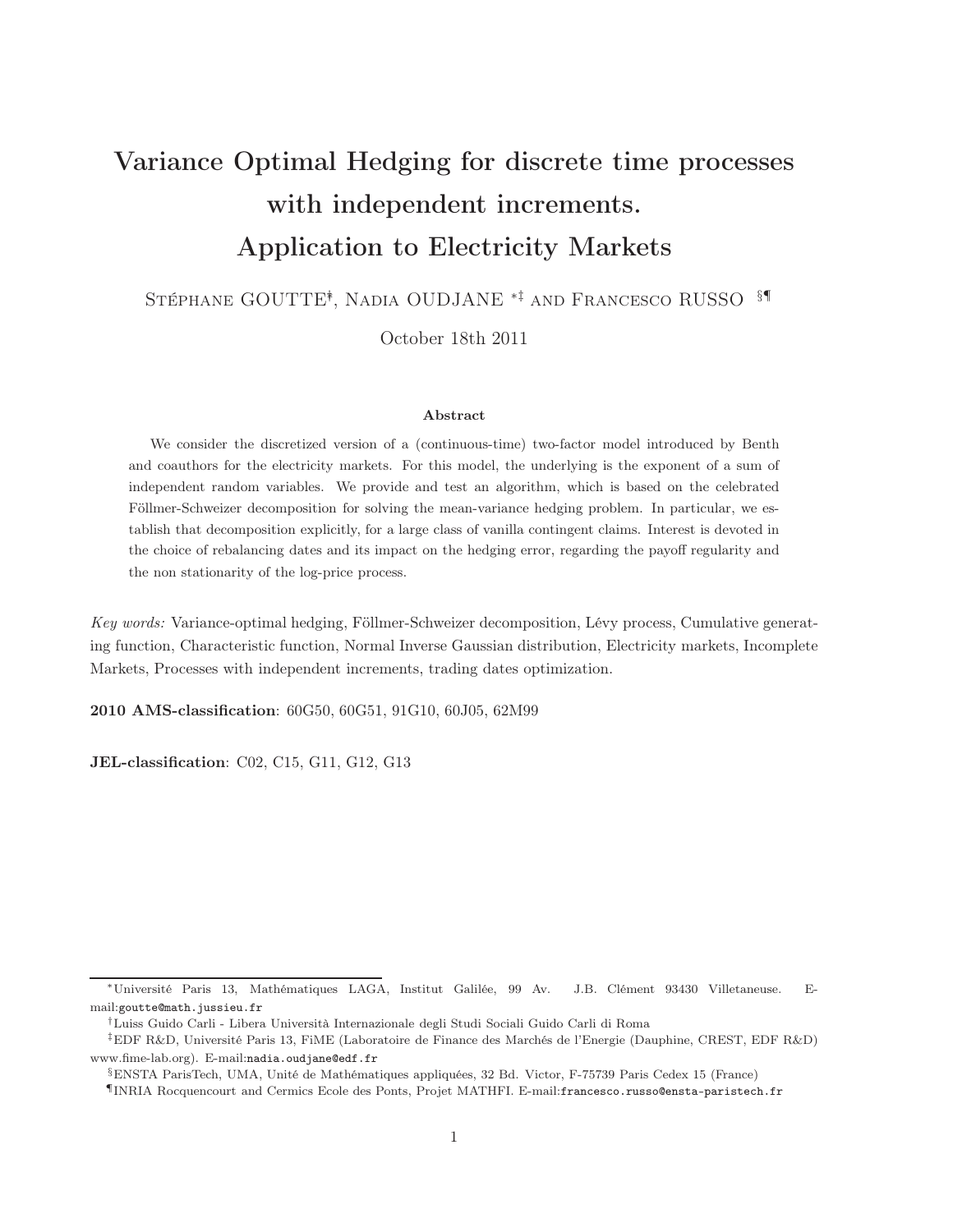## 1 Introduction

It is well known that the classical Black-Scholes model does not allow in real applications to replicate perfectly contingent claims. Of course, this is due to market incompleteness and specifically two major reasons : the non-Gaussianity of prices log-returns and the finite number of trading dates. The impact of these features have been intensively studied separately in the literature.

There is a large literature on pricing and hedging with non Gaussian models (allowing for stochastic volatility or jumps), in a continuous time setup. Then, the hedging error related to the discretization of the hedging strategy is in general ignored or investigated separately. One popular approach is the Variance-Optimal hedging. Let  $S<sup>c</sup>$  denotes the underlying price process where the superscript c refers to the continuous time setting); if  $H$  denotes the payoff of the option, the goal is to minimize the mean squared hedging error

$$
\mathbb{E}[(V_T - H)^2] \quad \text{with} \quad V_T = c + \int_0^T v_t dS_t^c.
$$

over all initial endowments  $c \in \mathbb{R}$  and all (in some sense) admissible strategies v. The first paper specifically on this subject is due to Duffie and Richardson, see [\[18\]](#page-30-0). Among significant early contributions there are [\[36,](#page-31-0) [37,](#page-31-1) [39,](#page-31-2) [33,](#page-31-3) [25\]](#page-30-1), a fairly complete recent article on the structure of mean-variance hedging, with a rich bibliography is provided by [\[11\]](#page-30-2). One of the now classical tools is the so called Föllmer-Schweizer decomposition. Given a square integrable r.v. H and an  $(\mathcal{F}_t)$ -semimartingale  $S = (S_t)_{t\geq0}$ , that decomposition consists in finding a triple  $(H_0, \xi, L)$  where  $H_0$  is  $\mathcal{F}_0$ -measurable,  $\xi$  is  $(\mathcal{F}_t)$ -predictable and L is a martingale being orthogonal to the martingale part M of S such that  $H = H_0 + \int_0^T \xi_s dS_s + L_T$ . In the recent years, some attention was focused on finding explicit or quasi explicit formulae for the Föllmer-Schweizer decomposition or the optimal strategy for the mean-variance hedging problem. For instance [\[6\]](#page-29-0) gave an expression based on Clark-Ocone type decompositions related to Lévy type measures when the underlying is a Lévy martingale, [\[15\]](#page-30-3) still in the martingale case with techniques of partial integro differential equations. [\[29\]](#page-31-4) obtained significant explicit decompositions when the underlying is the exponential of a Lévy process and the contingent claim is a vanilla type option appearing as some generalized Laplace transform of a finite complex measure. Other significant semi-explicit formulae appear in [\[30,](#page-31-5) [31\]](#page-31-6). [\[29\]](#page-31-4) was continued by [\[28\]](#page-31-7) in the framework of processes with independent increments with some applications to the electricity market.

However, in practice, the hedging strategy cannot be implemented continuously and the resulting optimal strategy has to be discretized. Hence, to be really relevant the hedging error should take into account this further approximation.

An alternative approach, less investigated in the literature, is to consider directly the hedging problem in discrete time as proposed by Cox Ross and Rubinstein [\[16\]](#page-30-4). The first incomplete market analysis in the spirit of minimizing a quadratic risk is due to [\[19\]](#page-30-5). They worked with the so-called local risk-minimization. The problem of Variance-Optimal hedging in the discrete time setup was proposed in [\[35,](#page-31-8) [38\]](#page-31-9). In the recent years some interest on discrete time was rediscovered in [\[8,](#page-29-1) [9,](#page-30-6) [32\]](#page-31-10). [\[12\]](#page-30-7) revisits the seminal paper [\[19\]](#page-30-5) in the spirit of global risk minimization. In the discrete-time context, a significant role was played by the analogous of the previously mentioned FS-decomposition. It is recalled in Definition [2.8.](#page-6-0)

Recently, many approaches have been proposed to obtain explicit or quasi-explicit formulae for computing both the variance optimal trading strategies and hedging errors in discrete time. For instance, in [\[1\]](#page-29-2), Angelini and Herzel derive closed formulae for the variance optimal hedge ratio and the corresponding hedging error variance when the underlying asset is a geometric Brownian motion which is martingale. As we said, Kallsen and co-authors contributed at providing semi-explicit formulae for the Variance-Optimal hedging problem both in discrete and continuous time, for various kind of models. In particular in [\[29\]](#page-31-4), semi-explicit formula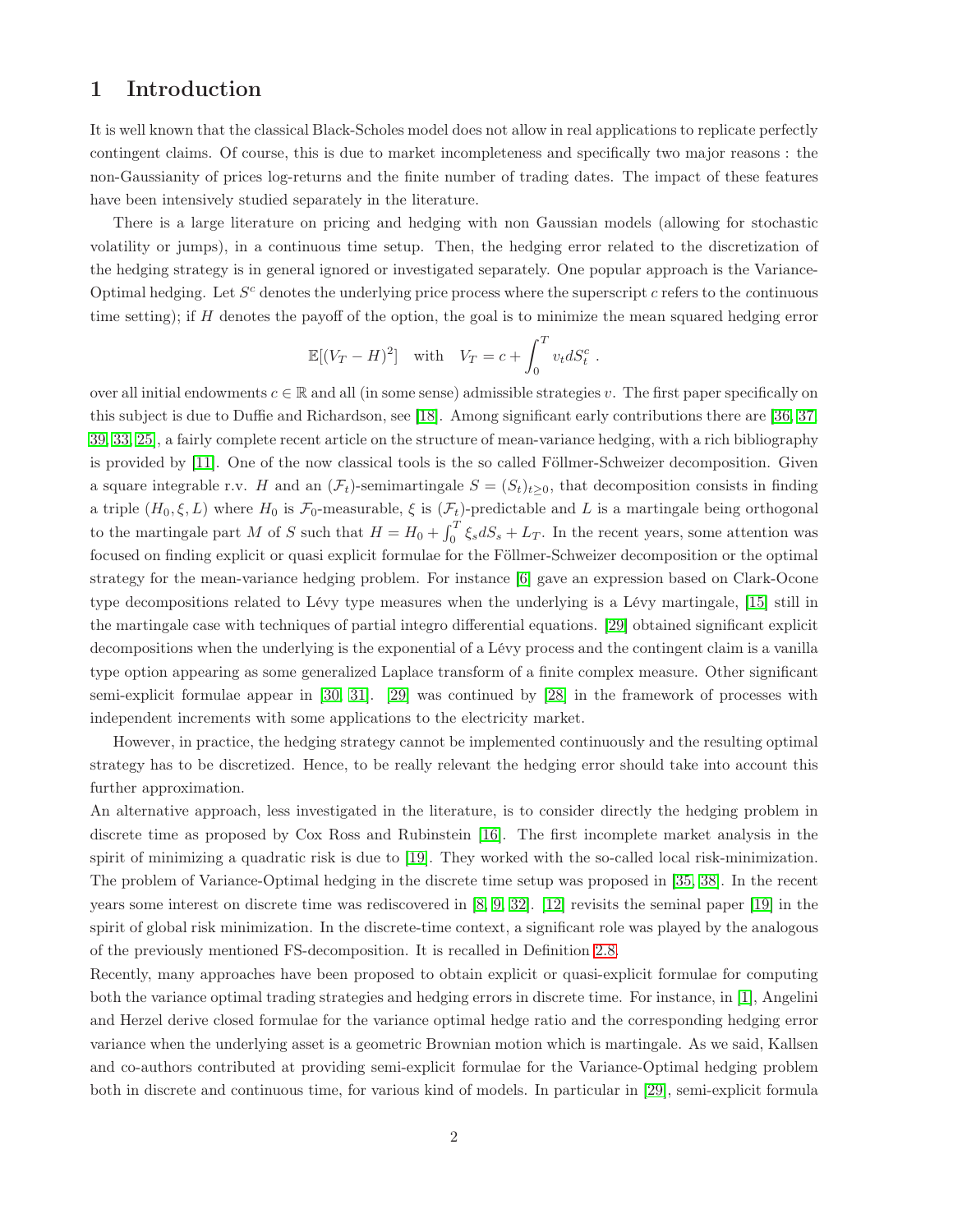are derived for the (discrete and continuous time) Variance-Optimal hedging strategy and for the resulting hedging error, in the specific case where the logarithm of the underlying price is a process with stationary independent increments. One major idea proposed in [\[29\]](#page-31-4) and [\[10\]](#page-30-8) consists in expressing the payoff as a linear combination of exponential payoffs for which the variance optimal hedging strategy can be expressed explicitly. With a similar methodology and in the same setting, Angelini and Herzel [\[2\]](#page-29-3) determine the Laplace transform of the variance of the error produced by a standard delta hedging strategy when applied to several class of models. In [\[17\]](#page-30-9) similar results are provided in the continuous time setup. In this paper, we use the generalized Laplace transform approach to extend the results of [\[29\]](#page-31-4) to the case of processes with independent increments (PII) relaxing the stationary assumption on log-returns. The semi-explicit discrete Föllmer-Schweizer decomposition is stated in Proposition [3.11,](#page-9-0) the solution to the mean-variance hedging problem in Theorem [4.1.](#page-13-0) The expression of the quadratic hedging error in Theorem [4.3](#page-13-1) gives a priori a criterion of market completeness as far as vanilla options are concerned. This confirms that the (even not stationary) binomial model is complete, see Proposition [4.5.](#page-16-0)

Our discrete time model consists in fact in the discretization of continuous time models which are exponentials of processes of independent increments. Given a continuous-time model  $(S_t^c)_{t\geq 0}$ , where  $S_t^c = s_0 \exp(X_t^c)$ and  $X^c$  is a process with independent increments and discrete trading dates  $t_0, t_1, \cdots, t_N$ , our discrete model will be  $S = (S_k)$ , such that  $S_k = S_{t_k}^c$ , for all  $k = 0, 1, \dots N$ . In this discrete time setting, the Variance-Optimal pricing and hedging problem consists in looking for the initial endowments  $c \in \mathbb{R}$  and the admissible strategy  $v = (v_k)$  which minimizes

$$
\mathbb{E}[(V_T^N - H)^2] \quad \text{with} \quad V_T^N = c + \sum_{k=1}^N v_k \Delta S_k .
$$

This framework is indeed well suited to take into account together both the non-Gaussianity of log-returns and hedging errors due to the discreteness of trading times. Our investigation for quasi-explicit formulae when the underlying is the exponential of sums of independent random variables is due to two reasons.

- 1. The first one comes from the fact that the basic continuous time model can be time-inhomogeneous in a natural way, see for instance [\[28\]](#page-31-7).
- 2. The second, more original reason, is that the discretized times, which correspond in our case to the rebalancing dates, are not necessarily uniformly chosen.

About item 1., some prices exhibit non stationary and non-Gaussian log-returns. One common example of this phenomenon can be observed on electricity futures or forward market: the forward volatility increases when the time to delivery decreases whereas the tails of log-returns distribution get heavier resulting in huge spikes on the Spot. The exponential Lévy factor model, proposed in [\[7\]](#page-29-4) and [\[13\]](#page-30-10) allows to represent both the volatility term structure and the spikes on the short term. More precisely, the forward price given at time t for delivery of 1MWh at time  $T_d \geq t$ , denoted  $F_t^{T_d}$  is then modeled by a two factors model, such that

<span id="page-3-0"></span>
$$
S_t^c := F_t^{T_d} = F_0^{T_d} \exp(m_t^{T_d} + \int_0^t \sigma_S e^{-\lambda (T_d - u)} d\Lambda_u + \sigma_L W_t) , \text{ for all } t \in [0, T_d] ,
$$
 (1.1)

where m is a real deterministic trend,  $\Lambda$  a real Lévy process and W a real Brownian motion. Hence, forward prices are modeled as exponentials of PII with non-stationary increments and existing results from [\[29\]](#page-31-4) valid for stationary independent processes cannot be applied for that kind of models.

Concerning item 2., the announced motivation for our development is to be able to analyze the impact of a non-homogeneous discretization of the trading dates on the Variance-Optimal hedging error. The issue of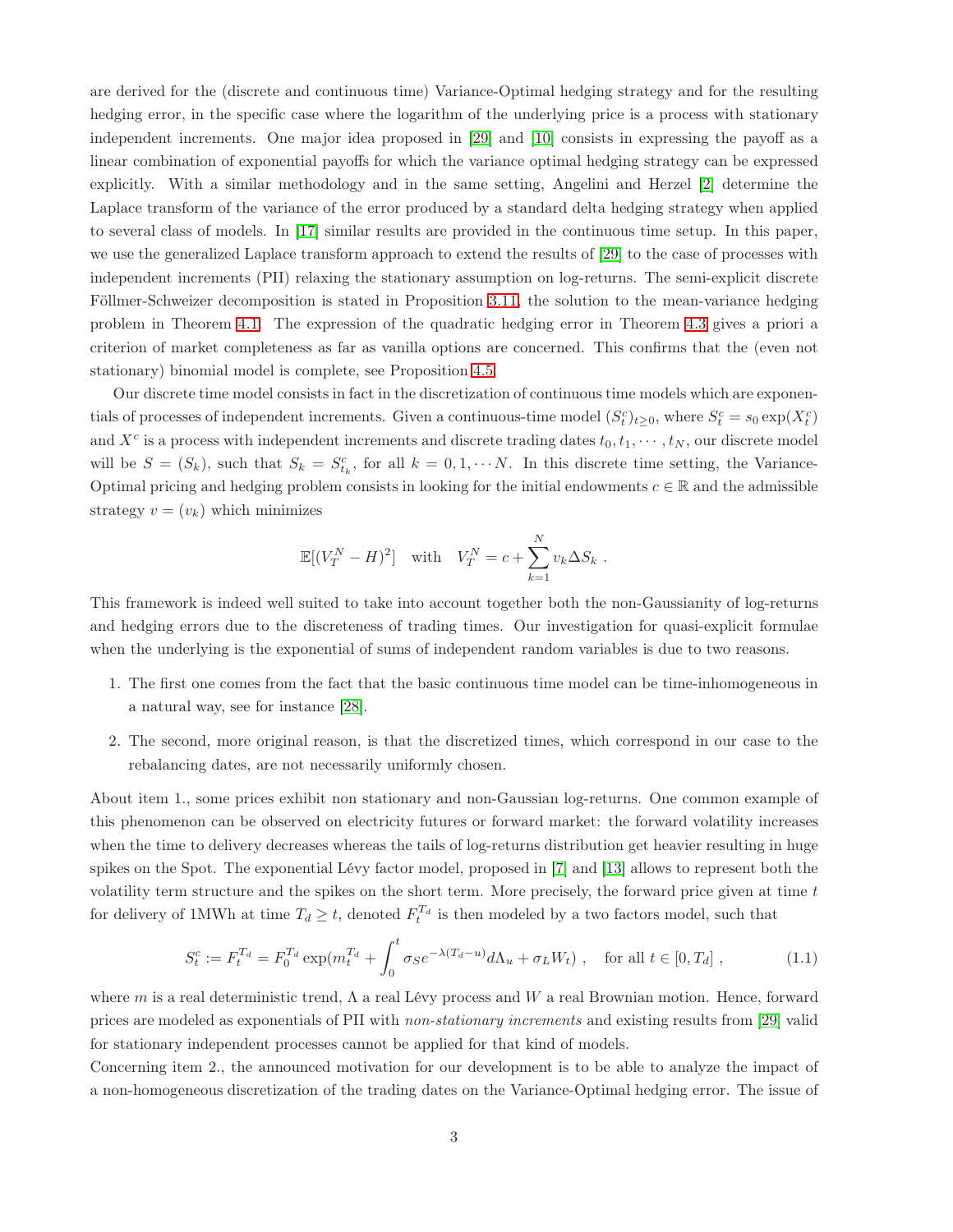considering non-homogeneous trading dates was first considered by Geiss [\[21\]](#page-30-11) who analyzed the impact on the hedging error of discretizing a continuously rebalanced hedging portfolio. He showed that for a given irregular payoff (e.g. a digital call), concentrating rebalancing dates near the maturity instead of rebalancing regularly can improve the convergence rate of the hedging error. Later, Geiss and Geiss [\[22\]](#page-30-12) introduced the so called *fractional smoothness* quantifying the impact of the payoff irregularity on the optimal discretization grid. The reader can consult [\[23\]](#page-30-13) for a nice survey on this subject and [\[24\]](#page-30-14) for some recent developments.

Hence, it seems to be of real interest to be able to consider such non-homogeneous grids. However, if the continuous time log-price model  $X^c = \log(S^c) - \log(s_0)$  has independent and stationary increments, considering non-homogeneous trading dates involves a non stationary discrete time process X such that  $X_k = X_{t_k}^c$  for  $k = 0, \dots N$ , where  $t_0, t_1, \dots, t_N$  denote the non-homogeneous trading dates. Hence, here again existing results from [\[29\]](#page-31-4) cannot be applied neither for hedging at non-homogeneous times nor for evaluating the resulting hedging error.

In the present work, we have performed some numerical tests concerning both applications. One major observation is the remarkable robustness of the Black-Scholes strategy that still achieves quasi-minimal hedging errors variances, with both non Gaussian log-returns and discrete rebalancing dates. Besides, our tests show that when hedging with electricity forward contracts, the impact of the choice of the rebalancing dates on the hedging error seems to be more important than the choice of log-returns distribution (Gaussian or Normal Inverse Gaussian, in our case). Concerning the case of hedging an irregular payoff (a digital call, in our case), our numerical tests confirm the result of [\[21\]](#page-30-11). In almost Gaussian cases, we observe that the variance optimal hedging error, can be noticeably reduced by optimizing the rebalancing dates. However, this phenomena is less pronounced when the tails of the log-returns distribution get heavier for which the hedging error gets less sensitive to the rebalancing grid. This suggests that the result of [\[21\]](#page-30-11) and [\[24\]](#page-30-14) could not be extended straightforwardly to the non Gaussian case.

This article is organized as follows. In Section 2, notations and generalities on the discrete Föllmer-Schweizer decomposition are presented. In Section 3, we derive semi-explicit Föllmer-Schweizer decomposition for exponential of PII. Section 4 is devoted to the solution to the global minimization problem. Illustrative example and simulation results are given in Section 5; in particular, subsection [5.2](#page-20-0) is concerned with data coming from the electricity market.

## 2 Generalities and Discrete Föllmer-Schweizer decomposition

We present the context of the problem studied by [\[38\]](#page-31-9).

Let  $(\Omega, \mathcal{F}, P)$  be a probability space,  $N \in \mathbb{N}^*$  a fixed natural number and  $\mathbb{F} = (\mathcal{F}_k)_{k=0,\dots,N}$  a fixed reference filtration. We shall assume that  $\mathcal{F} = \mathcal{F}_N$ . Let  $(S_k)_{k=0,\dots,N}$  be a real-valued, F-adapted, squareintegrable process. We denote by  $\Delta S_k$  the increments  $S_k - S_{k-1}$ , for  $k = 1, \dots, N$ . We use the convention that a sum (respectively product) over an empty set is zero (resp. one).

**Definition 2.1.** We denote by  $\Theta$  the set of all predictable processes v (i.e.:  $v_k$  is  $\mathcal{F}_{k-1}$ -measurable for each  $k \geq 1$ ) such that  $v_k \Delta S_k \in \mathcal{L}^2(\Omega)$  for  $k = 1, \dots, N$ . For  $v \in \Theta$ ,  $G(v)$  is the process defined by

$$
G_k(v) := \sum_{j=1}^k v_j \Delta S_j, \quad \text{for} \quad k = 1, \cdots, N.
$$

The problem addressed in [\[38\]](#page-31-9) is the following.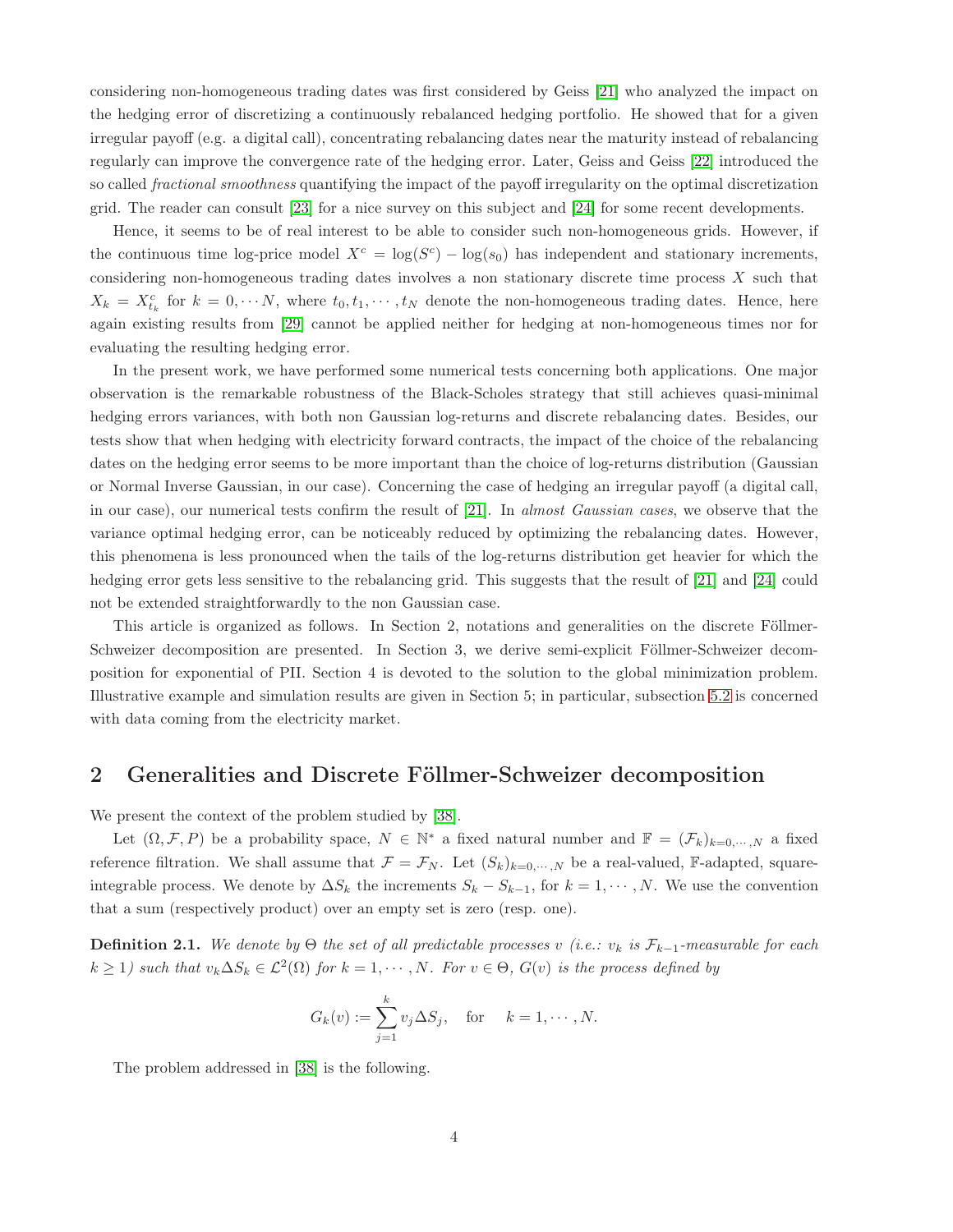Given  $H \in \mathcal{L}^2(\Omega)$ , we look for  $(V_0^*, \varphi^*)$  which minimize the quantity

<span id="page-5-1"></span>
$$
\mathbb{E}\left[\left(H - V_0 - G_T(\varphi)\right)^2\right] \,,\tag{2.2}
$$

over  $V_0 \in \mathbb{R}$  and  $\varphi \in \Theta$ . It will be called **discrete time optimization problem**. The expression  $\mathbb{E}\left[\left(H - V_0^* - G_T(\varphi^*)\right)^2\right]$  will be called the **variance optimal hedging error**.

**Definition 2.2.** Schweizer [\[38\]](#page-31-9) introduces the following **non-degeneracy condition (ND)**. We say that S satisfies the non-degeneracy condition (ND) if there exists a constant  $\delta \in ]0,1]$  such that

$$
\left(\mathbb{E}[\Delta S_k|\mathcal{F}_{k-1}]\right)^2 \leq \delta \mathbb{E}[(\Delta S_k)^2|\mathcal{F}_{k-1}],
$$

P.a.s for  $k = 1, \cdots, N$ .

**Remark 2.3.** 1. If  $(S_k)$  is a martingale then  $(ND)$  is always verified.

2. Note that by Jensen's inequality, we always have  $(\mathbb{E}[\Delta S_k|\mathcal{F}_{k-1}])^2 \leq \mathbb{E}[(\Delta S_k)^2|\mathcal{F}_{k-1}]$  a.s. The point of condition (ND) is to ensure a strict inequality uniformly in  $\omega$ .

To obtain another formulation of (ND), we now express S in its Doob decomposition as  $S_k = M_k + A_k$ where  $M_k$  is a square-integrable martingale and  $A_k$  is a square-integrable predictable process with  $A_0 = 0$ . It is well-known that this decomposition is unique and is given through

$$
\Delta A_k := \mathbb{E}[\Delta S_k | \mathcal{F}_{k-1}], \quad \text{and} \quad \Delta M_k := \Delta S_k - \Delta A_k.
$$

We will operate with the help of some conditional moments and conditional variance setting

$$
Var[\Delta S_k|\mathcal{F}_{k-1}] := \mathbb{E}[(\Delta S_k)^2|\mathcal{F}_{k-1}] - \mathbb{E}[\Delta S_k|\mathcal{F}_{k-1}]^2.
$$

<span id="page-5-0"></span>**Remark 2.4.** For  $k = 1, ..., N$ , we have the following.

- 1.  $\mathbb{E}[(\Delta S_k)^2 | \mathcal{F}_{k-1}] = \mathbb{E}[(\Delta M_k)^2 | \mathcal{F}_{k-1}] + (\Delta A_k)^2;$
- 2.  $Var[\Delta S_k | \mathcal{F}_{k-1}] = \mathbb{E}[(\Delta M_k)^2 | \mathcal{F}_{k-1}]$ ;
- 3. Previous conditional variance vanishes if and only if  $\Delta M_k = 0$  a.s.

We introduce the predictable process  $\lambda_k$  by

<span id="page-5-2"></span>
$$
\lambda_k := \frac{\Delta A_k}{\mathbb{E}[(\Delta S_k)^2 | \mathcal{F}_{k-1}]} = \frac{\mathbb{E}[\Delta S_k | \mathcal{F}_{k-1}]}{\mathbb{E}[(\Delta S_k)^2 | \mathcal{F}_{k-1}]} \tag{2.3}
$$

for all  $k = 1, \dots, N$ . These quantities could be theoretically infinite.

Remark 2.5. Suppose that  $P(\Delta S_k = 0) = 0$  for any  $k = 1, \dots, N$ .

1. Then  $\mathbb{E}[(\Delta S_k)^2|\mathcal{F}_{k-1}] > 0$  a.s. In fact, let  $B = {\omega |\mathbb{E}[(\Delta S_k)^2(\omega)|\mathcal{F}_{k-1}]} = 0$ . This implies  $\Delta A_k = 0$ on B because of Remark [2.4](#page-5-0) 1. By the same Remark,

$$
0 = 1_B \mathbb{E}[(\Delta M_k)^2 | \mathcal{F}_{k-1}] = \mathbb{E}[1_B (\Delta M_k)^2 | \mathcal{F}_{k-1}],
$$

so  $\Delta M_k = 0$  a.s. on B. This implies that  $\Delta S_k = 0$  a.s. on B. By assumption, B is forced to be a null set.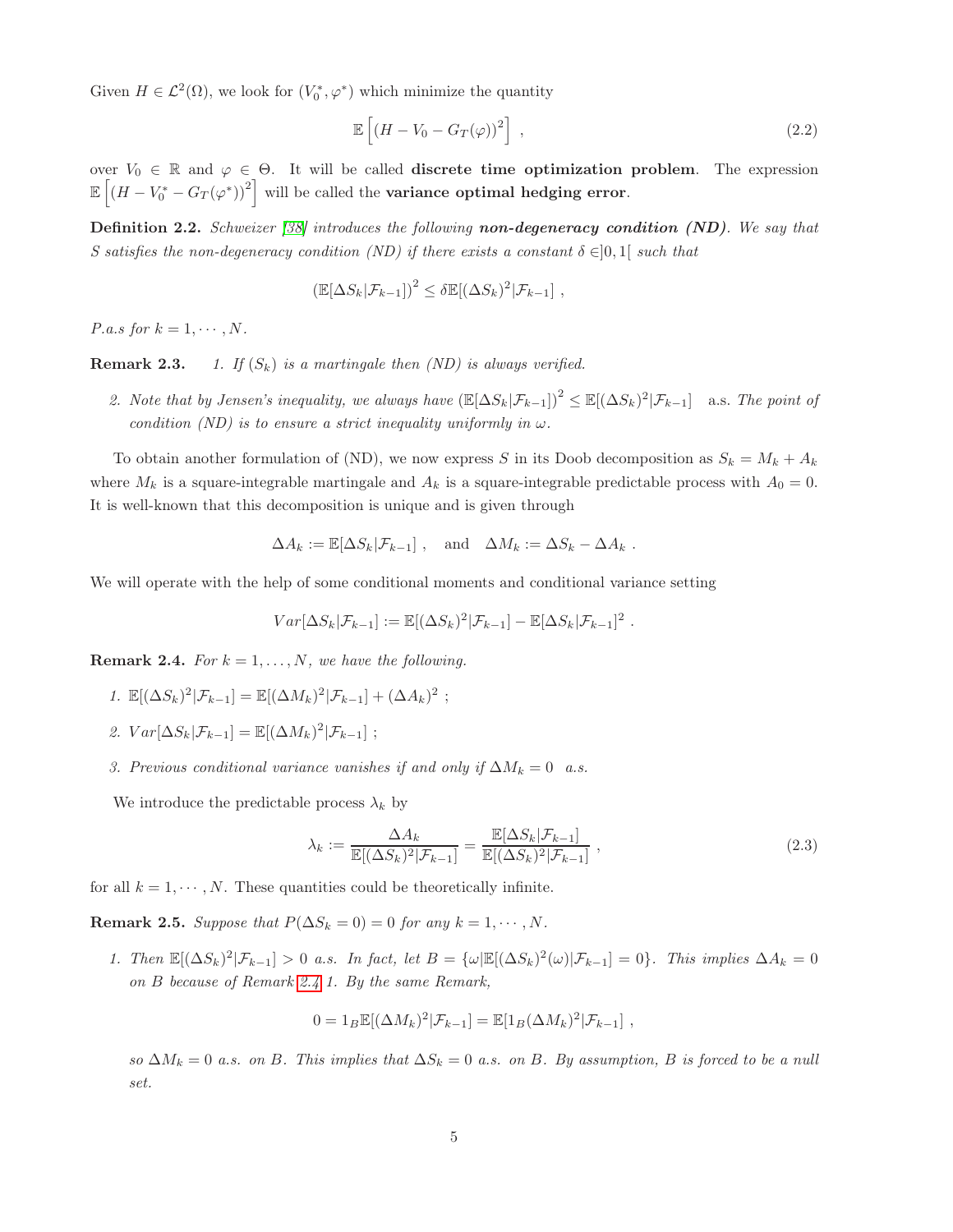2. Previous point 1. guarantees in particular that  $(\lambda_k)$  are all finite.

<span id="page-6-3"></span>**Definition 2.6.** The **mean-variance tradeoff process** of S is defined by

$$
K_j^d := \sum_{l=1}^j \frac{\mathbb{E}[\Delta S_l | \mathcal{F}_{l-1}]^2}{Var[\Delta S_l | \mathcal{F}_{l-1}]} ,
$$

for all  $j = 1, \dots, N$ . K<sup>d</sup> is the discrete version of the continuous time corresponding process K defined for instance in Definition 2.11 of [\[28\]](#page-31-7) or in Section 1. of [\[36\]](#page-31-0).

<span id="page-6-2"></span>Proposition 2.7. The condition *(ND)* is fulfilled if and only if

$$
\frac{\mathbb{E}[\Delta S_k|\mathcal{F}_{k-1}]^2}{Var[\Delta S_k|\mathcal{F}_{k-1}]}
$$

is a.s. bounded uniformly in  $\omega$  and k.

Proof. See (1.6) in [\[38\]](#page-31-9).

A basic tool for solving the optimization problem [\(2.2\)](#page-5-1) in [\[38\]](#page-31-9) is the discrete Föllmer-Schweizer decomposition.

<span id="page-6-0"></span>**Definition 2.8.** Denote by  $S = M + A$  the Doob decomposition of S into a martingale M and a predictable process A. A complex-valued square integrable random variable  $H$  is said to admit a **discrete Föllmer-Schweizer decomposition** (or simply discrete FS-decomposition) if there exists a  $\mathcal{F}_0$ -measurable  $H_0$ , a complex-valued process  $\xi$  such that both  $Re\xi(z)$ ,  $Im\xi(z)$  belong to  $\Theta$ , and a square integrable  $\mathbb{C}\text{-}valued$  martingale  $L^H$  such that

- 1.  $L^HM$  is a martingale;
- 2.  $E(L_0^H) = 0$ ,
- 3.  $H = H_0 + \sum_{k=1}^{N} \xi_k \Delta S_k + L_N^H$ .

When Point 1. is fulfilled  $L^H$  and M are called strongly orthogonal.

If H is a real valued r.v. then H admits a real discrete FS decomposition if it admits a FS decomposition with  $H_0 \in \mathbb{R}$  and  $\xi$  being a real valued process. In this case  $\xi \in \Theta$ .

#### 2.1 Existence and structure of an optimal strategy

<span id="page-6-1"></span>**Assumption 1.**  $(S_k)_{k=1,\dots,N}$  satisfies the non-degeneracy condition (ND).

- Remark 2.9. 1. Under Assumption [1,](#page-6-1) Proposition 2.6 of [\[38\]](#page-31-9) guarantees that every square integrable real random variable H admits a real discrete FS-decomposition.
	- 2. That decomposition is unique because of Remark 4.11 of [\[35\]](#page-31-8).
	- 3. The previous two points imply the existence and uniqueness of the discrete Föllmer-Schweizer decomposition when H is a complex square integrable random variable.
	- 4. An immediate consequence is that the decomposition of a real square integrable random variable is necessarily real.

 $\Box$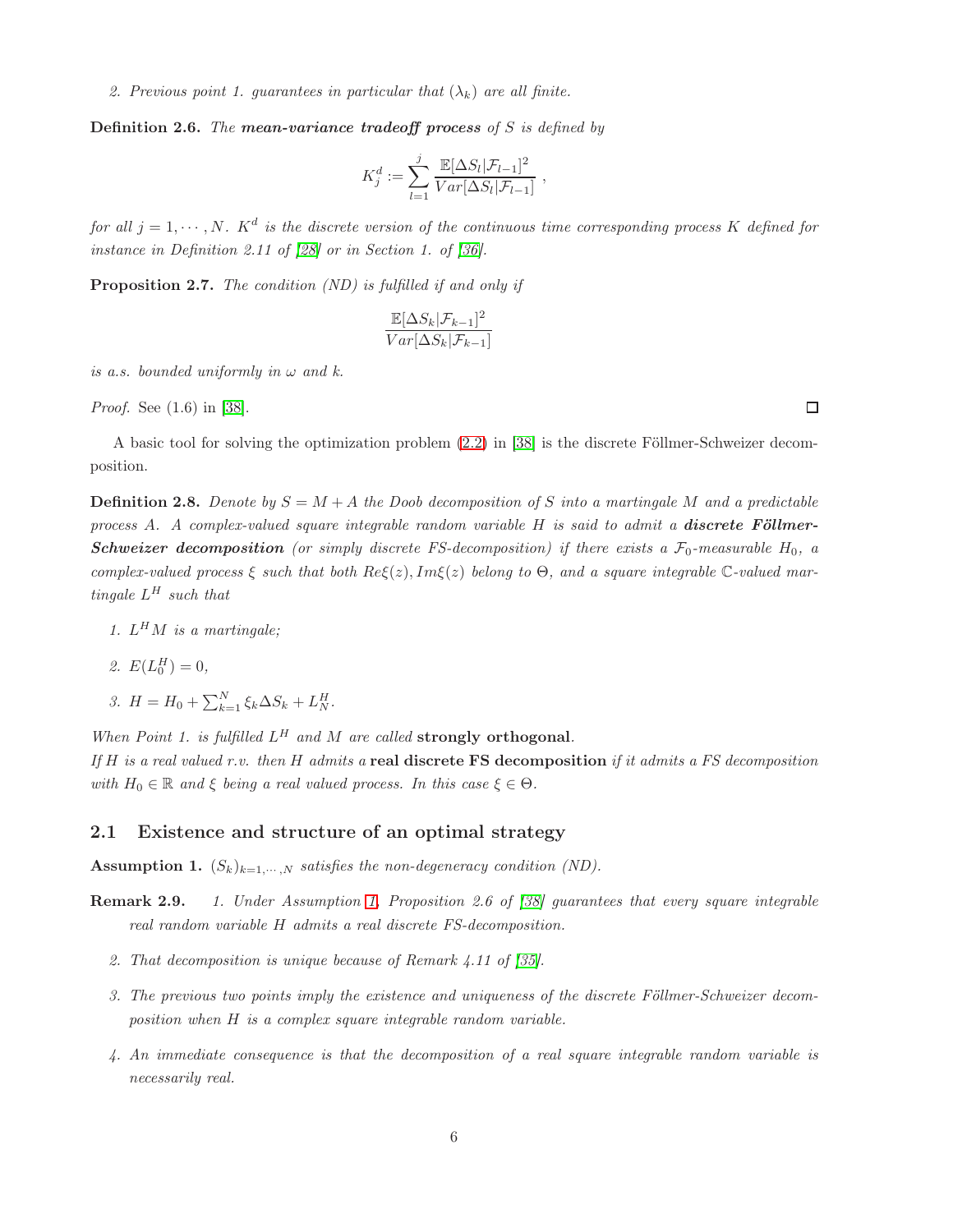Other tools for solving the optimization problem and evaluating the error are the following.

**Proposition 2.10.** If S satisfies (ND), then  $G_N(\Theta)$  is closed in  $\mathcal{L}^2(P)$ .

Proof. See [\[38\]](#page-31-9), Theorem 2.1.

<span id="page-7-1"></span>**Theorem 2.11.** Suppose that  $S = M + A$  has a deterministic mean-variance tradeoff process. Let H be a square integrable real random variable with discrete real FS- decomposition given by  $H = H_0 + G_N(\xi^H) + L_N^H$ .

1. The optimization problem [\(2.2\)](#page-5-1) is solved by  $(V_0^*, \varphi^*)$  where  $V_0^* = H_0$  and  $\varphi^*$  is determined by

$$
\varphi_k^* = \xi_k^H + \lambda_k (H_{k-1} - H_0 - G_{k-1}(\varphi^*)).
$$

2. Suppose that  $\mathcal{F}_0$  is a trivial  $\sigma$ -field. The hedging error is given by

$$
J_0 = \sum_{k=1}^{N} \mathbb{E}[(\Delta L_k^H)^2] \prod_{j=k+1}^{N} (1 - \lambda_j \Delta A_j).
$$

*Proof.* Point 1. follows from Proposition 4.3 of [\[38\]](#page-31-9). Concerning Point 2.,  $L_0^H = 0$  a.s. since  $\mathcal{F}_0$  is trivial. The result follows from Theorem 4.4 of [\[38\]](#page-31-9);  $\Box$ 

Similarly to [\[29\]](#page-31-4), we will calculate it explicitely in the case where  $S$  is the exponential of process with independent increments.

## 3 Exponential of PII processes

From now on, we will suppose that  $(X_n)_{n=0,\dots,N}$  is a sequence of random variables with **independent increments**, i.e.  $(X_1 - X_0, \cdots, X_N - X_{N-1})$  are independent random variables. From now on, without restriction of generality, it will not be restrictive to suppose  $X_0 = 0$ . We also define the process  $(S_n)_{n=0,\dots,N}$ as  $S_n = s_0 \exp(X_n)$ ,  $0 \le n \le N$  for some  $s_0 > 0$ .

**Definition 3.1.** We denote  $D = \{z \in \mathbb{C} | \exp(zX_N) \in \mathcal{L}^1 \}.$ 

#### 3.1 Discrete cumulant generating function

Definition 3.2. We define the discrete cumulant generating function as  $m: D \times \{0, \dots, N\} \to \mathbb{C}$  with  $m(z, n) = \mathbb{E}[e^{z\Delta X_n}]$  for all  $n = 1, \dots, N$  and by convention  $m(z, 0) \equiv 1$ .

This function is a discrete version of the cumulant generating function investigated in [\[28\]](#page-31-7).

- **Remark 3.3.** 1. If  $z \in D$  then the property of independent increments implies that  $m(z, n) = \mathbb{E}[\exp(z\Delta X_n)]$ is well-defined for all  $z \in D$  and  $n = 0, 1, \cdots, N$ .
	- 2. If  $\gamma \in \mathbb{R}^+\cap D$ , Cauchy-Schwarz inequality implies that  $[0, \gamma]+i\mathbb{R} \subset D$ ; if  $\gamma \in \mathbb{R}^-\cap D$  then  $[\gamma, 0]+i\mathbb{R} \subset D$ . This shows in particular that D is convex.

<span id="page-7-0"></span>**Remark 3.4.** When X has stationary increments then we have  $m(z, n) = m(z, 1)$  for all  $n = 1, \dots, N$ . We denote this quantity by  $m(z)$  similarly as in [\[29\]](#page-31-4), Section 2.

We formulate some assumptions which are analogous to those in continuous time case, see [\[28\]](#page-31-7).

 $\Box$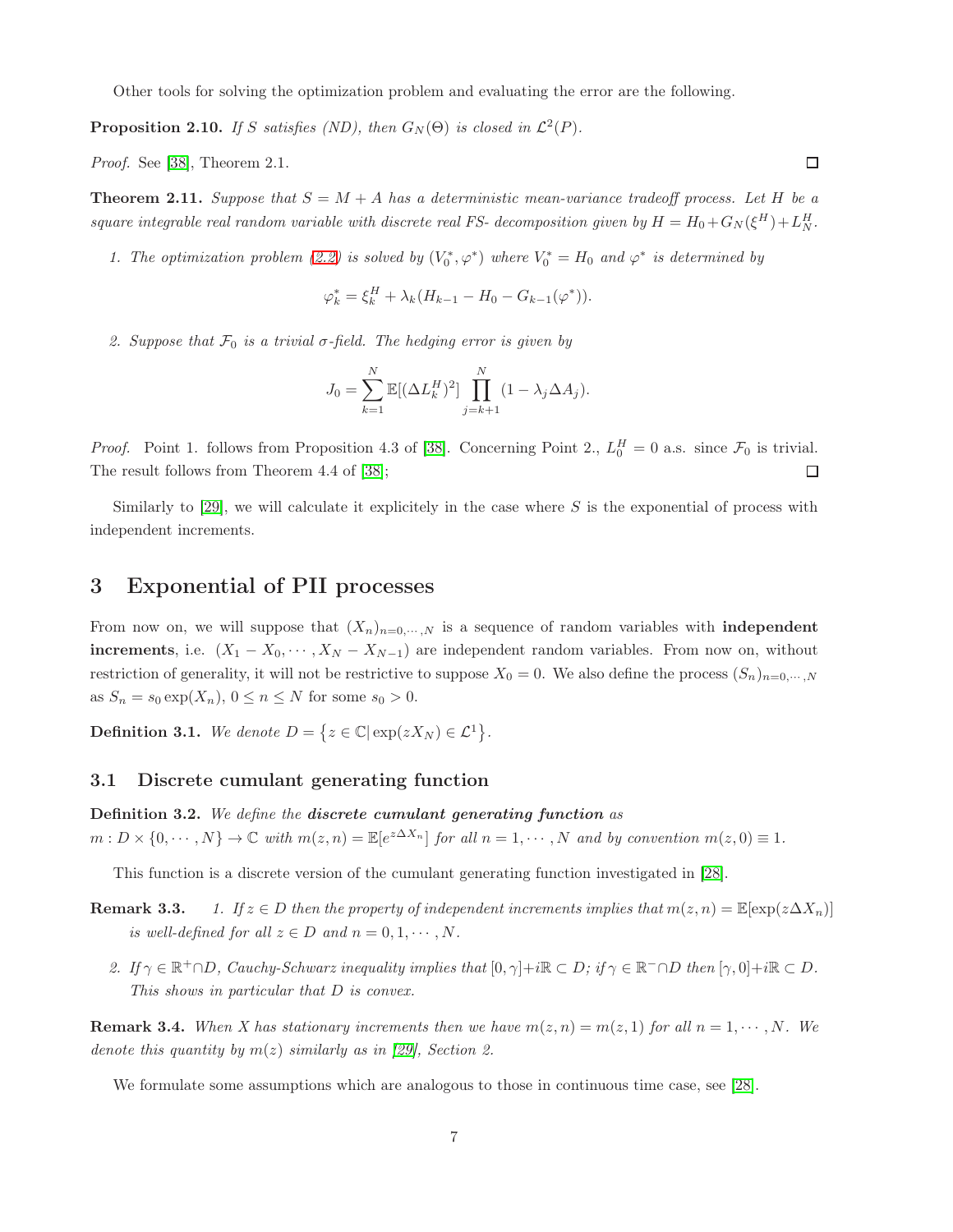**Assumption 2.** 1.  $\Delta X_n$  is never deterministic for every  $n = 1, \dots, N$ .

 $2. 2 \in D.$ 

<span id="page-8-4"></span>**Remark 3.5.** In particular,  $S_n \in \mathcal{L}^2(\Omega)$ , for every  $n = 0, 1, \dots, N$ , because  $2 \in D$ .

<span id="page-8-3"></span>**Lemma 3.6.**  $z \mapsto m(z, n)$  is continuous for any  $n = 0, 1, \dots, N$ . In particular, if K is a compact real set then  $\sup_{z \in K + i\mathbb{R}} |m(z, n)| < \infty$ .

*Proof.* We set  $Y = \Delta X_n$  for fixed  $n \in \{1, \dots, N\}$ . Let  $z \in D$  and  $(z_p)$  be a sequence converging to z. Obviously  $\exp(z_p Y) \to \exp(zY)$  a.s. In order to conclude we need to show that the sequence  $(\exp(z_p Y))$  is uniformly integrable. After extraction of subsequences, we can separately suppose that

- 1. either  $\min_n Re(z_n) \leq Re(z_n) \leq Re(z)$ , for all  $p \in \mathbb{N}$ ,
- 2. or  $\max_n Re(z_n) \geq Re(z_n) \geq Re(z)$ , for all  $p \in \mathbb{N}$ .

This implies the existence of  $a, A \in D \cap \mathbb{R}$  such that  $a \leq Re(z_p) \leq A$ , for all  $p \in \mathbb{N}$ . Consequently if  $M > 0$ , for every  $p \in \mathbb{N}$ , we have

$$
\mathbb{E}[\exp(z_p Y)1_{|Y|>M}] \leq \int_{-\infty}^{-M} \exp(yRe(z_p))d\mu_Y(y) + \int_M^{\infty} \exp(yRe(z_p))d\mu_Y(y)
$$

where  $\mu_Y$  is the distribution law of Y. Previous sum is bounded by  $\int_{-\infty}^{M} \exp(ay) d\mu_Y(y) + \int_M^{\infty} \exp(Ay) d\mu_Y(y)$ Since  $M$  is arbitrarily big, the result is established. □

<span id="page-8-0"></span>Lemma 3.7. Let  $n = 0, \cdots, N$ .

1. 
$$
\mathbb{E}[e^{\Delta X_n} - 1]^2 = m(2, n) - 2m(1, n) + 1.
$$
  
2.  $Var[e^{\Delta X_n} - 1] = m(2, n) - m(1, n)^2.$ 

3. 
$$
\mathbb{E}[e^{\Delta X_n} - 1] = m(1, n) - 1.
$$

Proof. Statements 1. and 3. follow in elementary manner using the definition of m. Statement 2. follows from statement 1. and the fact that  $\mathbb{E}[e^{\Delta X_n} - 1] = m(1, n) - 1$ .  $\Box$ 

<span id="page-8-1"></span>**Remark 3.8.**  $m(2, n) - m(1, n)^2$  is strictly positive for any  $n = 1, \dots, N$ . In fact Assumption 2.1. implies that  $e^{\Delta X_n} - 1$  is never deterministic.

**Remark 3.9.** For  $z \in D$  and  $n \in \{1, \dots N\}$ , we have  $\mathbb{E}(S_n^z) = s_0^z \prod_{k=1}^n m(z, k)$ .

<span id="page-8-2"></span>**Proposition 3.10.** For  $n \in \{1, \dots N\}$ , we have

- 1.  $\Delta A_n = \mathbb{E}[\Delta S_n | \mathcal{F}_{n-1}] = (m(1, n) 1)S_{n-1}.$
- 2.  $Var[\Delta S_n | \mathcal{F}_{n-1}] = (m(2, n) m(1, n)^2) S_{n-1}^2$ .
- 3. Condition (ND) is always satisfied.

4.

$$
\lambda_n = \frac{1}{S_{n-1}} \frac{m(1, n) - 1}{m(2, n) - 2m(1, n) + 1}.
$$

5. The mean-variance tradeoff process  $K^d$  is deterministic.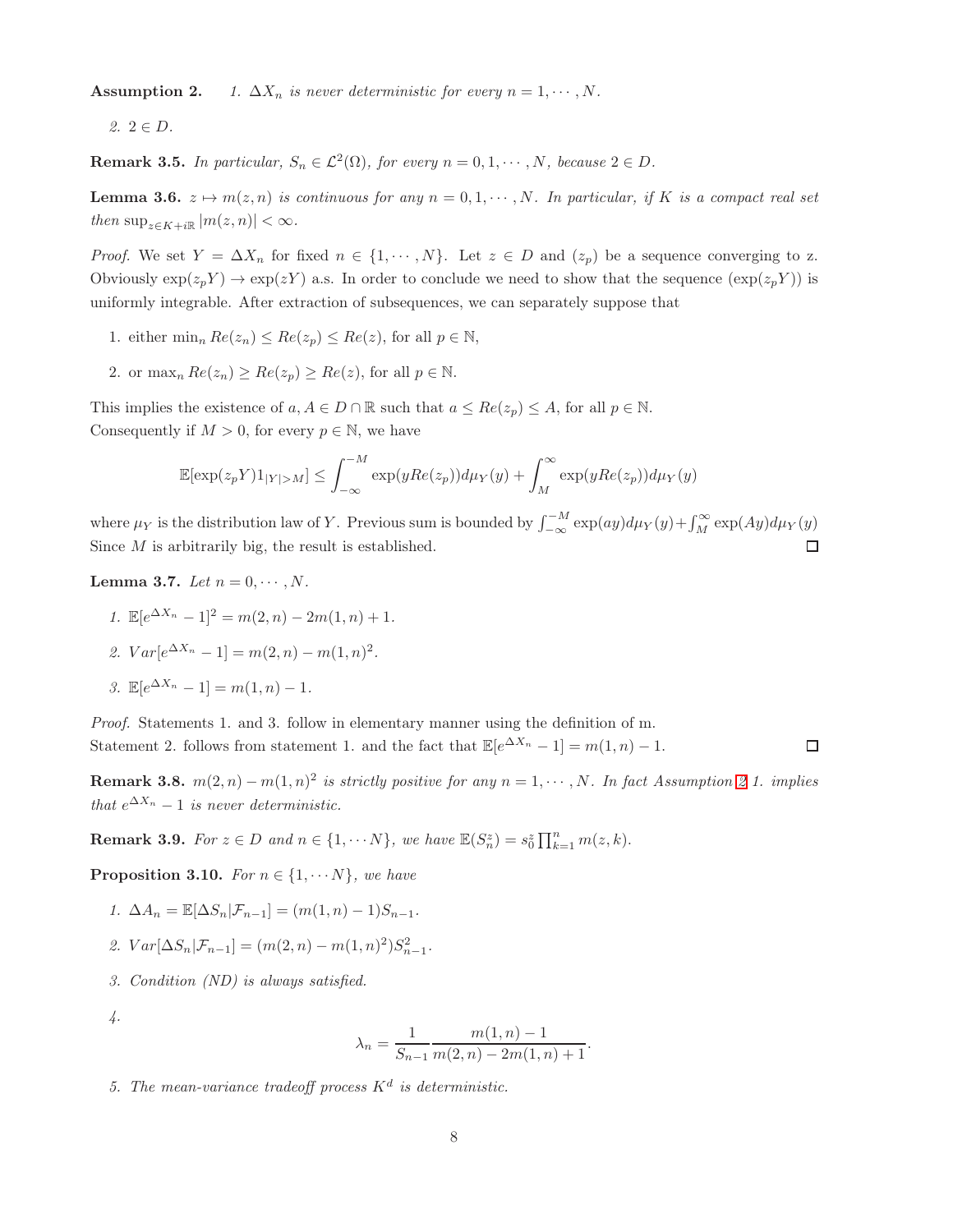*Proof.* 1. follows from  $\mathbb{E}[\Delta S_n | \mathcal{F}_{n-1}] = S_{n-1} \mathbb{E}[e^{\Delta X_n} - 1]$  and Lemma [3.7](#page-8-0) 3.

2. Since

<span id="page-9-1"></span>
$$
\mathbb{E}[(\Delta S_n)^2|\mathcal{F}_{n-1}] = S_{n-1}^2 \mathbb{E}[(e^{\Delta X_n} - 1)^2],\tag{3.4}
$$

we can write

$$
Var[\Delta S_n | \mathcal{F}_{n-1}] := \mathbb{E}[(\Delta S_n)^2 | \mathcal{F}_{n-1}] - \mathbb{E}[\Delta S_n | \mathcal{F}_{n-1}]^2,
$$
  
\n
$$
= S_{n-1}^2 \mathbb{E}[(e^{\Delta X_n} - 1)^2] - S_{n-1}^2 \mathbb{E}[e^{\Delta X_n} - 1]^2
$$
  
\n
$$
= S_{n-1}^2 Var[e^{\Delta X_n} - 1].
$$

The conclusion follows from Lemma [3.7](#page-8-0) 2.

3. We make use of Proposition [2.7.](#page-6-2) In our context we have

$$
\frac{\mathbb{E}[\Delta S_n|\mathcal{F}_{n-1}]^2}{Var[\Delta S_n|\mathcal{F}_{n-1}]} = \frac{(m(1,n)-1)^2}{m(2,n)-m(1,n)^2}.
$$
\n(3.5)

The denominator of the right-hand side never vanishes because of Remark [3.8.](#page-8-1)

- 4. It follows from [\(2.3\)](#page-5-2), [\(3.4\)](#page-9-1), Lemma [3.7](#page-8-0) 1. and point 1. of this Proposition.
- 5. It is a consequence of point 3. and Definition [2.6.](#page-6-3)

#### 3.2 Discrete Föllmer-Schweizer decomposition

Similarly to [\[29\]](#page-31-4) and [\[28\]](#page-31-7), we would like to obtain the discrete Föllmer-Schweizer decomposition of a random variable of the type  $H = S_N^z$ , for some suitable  $z \in \mathbb{C}$ . The proposition below generalizes Lemma 2.4 of [\[29\]](#page-31-4).

<span id="page-9-0"></span>**Proposition 3.11.** Under Assumption 2, let  $z \in D$  fixed, such that  $2Re(z) \in D$ . Then  $H(z) = S_N^z$  admits a discrete Föllmer-Schweizer decomposition

$$
\begin{cases}\nH(z)_n = H(z)_0 + \sum_{k=1}^n \xi(z)_k \Delta S_k + L(z)_n \\
H(z)_N = H(z) = S_N^z\n\end{cases}
$$

where

<span id="page-9-2"></span>
$$
H(z)_n = h(z, n)S_n^z, \text{ for all } n \in \{0, \cdots N\}
$$
  

$$
\xi(z)_n = g(z, n)h(z, n)S_{n-1}^{z-1}, \text{ for all } n \in \{1, \cdots N\}
$$
  

$$
L(z)_n = H(z)_n - H(z)_0 - \sum_{k=1}^n \xi(z)_k \Delta S_k, \text{ for all } n \in \{0, \cdots N\}
$$
 (3.6)

and  $g(z, n)$ ,  $h(z, n)$  are defined by

<span id="page-9-3"></span>
$$
h(z,n) := \prod_{i=n+1}^{N} (m(z,i) - g(z,i)[m(1,i) - 1])
$$
\n(3.7)

$$
g(z,n) := \frac{m(z+1,n) - m(1,n)m(z,n)}{m(2,n) - m(1,n)^2}.
$$
\n(3.8)

**Remark 3.12.** 1.  $z + 1 \in D$  because D is convex, taking into account Assumption 2 2.

 $\Box$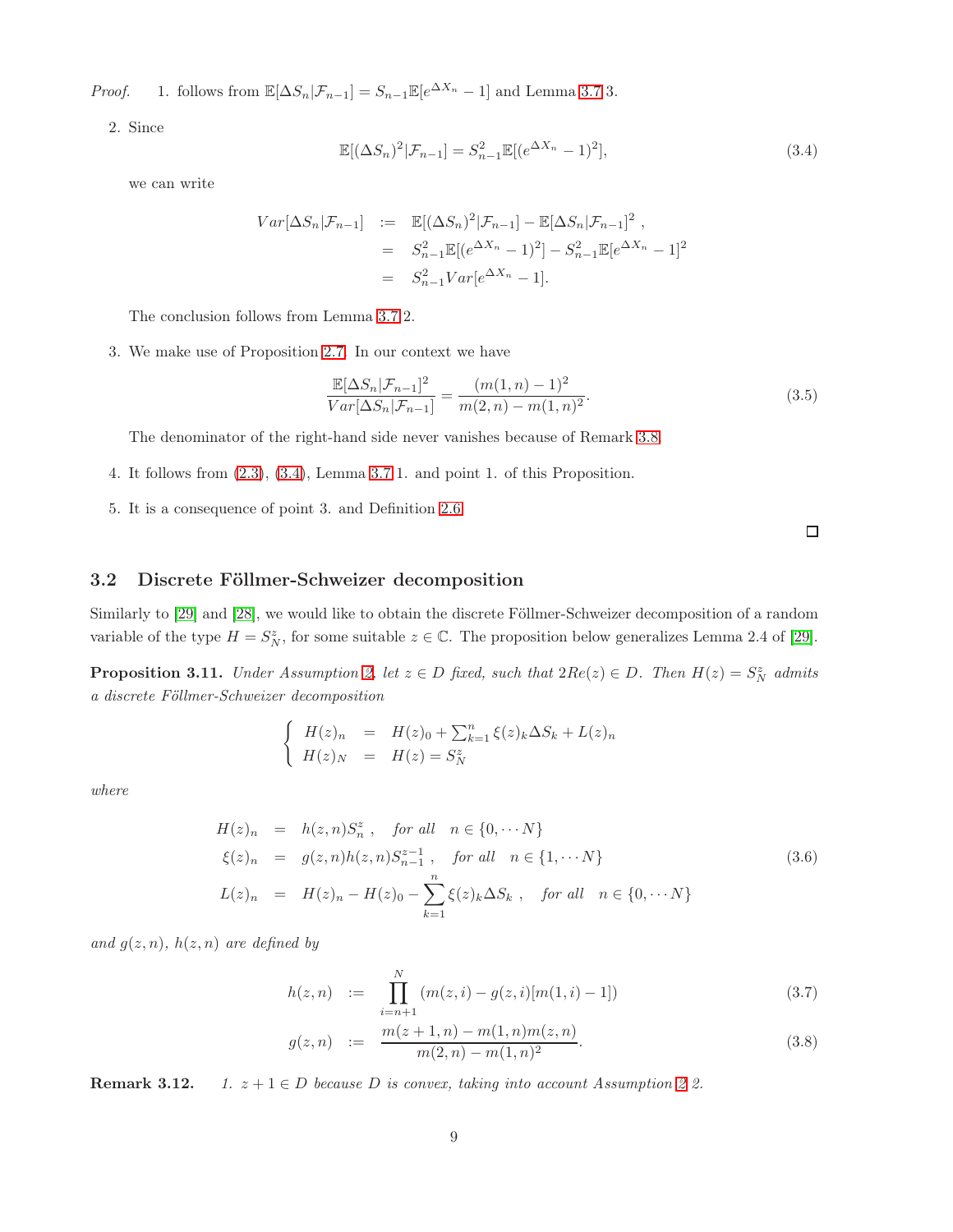2. If  $2Re(z)$  does not belong to D, for simplicity, we will set

$$
g(z, n) \equiv h(z, n) \equiv H(z)_n \equiv \xi(z)_n \equiv L(z)_n \equiv 0.
$$

3. If K is a compact real interval, for any  $n \in \{0, \cdots N\}$  we have  $\sup_{z \in K + i\mathbb{R}}(|g(z,n)| + |h(z,n)|) < \infty$ .

**Remark 3.13.** Suppose that  $(X_n)_{n=0,\dots,N}$  is a process with stationary increments i.e. such that  $X_1 - X_0, \cdots, X_N - X_{N-1}$  are identically distributed random variables. According to Remark [3.4,](#page-7-0) we have

<span id="page-10-0"></span>
$$
g(z,n) = \frac{m(z+1) - m(1)m(z)}{m(2) - m(1)^2}.
$$
\n(3.9)

We will denote in this case  $g(z)$  the right-hand side of [\(3.9\)](#page-10-0). Moreover  $h(z,n) = h(z)^{N-n}$  where

$$
h(z) = m(z) - g(z)[m(1) - 1].
$$
\n(3.10)

**Proof of Proposition [3.11](#page-9-0).** Since  $z+1 \in D$  all the involved expressions are-well defined. Since  $L(z)_0 = 0$ , we need to prove the following.

- 1.  $L(z)$  is a square integrable martingale.
- 2.  $L(z)M$  is a martingale.

From [\(3.6\)](#page-9-2), it follows that

$$
\Delta L(z)_n = L(z)_n - L(z)_{n-1} = h(z, n)S_n^z - h(z, n-1)S_{n-1}^z - g(z, n)h(z, n)S_{n-1}^z(e^{\Delta X_n} - 1);
$$

 $L(z)_n$  is square integrable for any  $n \in \{0, \dots, N\}$  since  $2z \in D$  and  $(X_n)$  has independent increments. Since  $S_n^z = S_{n-1}^z e^{z\Delta X_n}$ , we have

<span id="page-10-1"></span>
$$
\Delta L(z)_n = S_{n-1}^z \left[ h(z, n) e^{z \Delta X_n} - h(z, n-1) - g(z, n) h(z, n) (e^{\Delta X_n} - 1) \right] , \qquad (3.11)
$$

therefore  $\mathbb{E}[\Delta L(z)_n|\mathcal{F}_{n-1}] = S_{n-1}^z \mathbb{E}\left[h(z,n)e^{z\Delta X_n} - h(z,n-1) - g(z,n)h(z,n)(e^{\Delta X_n} - 1)\right].$ 

1. To show that  $L(z)$  is a martingale it is enough to show that

$$
\mathbb{E}\left[h(z,n)e^{z\Delta X_n} - h(z,n-1) - g(z,n)h(z,n)(e^{\Delta X_n} - 1)\right] = 0.
$$

Previous expression is equivalent to the relation  $h(z, n)m(z, n)-h(z, n-1)-g(z, n)h(z, n)(m(1, n)-1)=$ 0 for any  $0 \le n \le N$  which is equivalent to  $h(z, n-1) = h(z, n) (m(z, n) - g(z, n) (m(1, n) - 1))$  for any  $0 \le n \le N$ . Previous backward relation with  $h(z, N) = 1$  leads to [\(3](#page-9-3).7).

2. It remains to prove that  $(L(z)<sub>n</sub>M<sub>n</sub>)$  is a martingale. Since  $L(z)<sub>n</sub>$  and  $M<sub>n</sub>$  are square integrable for any *n* then  $L(z)_n M_n \in \mathcal{L}^1$ . We prove now that  $\mathbb{E}[\Delta L(z)_n \Delta M_n | \mathcal{F}_{n-1}] = 0$ . Proposition [3.10](#page-8-2) 1. implies that the Doob decomposition  $S = M + A$  of S satisfies  $\Delta A_n = (m(1, n) - 1)S_{n-1}$ . Moreover

$$
\Delta M_n = \Delta S_n - \Delta A_n = S_{n-1}(e^{\Delta X_n} - 1) - S_{n-1}(m(1, n) - 1) = S_{n-1}(e^{\Delta X_n} - m(1, n)).
$$

Coming back to [\(3.11\)](#page-10-1)

$$
\Delta L(z)_n \Delta M_n = S_{n-1}^{z+1} (e^{\Delta X_n} - m(1, n)) \left[ h(z, n) e^{z \Delta X_n} - h(z, n-1) - g(z, n) h(z, n) (e^{\Delta X_n} - 1) \right].
$$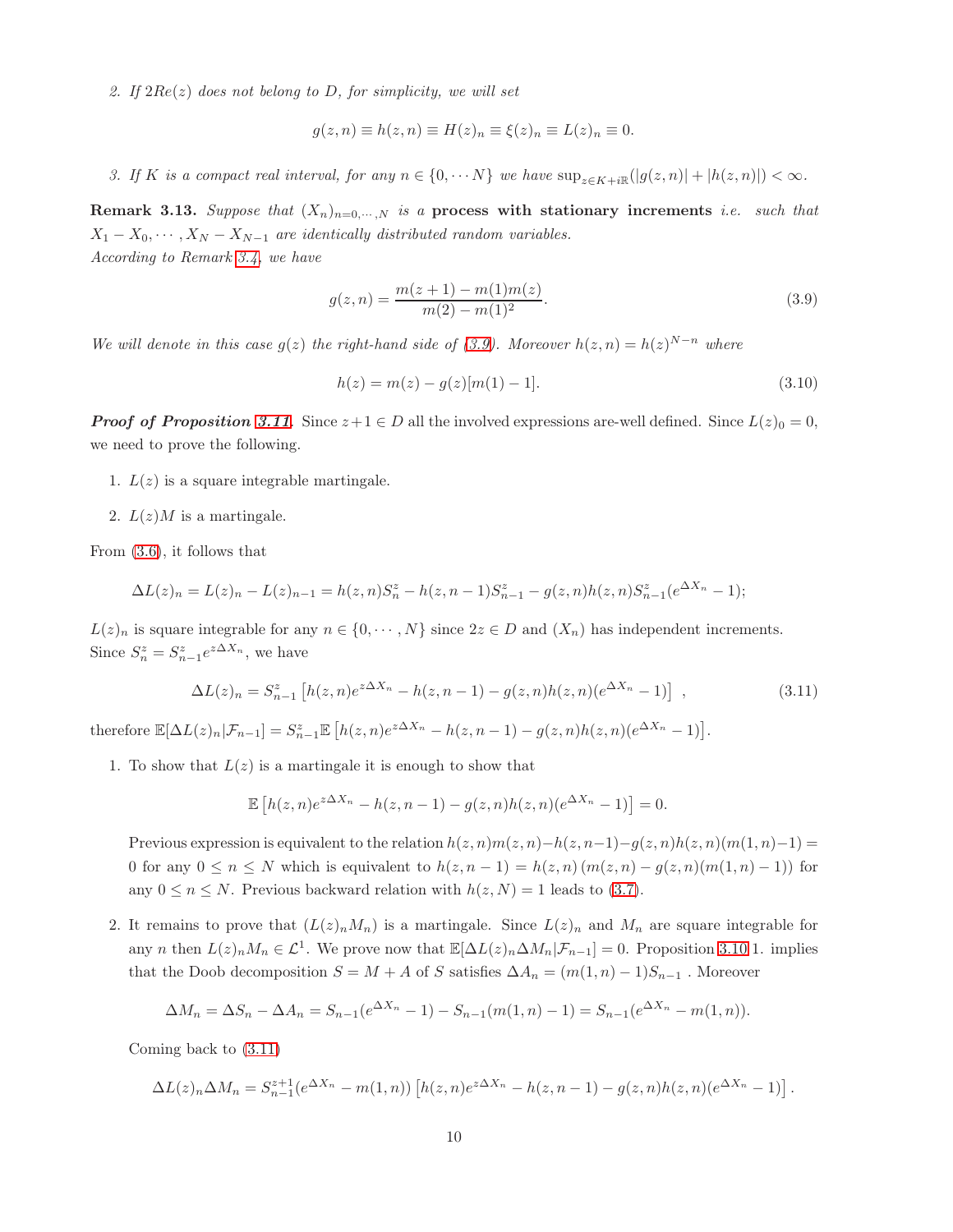Taking the conditional expectation with respect to  $\mathcal{F}_{n-1}$ , we obtain

$$
\mathbb{E}[\Delta L(z)_n \Delta M_n | \mathcal{F}_{n-1}] = \mathbb{E}[S_{n-1}^{z+1}(e^{\Delta X_n} - m(1, n))\n[h(z, n)e^{z\Delta X_n} - h(z, n-1) - g(z, n)h(z, n)(e^{\Delta X_n} - 1)] | \mathcal{F}_{n-1}]\n= S_{n-1}^{z+1} \mathbb{E}[(e^{\Delta X_n} - m(1, n))\n[h(z, n)e^{z\Delta X_n} - h(z, n-1) - g(z, n)h(z, n)(e^{\Delta X_n} - 1)]]\n= S_{n-1}^{z+1} \mathbb{E}[e^{(z+1)\Delta X_n}h(z, n)\n- e^{\Delta X_n}h(z, n-1) - e^{\Delta X_n}g(z, n)h(z, n)(e^{\Delta X_n} - 1)\n- m(1, n)h(z, n)e^{z\Delta X_n} + m(1, n)h(z, n-1)\n+ m(1, n)g(z, n)h(z, n)(e^{\Delta X_n} - 1)].
$$

Again by Lemma [3.7,](#page-8-0) previous quantity equals zero if and only if

$$
h(z,n)m(z+1,n)-g(z,n)h(z,n)m(2,n)-m(1,n)h(z,n)m(z,n)+m(1,n)^2g(z,n)h(z,n)=0,
$$

or equivalently  $m(z + 1, n) - g(z, n)m(2, n) - m(1, n)m(z, n) + m(1, n)^2 g(z, n) = 0$ . Remark [3.8](#page-8-1) finally shows that  $g(z, n)$  must have the form [\(3.8\)](#page-9-3). This concludes the proof of Proposition [3.11.](#page-9-0)

 $\Box$ 

#### 3.3 Discrete Föllmer-Schweizer decomposition of special contingent claims

We consider now options  $f : \mathbb{C} \to \mathbb{R}$  as in [\[28\]](#page-31-7) of the type

<span id="page-11-0"></span>
$$
H = f(S_N) , \quad \text{with} \quad f(s) = \int_{\mathbb{C}} s^z \Pi(dz) , \qquad (3.12)
$$

where Π is a (finite) complex measure in the sense of Rudin [\[34\]](#page-31-11), Section 6.1. An integral representation of some basic European calls can be found in [\[29\]](#page-31-4) or [\[28\]](#page-31-7).

The European Call option  $H = (S_T - K)_+$  and Put option  $H = (K - S_T)_+$  have a representation of the form [\(3.12\)](#page-11-0) provided by the lemma below.

#### <span id="page-11-1"></span>**Lemma 3.14.** *Let*  $K > 0$ *.*

1. For arbitrary  $0 < R < 1$ ,  $s > 0$ , we have

$$
(s - K)_{+} - s = \frac{1}{2\pi i} \int_{R - i\infty}^{R + i\infty} s^{z} \frac{K^{1-z}}{z(z - 1)} dz .
$$
 (3.13)

2. For arbitrary  $R < 0$ ,  $s > 0$ 

$$
(K - s)_{+} = \frac{1}{2\pi i} \int_{R - i\infty}^{R + i\infty} s^{z} \frac{K^{1-z}}{z(z - 1)} dz .
$$
 (3.14)

We need at this point an assumption which depends on the support of  $\Pi$ . We set  $I_0 := \text{supp} \Pi \cap \mathbb{R}$ . Assumption 3.  $1. I_0$  is compact.

2.  $2I_0 \subset D$ .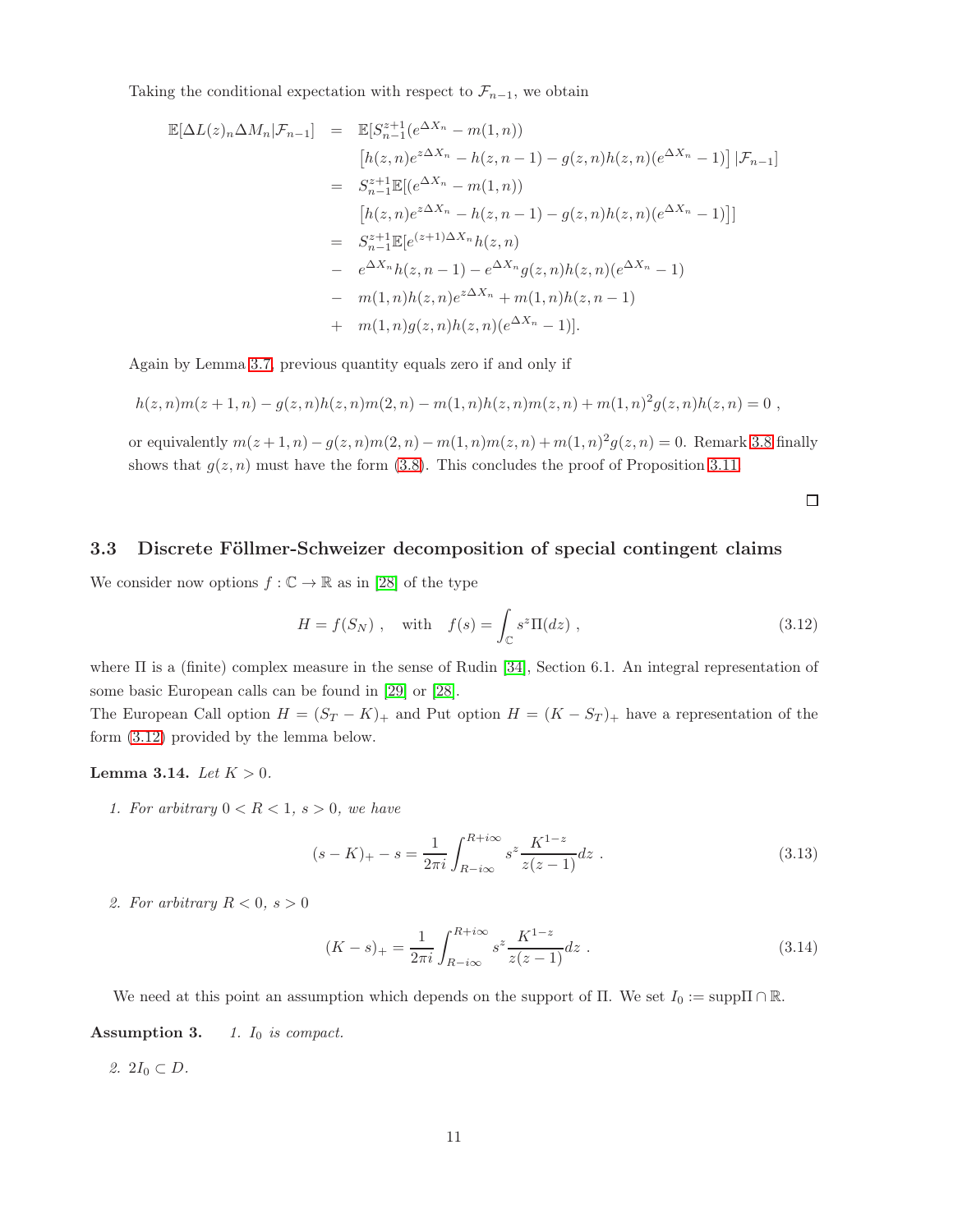- **Remark 3.15.** 1. Assumption 3 is always verified (for any  $0 < R < 1$ ) for the Call since  $I_0 = \{R, 1\}$  is always included in [0,1] which is a subset of  $\frac{D}{2}$  by Assumption 2 2.
	- 2. Assumption 3 is also verified for the Put, choosing suitable R provided that D contains some negative values.

**Remark 3.16.** 1. Since D is convex, Assumption 3 2. and the fact that  $2 \in D$  imply that  $I_0 + 1 \subset D$ .

- 2. Since  $I_0$  is compact, taking  $\Pi = \delta_z$  for some  $z \in \mathbb{C}$ , Assumption 3 is equivalent to the assumptions of Proposition [3.11.](#page-9-0)
- 3. Since I<sub>0</sub> is compact, Assumption 2 point 1. and Lemma [3.6](#page-8-3) imply that  $\sup_{z\in 2I_0+i\mathbb{R}} |m(z,n)| < \infty$ , for every  $n = 1, \cdots, N$ .
- 4. Taking into account Remark 3.12 and points 2. and 3. we also get  $\sup_{z\in\mathbb{C}}(|g(z,n)|+|h(z,n)|)<\infty$ , for every  $n = 1, \cdots, N$ .

Remark 3.17. Notice that Assumption 3 is relatively weak and verified for a large class of models, whereas Assumption 8 required in [\[28\]](#page-31-7) to derive similar results, in the continuous time setting, noticeably restricts the set of underlying dynamics.

<span id="page-12-0"></span>**Lemma 3.18.** For any  $n \in \{0, \dots, N\}$ , according to the notations of Proposition [3.11](#page-9-0) we have

1.  $\sup_{z \in \mathbb{C}} \mathbb{E}[|H(z)_n|^2] < \infty$ ; 2.  $\sup_{z \in \mathbb{C}} \mathbb{E}[\vert \xi(z)_n \vert^2 (\Delta S_n)^2] < \infty$ , for  $n \geq 1$ ; 3.  $\sup_{z \in \mathbb{C}} \mathbb{E}[(\Delta L(z)_n)^2] < \infty$ .

Proof. Remark [3.5,](#page-8-4) together with point 4. of Remark 3.16 show the validity of point 1. Point 3. is a consequence of points 1 and 2. Concerning this last point, let  $n \in \{1, \dots, N\}$ . By Lemma [3.7](#page-8-0) 1.

$$
\mathbb{E}[\left|\xi^H(z)_n\right|^2(\Delta S_n)^2] = g(z,n)^2 h(z,n)^2 \mathbb{E}(S_{n-1}^{2z})(m(2,n) - 2m(1,n) + 1)
$$
  
=  $g(z,n)^2 h(z,n)^2 m(2z,n-1)(m(2,n) - 2m(1,n) + 1)$ 

The conclusion follows by Remark 3.16.

Proposition below extends Proposition 2.5 of [\[29\]](#page-31-4).

<span id="page-12-1"></span>**Proposition 3.19.** We suppose the validity of Assumptions 2 and 3. Any contingent claim  $H = f(S_N)$ admits the real discrete FS decomposition H given by

$$
\begin{cases}\nH_n = H_0 + \sum_{k=1}^n \xi_k^H \Delta S_k + L_n^H \\
H_N = H\n\end{cases}
$$

where

$$
H_n = \int_{\mathbb{C}} H(z)_n \Pi(dz) \tag{3.15}
$$

 $\Box$ 

$$
\xi_n^H = \int_{\mathbb{C}} \xi(z)_n \Pi(dz) \tag{3.16}
$$

$$
L_n^H = \int_{\mathbb{C}} L(z)_n \Pi(dz) = H_n - H_0 - \sum_{k=1}^n \xi_k^H \Delta S_k,
$$
\n(3.17)

according to the same notations as in Proposition [3.11](#page-9-0) and Remark 3.12. Moreover the processes  $(H_n), (\xi_n^H)$ and  $(L_n^H)$  are real-valued.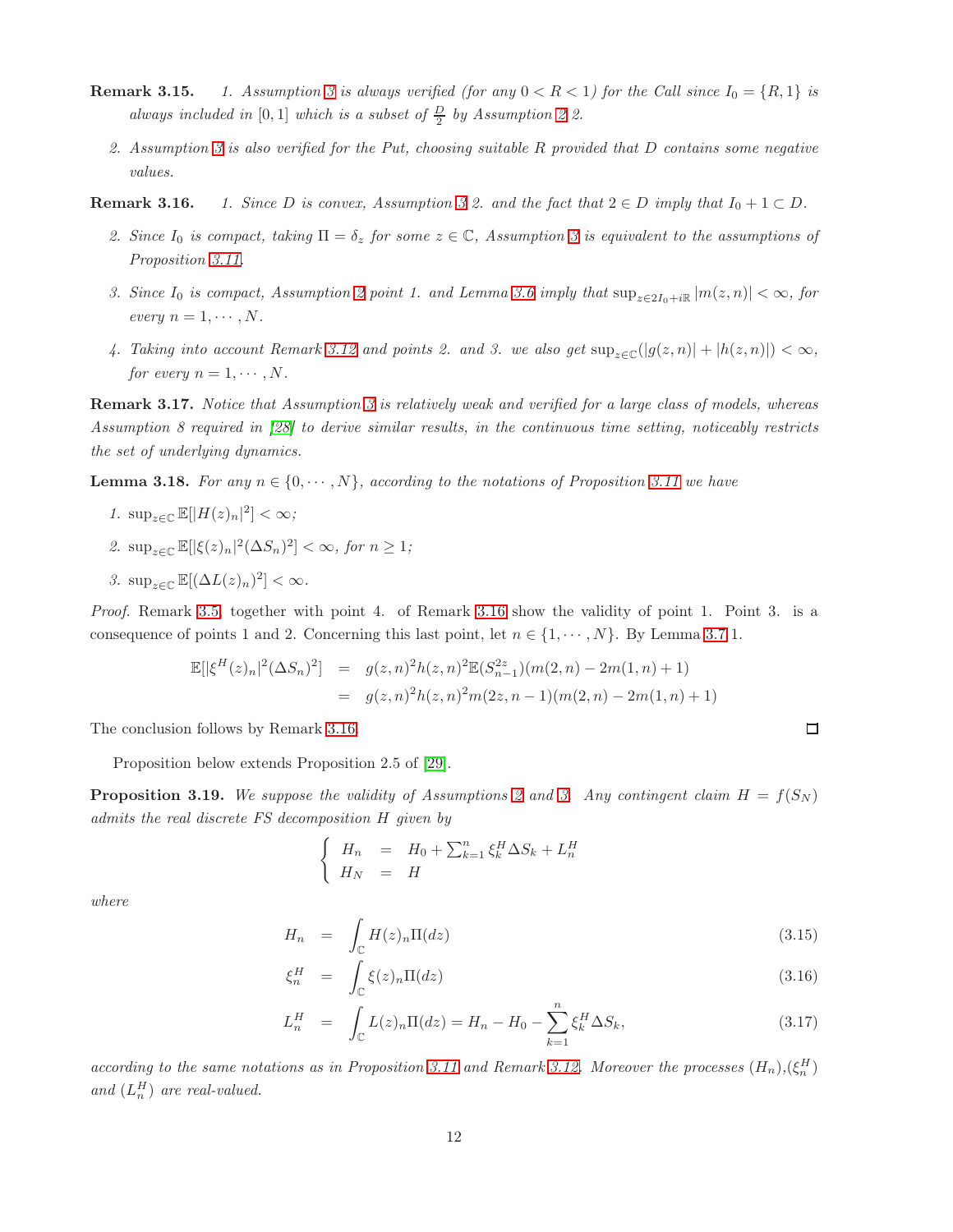*Proof.* We proceed similarly to [\[29\]](#page-31-4), Proposition 2.1. We need to prove that  $L^H$  (resp.  $L^HM$ ) is a square integrable (resp. integrable) martingale. This will follow from Proposition [3.11](#page-9-0) and Fubini's theorem. The use of Fubini's is justified by Lemma [3.18.](#page-12-0) The fact that  $H, \xi^H$  and  $L^H$  are real processes follows from Remark 2.9 4.  $\Box$ 

## 4 The solution of the minimization problem

#### 4.1 Mean-Variance Hedging

We can now summarize the solution to the optimization problem.

<span id="page-13-0"></span>**Theorem 4.1.** We suppose the validity of Assumptions 2 and 3. Let  $H = f(S_N)$  with discrete real FSdecomposition

$$
\begin{cases}\nH_n = H_0 + \sum_{k=1}^n \xi_k^H \Delta S_k + L_n^H \\
H_N = H.\n\end{cases}
$$

A solution to the optimal problem (2.[2\)](#page-5-1) is given by  $(V_0^*, \varphi^*)$  with  $V_0^* = H_0$  and  $\varphi^*$  is determined by

$$
\varphi_n^* = \xi_n^H + \lambda_n \left( H_{n-1} - H_0 - \sum_{i=1}^{n-1} \varphi_i^* \Delta S_i \right)
$$
\n(4.18)

where  $\lambda_n$  is defined for all  $n \in \{1, \dots, N\}$ , by

$$
\lambda_n = \frac{1}{S_{n-1}} \frac{m(1, n) - 1}{m(2, n) - 2m(1, n) + 1} \tag{4.19}
$$

Moreover the solution is unique (up to a null set).

**Remark 4.2.** In the case that  $X$  has stationary increments, we obtain

$$
\lambda_n = \frac{1}{S_{n-1}} \frac{m(1) - 1}{m(2) - 2m(1) + 1} ,
$$

where  $m(n) = E(\exp(nX_1))$ . This confirms the results of Section 2. in [\[29\]](#page-31-4).

**Proof of theorem [4.1](#page-13-0).** The existence follows from Theorem [2.11,](#page-7-1) Proposition [3.19](#page-12-1) and Proposition [3.10](#page-8-2) points 3., 4. and 5.

Uniqueness follows exactly as in the proof of Proposition 2.5 of [\[29\]](#page-31-4): in our case Lemma [3.7](#page-8-0) gives

$$
Var[e^{\Delta X_n} - 1] = m(2, n) - m(1, n)^2.
$$

 $\Box$ 

#### 4.2 The Hedging Error

The hedging error is given by Theorem [2.11](#page-7-1) since the mean-tradeoff process is deterministic.

<span id="page-13-1"></span>Theorem 4.3. We suppose the validity of Assumptions 2 and 3. The variance of the hedging error in Theorem [4.1](#page-13-0) equals

<span id="page-13-2"></span>
$$
J_0 = \int_{\mathbb{C}} \int_{\mathbb{C}} J_0(y, z) \Pi(dy) \Pi(dz) , \qquad (4.20)
$$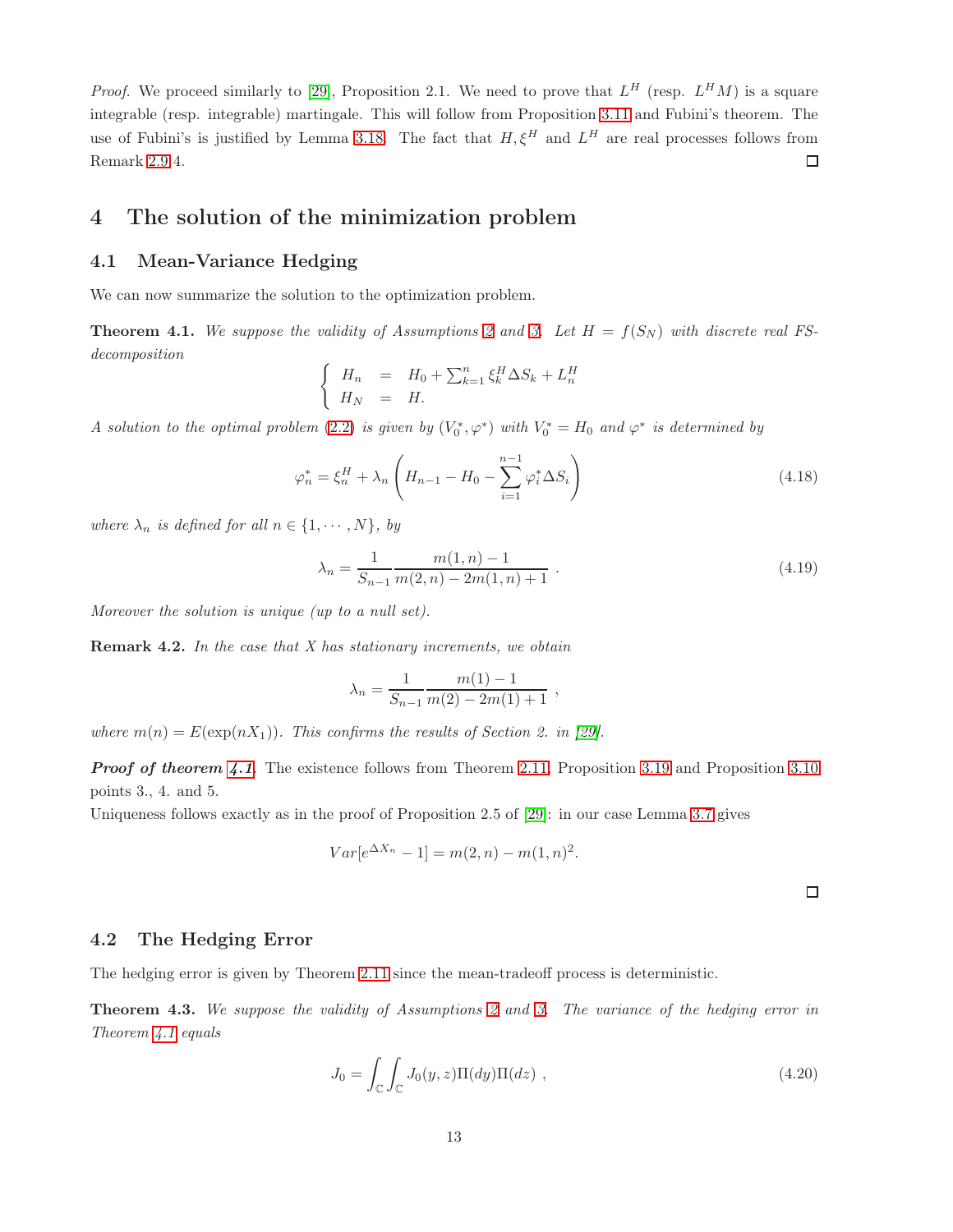with

<span id="page-14-3"></span>
$$
J_0(y, z) = \begin{cases} s_0^{y+z} \sum_{k=1}^N b(y, z; k) h(z, k) h(y, k) \prod_{\ell=2}^k m(y+z, \ell-1) \prod_{j=k+1}^N a(j) & : y, z \in \text{supp}\pi \\ 0 & : \text{otherwise} \end{cases}
$$
(4.21)

where

$$
a(j) = \frac{m(2,j) - m(1,j)^2}{m(2,j) - 2m(1,j) + 1}
$$

and

$$
b(y, z; k) = \frac{\rho(y, z; k)\rho(1, 1; k) - \rho(y, 1; k)\rho(z, 1; k)}{\rho(1, 1; k)},
$$
\n(4.22)

where  $\rho(y, z; k) = m(y + z, k) - m(y, k)m(z, k), y, z \in \text{supp}\Pi$ .

**Remark 4.4.** The function  $\rho$  above plays an analogous role to the complex valued function with the same name introduced in [\[28\]](#page-31-7) at Definition 4.3 in the continuous time framework.

Proof. We proceed again similarly to the proof of theorem 2.1 of [\[29\]](#page-31-4). Theorem [2.11](#page-7-1) gives that the hedging error is given by

$$
J_0 = \sum_{k=1}^{N} \mathbb{E}[(\Delta L_k^H)^2] \prod_{j=k+1}^{N} (1 - \lambda_j \Delta A_j).
$$
 (4.23)

Proposition [3.10](#page-8-2) gives

<span id="page-14-0"></span>
$$
\Delta A_j = \mathbb{E}[\Delta S_j | \mathcal{F}_{j-1}] = (m(1, j) - 1)S_{j-1}
$$
  
\n
$$
\lambda_j = \frac{1}{S_{j-1}} \frac{m(1, j) - 1}{m(2, j) - 2m(1, j) + 1},
$$
\n(4.24)

so

we have

<span id="page-14-1"></span>
$$
1 - \lambda_j \Delta A_j = a(j),\tag{4.25}
$$

and it remains to calculate  $\mathbb{E}[(\Delta L_k^H)^2]$ . Since

<span id="page-14-2"></span>
$$
\Delta L_k^H = \int_{\mathbb{C}} \Delta L(z)_k \Pi(dz)
$$
  

$$
(\Delta L_k^H)^2 = \int_{\mathbb{C}} \int_{\mathbb{C}} \Delta L(y)_k \Delta L(z)_k \Pi(dy) \Pi(dz)
$$
(4.26)

and hence by Fubini's Theorem

$$
\mathbb{E}[(\Delta L_k^H)^2] = \int_{\mathbb{C}} \int_{\mathbb{C}} \mathbb{E}[\Delta L(y)_k \Delta L(z)_k] \Pi(dy) \Pi(dz).
$$

Relation [\(3.11\)](#page-10-1) says that

$$
\Delta L(z)_k = S_{k-1}^{y+z} \left[ h(y,k)e^{y\Delta X_k} - h(y,k-1) - g(y,k)h(y,k)(e^{\Delta X_k} - 1) \right]
$$

$$
\left[ h(z,k)e^{z\Delta X_k} - h(z,k-1) - g(z,k)h(z,k)(e^{\Delta X_k} - 1) \right].
$$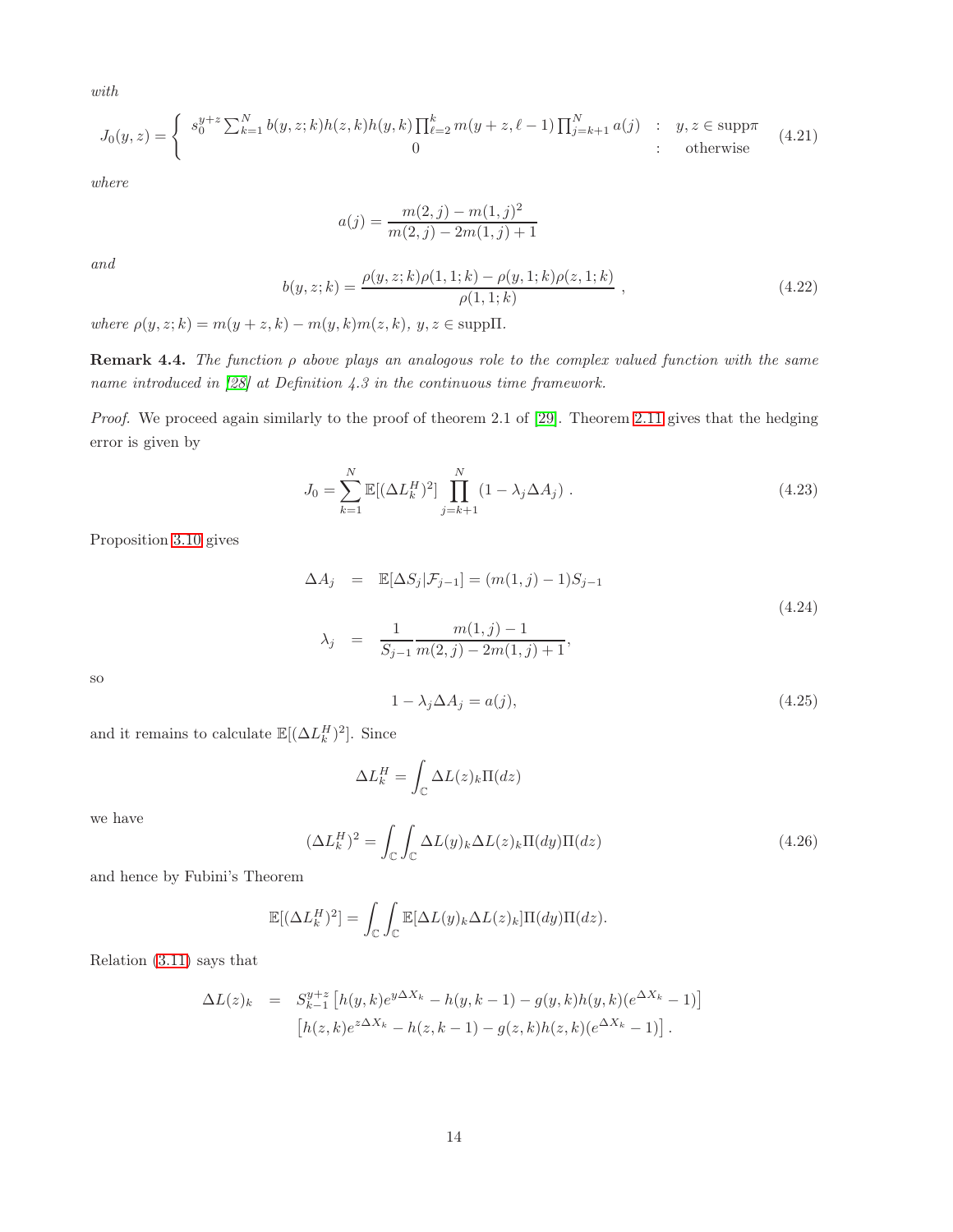Taking the expectation we obtain

$$
\mathbb{E}[\Delta L(y)_k \Delta L(z)_k] = \mathbb{E}[S_{k-1}^{y+z}] \{ (h(z,k)h(y,k)m(y+z,k) - h(z,k)h(y,k-1)m(z,k) - h(z,k)h(y,k)g(y,k)\mathbb{E}[e^{z\Delta X_k}(e^{\Delta X_k} - 1)] - h(z,k-1)h(y,k)m(y,k) + h(z,k-1)h(y,k-1) + h(z,k-1)h(y,k)g(y,k)\mathbb{E}[e^{\Delta X_k} - 1] - h(z,k)h(y,k)g(z,k)\mathbb{E}[e^{y\Delta X_k}(e^{\Delta X_k} - 1)] + h(z,k)h(y,k-1)g(z,k)\mathbb{E}[e^{\Delta X_k} - 1] + h(z,k)h(y,k)g(z,k)g(y,k)\mathbb{E}[(e^{\Delta X_k} - 1)^2] \}.
$$

Recalling that  $\mathbb{E}[(e^{\Delta X_k} - 1)^2] = m(2, k) - 2m(1, k) + 1$  and  $\mathbb{E}[e^{\Delta X_k} - 1] = m(1, k) - 1$ , we obtain

<span id="page-15-1"></span>
$$
\mathbb{E}[\Delta L(y)_k \Delta L(z)_k] = \mathbb{E}[S_{k-1}^{y+z}] \{ (h(z,k)h(y,k)m(y+z,k) - h(z,k)h(y,k-1)m(z,k) - h(z,k)h(y,k)g(y,k)(m(z+1,k) - m(z,k)) - h(z,k-1)h(y,k)m(y,k) + h(z,k-1)h(y,k-1) + h(z,k-1)h(y,k)g(y,k)(m(1,k) - 1) - h(z,k)h(y,k)g(z,n)(m(y+1,k) - m(y,k))
$$
\n(4.27)

+ 
$$
h(z,k)h(y, k-1)g(z,k)(m(1, n) - 1)
$$
  
+  $h(z,k)h(y,k)g(z,k)g(y,k)(m(2,k) - 2m(1,k) + 1)$ .

By Proposition [3.11](#page-9-0) we have for  $x = y$  or z that

<span id="page-15-0"></span>
$$
h(x,k-1) = h(x,k)[m(x,k) - g(x,k)(m(1,k) - 1)].
$$
\n(4.28)

We replace the right-hand sides of [\(4.28\)](#page-15-0) in [\(4.27\)](#page-15-1) and we factorize by  $h(z, k)h(y, k)$ . Finally, after simplification we obtain

$$
\mathbb{E}[\Delta L(y)_k \Delta L(z)_k] = \mathbb{E}[S_{k-1}^{y+z}]h(z,k)h(y,k)\{m(y+z,k) - m(z,k)m(y,k) + m(z,k)g(y,k)m(1,k) + m(y,k)g(z,k)m(1,k) - g(y,k)m(z+1,k) - g(z,k)m(y+1,k) - g(z,k)g(y,k)[m(1,k) - 1]^2 + g(z,k)g(y,k)[m(2,k) - 2m(1,k) + 1]\}.
$$

Hence,

<span id="page-15-2"></span>
$$
\mathbb{E}[\Delta L(y)_k \Delta L(z)_k] = \mathbb{E}[S_{k-1}^{y+z}]h(z,k)h(y,k)\tilde{b}(y,z;k),\tag{4.29}
$$

where

<span id="page-15-3"></span>
$$
\mathbb{E}[S_{k-1}^{y+z}] = s_0^{y+z} \mathbb{E}[e^{(y+z)\Delta X_{k-1}}] = s_0^{y+z} \prod_{\ell=2}^k m(y+z,\ell-1)
$$
 (4.30)

and

$$
\tilde{b}(y, z; k) = \{m(y + z, k) - m(z, k)m(y, k) - g(y, k)m(z + 1, k) - g(z, k)m(y + 1, k) + m(z, k)g(y, k)m(1, k) + m(y, k)g(z, k)m(1, k) - g(z, k)g(y, k)m(1, k)^2 + g(z, k)g(y, k)m(2, k)\}.
$$

We observe that

<span id="page-15-4"></span>
$$
\tilde{b}(y, z; k) = \rho(y, z; k) - g(y, k)\rho(z, 1; k) - g(z, k)\rho(y, 1; k) + g(y, k)g(z, k)\rho(1, 1; k).
$$
\n(4.31)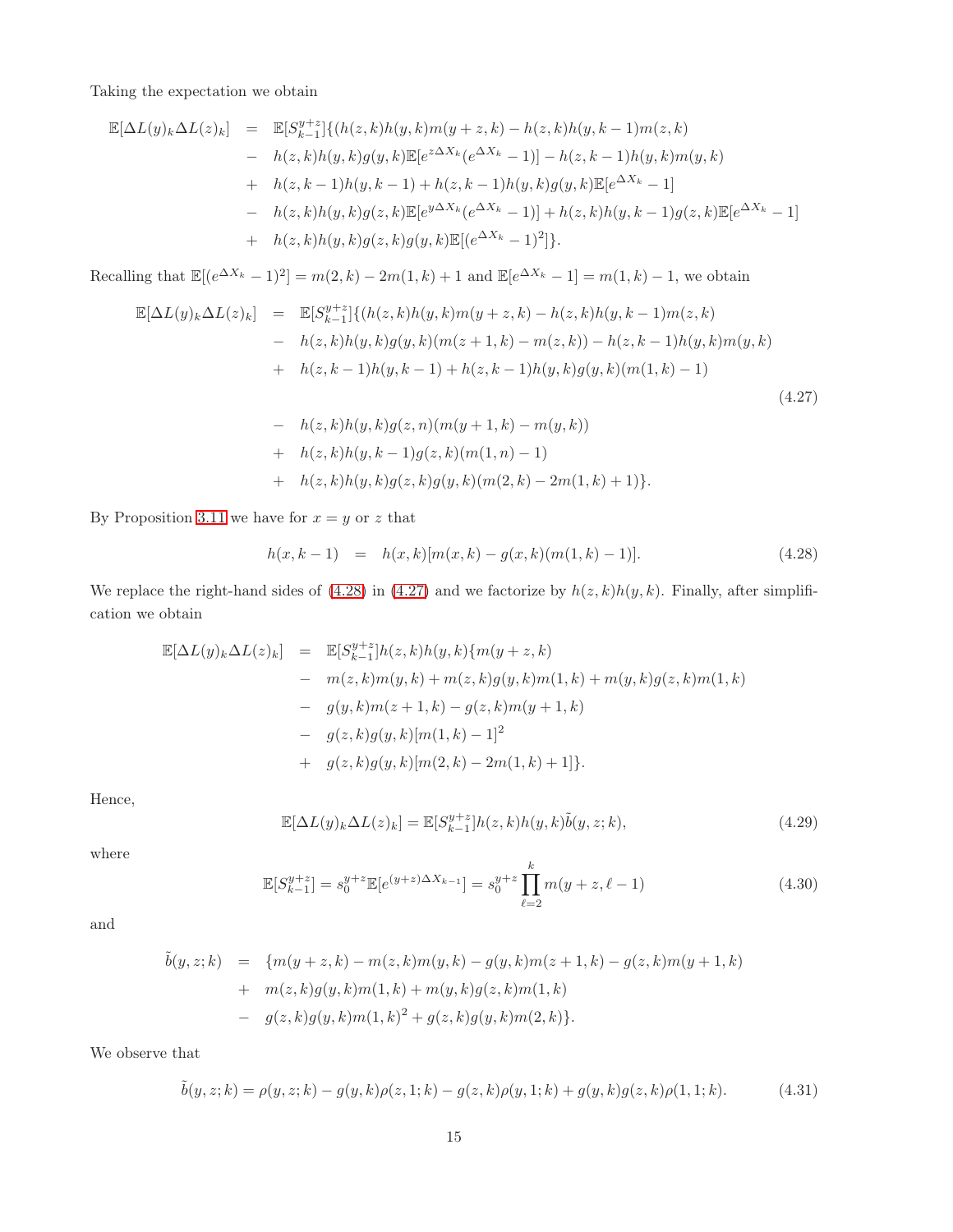Since, for  $x = y$  or z

$$
g(x,k) = \frac{\rho(x,1;k)}{\rho(1,1;k)}
$$

it follows that  $\tilde{b}(y, z; k) = b(y, z; k)$ . Finally, [\(4.24\)](#page-14-0), [\(4.25\)](#page-14-1), [\(4.26\)](#page-14-2), [\(4.29\)](#page-15-2), [\(4.30\)](#page-15-3) and [\(4.31\)](#page-15-4) give

$$
J_0(y, z) = s_0^{y+z} \sum_{k=1}^N b(y, z; k) h(z, k) h(y, k) \prod_{\ell=2}^k m(y + z, \ell - 1) \prod_{j=k+1}^N (1 - \lambda_j \Delta A_j)
$$
  
= 
$$
s_0^{y+z} \sum_{k=1}^N b(y, z; k) h(z, k) h(y, k) \prod_{\ell=2}^k m(y + z, \ell - 1) \prod_{j=k+1}^N a(j).
$$

From the expression of the variance of the hedging error [\(4.21\)](#page-14-3), we can derive a sort of criterion for completeness for market asset pricing models. More precisely, the condition

 $b(y, z; k) = 0$ , for all  $y, z \in D$  and  $k \in \{1, \dots N\}$  (4.32)

 $\Box$ 

characterizes the prices models that are exponential of PII for which every payoff (that can be written as an inverse Laplace transform) can be hedged. In the specific case of a Binomial (even inhomogeneous) model, we retrieve the fact that  $J_0(y, z) \equiv 0$  and so  $J_0 = 0$ . In fact, that model is complete.

<span id="page-16-0"></span>**Proposition 4.5.** Let  $a, b \in \mathbb{R}$ ,  $X_k = a$  with probability  $p_k$  and  $X_k = b$  with probability  $(1 - p_k)$ . Then  $J_0(y, z) \equiv 0$  for every  $y, z \in \frac{D}{2}$ .

*Proof.* Writing  $p = p_k, k \in \{0, 1, \dots, N\}$ , we have

$$
\rho(y, z; k) = p e^{a(y+z)} + (1-p)e^{b(y+z)} - (p e^{ay} + (1-p)e^{by})(p e^{az} + (1-p)e^{bz})
$$
  
=  $p(1-p) (e^{a(y+z)} + e^{b(y+z)} + e^{by+az} + e^{bz+ay})$   
=  $p(1-p) (e^{ay} + e^{by}) (e^{az} + e^{bz}).$ 

So  $\rho(y, z; k) \rho(1, 1; k) = p^2 (1-p)^2 (e^{ay} + e^{by}) (e^{az} + e^{bz}) (e^a + e^b)^2$ . On the other hand, this obviously equals  $\rho(y, 1; k) \rho(z, 1; k).$  $\Box$ 

If X is a process with stationary and independent increments we reobtain the result of  $[29]$ .

**Proposition 4.6.** Let  $(X_k)$  be a process with stationary increments. We denote

$$
m(y) := \mathbb{E}(\exp(yX_1))
$$
  
\n
$$
\mathcal{H}(y) := m(y) - \frac{m(1) - 1}{m(2) - m(1)^2} (m(y+1) - m(1)m(y))
$$
  
\n
$$
a := \frac{m(2) - m(1)^2}{m(2) - 2m(1) + 1}.
$$

Then

$$
J_0 = \int_{\mathbb{C}} \int_{\mathbb{C}} J_0(y, z) \Pi(dy) \Pi(dz)
$$

with

$$
J_0(y, z) = \begin{cases} s_0^{y+z} \beta(y, z) \frac{a(y, z)^N - m(y + z)^N}{a(y, z) - m(y + z)}, & if \quad a(y, z) \neq m(y + z) \\ s_0^{y+z} \beta(y, z) N m(y + z)^{N-1} & if \quad a(y, z) = m(y + z) \end{cases},
$$
(4.33)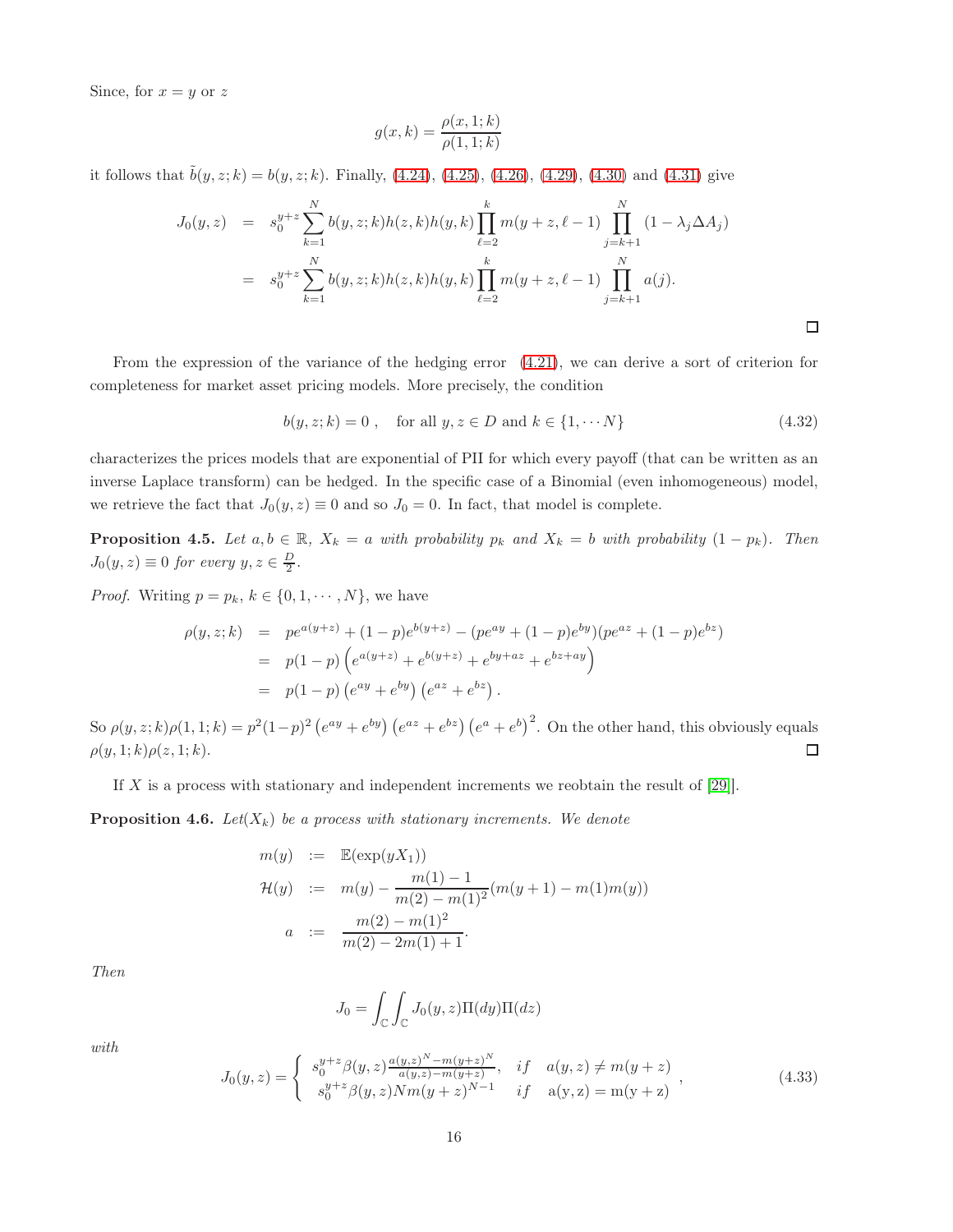where

$$
a(y, z) = a\mathcal{H}(y)\mathcal{H}(z),
$$
  
\n
$$
\beta(y, z) = m(y + z) - \frac{m(2)m(y)m(z) - m(1)m(y + 1)m(z) - m(1)m(y)m(z + 1) + m(y + 1)m(z + 1)}{m(2) - m(1)^2}.
$$

*Proof.* We observe that for  $k \in \{0, \dots, N\}$ , we have

$$
m(y + z, k) = m(y + z),
$$
  $h(y, k) = \mathcal{H}(y)^{N-k}$  and  $h(z, k) = \mathcal{H}(z)^{N-k}$ 

So

$$
\prod_{j=k+1}^{N} a(j) = \left(\frac{m(2) - m(1)^2}{m(2) - 2m(1) + 1}\right)^{N-k} = a^{N-k}.
$$

Consequently, expression [\(4.21\)](#page-14-3) for  $y, z \in supp(\Pi)$ ,

$$
J_0(y, z) = s_0^{y+z} \beta(y, z) \sum_{k=1}^N m(y+z)^{k-1} \left(\mathcal{H}(y)\mathcal{H}(z)a\right)^{N-k}
$$
  
\n
$$
J_0(y, z) = \begin{cases} s_0^{y+z} \beta(y, z) \frac{(m(y+z) - \mathcal{H}(y)\mathcal{H}(z)a)^N}{m(y+z) - a\mathcal{H}(y)\mathcal{H}(z)} & \text{if } m(y+z) \neq a\mathcal{H}(y)\mathcal{H}(z) \\ s_0^{y+z} \beta(y, z) N m (y+z)^{N-1} & \text{if } m(y+z) = a\mathcal{H}(y)\mathcal{H}(z) \end{cases}
$$
\n(4.34)

\nthe proof of the proposition.

This concludes the proof of the proposition.

## 5 Numerical results

As announced in the introduction, we will now apply the quasi-explicit formulae derived in previous sections to measure the impact of the choice of the rebalancing dates on the hedging error. We will consider two cases that motivated the present work:

- 1. the underlying continuous time log-price model has stationary increments but the payoff to hedge is irregular, such as a Digital call, so that, as shown in [\[21,](#page-30-11) [24\]](#page-30-14), hedging near the maturity can improve the hedge;
- 2. the payoff is regular (e.g. classical call) but the underlying continuous time model shows a volatility term structure which is exponentially increasing near the maturity, such as electricity forward prices. For this reason it seems again judicious to hedge more frequently near the maturity, where the volatility accelerates.

#### 5.1 The case of a Digital option

We consider the problem of hedging and pricing a Digital call, with payoff  $f(s) = \mathbf{1}_{[K,\infty)}(s)$  of maturity  $T > 0$ . From (35) in [\[29\]](#page-31-4), the payoff of this option can be expressed as

$$
f(s) = \lim_{c \to \infty} \frac{1}{2\pi i} \int_{R-ic}^{R+ic} s^z \frac{K^{-z}}{z} dz ,
$$
 (5.35)

for an arbitrary  $R > 0$ . This implies that the complex measure  $\Pi$  is formally given by

$$
\Pi(dz) = \frac{1}{2\pi i} \frac{K^{-z}}{z} \delta_R(dRe(z)) d(i(Im(z))).
$$
\n(5.36)

However, such measure is only σ-finite so that application of Theorem [4.1](#page-13-0) is not rigorously valid. Nevertheless, using improper integrals one is able to recover an exploitable form for applications.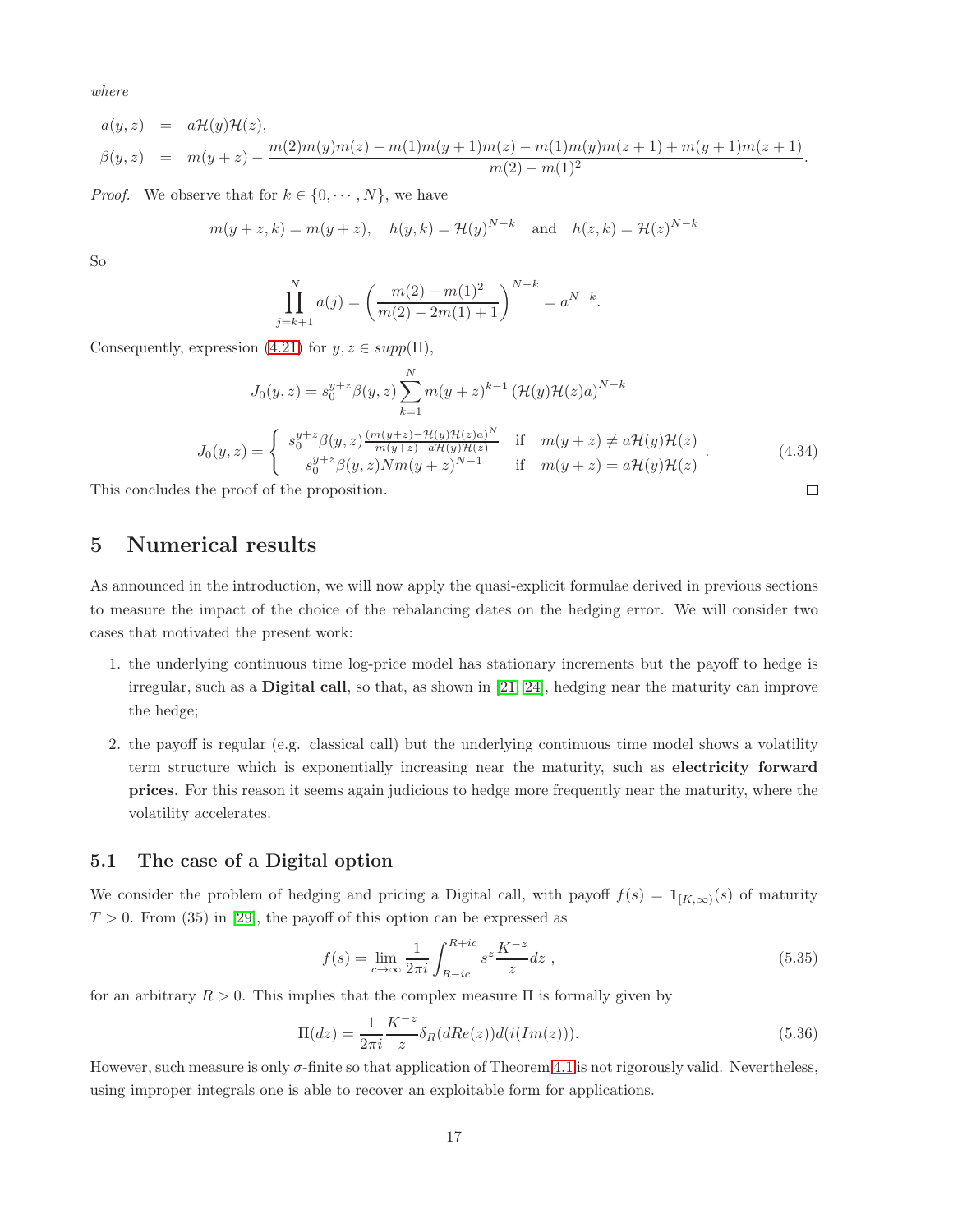**Proposition 5.1.** Let  $f(s) = 1_{[K,\infty]}(s)$ . We suppose again the validity of Assumption 2 and 3. Let  $R > 0$ .

1. The FS-decomposition of the contingent claim  $H = f(S_N)$  is given by

$$
\begin{cases}\nH_n = H_0 + \sum_{k=1}^n \xi_k^H \Delta S_k + L_n^H \\
H_N = H\n\end{cases}
$$

where

$$
H_n = \lim_{\ell \to \infty} \int_{R+i[-\ell,\ell]} H(z)_n \Pi(dz) \tag{5.37}
$$

$$
\xi_n^H = \lim_{\ell \to \infty} \int_{R+i[-\ell,\ell]} \xi(z)_n \Pi(dz) \tag{5.38}
$$

$$
L_n^H = \int_{\mathbb{C}} L(z)_n \Pi(dz) = H_n - H_0 - \sum_{k=1}^n \xi_k^H \Delta S_k,
$$
\n(5.39)

according to the same notations as in Proposition [3.11](#page-9-0) and Remark 3.12.

- 2. The solution to the minimization problem is still given by Theorem [4.1.](#page-13-0)
- 3. The variance of the hedging error is given by

$$
\lim_{\ell \to \infty} \int_{\mathbb{C}} \int_{\mathbb{C}} J_0(y, z) \Pi_{\ell}(dy) \Pi_{\ell}(dz),
$$

where for each  $\ell > 0$ ,  $\Pi_{\ell}$  is the finite complex measure defined by  $\Pi_{\ell}(B) = \Pi(B \cap (R + i[-\ell, \ell]))$  for a *Borel set*  $B \subset \mathbb{C}$ .

*Proof.* We proceed similarly as in Lemma 4.2 of [\[29\]](#page-31-4). For  $\ell > 0$ , we denote  $f_{\ell} : \mathbb{C} \to \mathbb{C}$  defined by  $f_{\ell}(s) := \int_{\mathbb{C}} s^z \Pi_{\ell}(dz)$ . According to the proof of Lemma 4.2 of [\[29\]](#page-31-4), there is  $u \in \mathbb{R}$  such that

$$
|f(s) - f_{\ell}(s)| \le us^R, \quad \forall s \in \mathbb{R}
$$

The Lebesgue's dominated convergence theorem implies that  $\lim_{\ell \to \infty} \mathbb{E} \left[ (f_{\ell}(S_N) - f(S_N))^2 \right] = 0$ . Setting  $H^{\ell} = f_{\ell}(S_N), H = f(S_N)$  we get  $\lim_{\ell \to \infty} \mathbb{E} \left[ (H - H^{\ell})^2 \right] = 0$ . Item 1. follows by Proposition [6.1.](#page-27-0) Item 2. follows by the same arguments as the proof of Theorem [4.1.](#page-13-0)

Item 3. follows exactly as in step 3. of the proof of Lemma 4.2 of [\[29\]](#page-31-4).

$$
\Box
$$

In this section, this will be assumed so that formula [\(4.20\)](#page-13-2) will be used in the case of a Digital option. The underlying process  $S<sup>c</sup>$  is given as the exponential of a Normal Inverse Gaussian Lévy process (see Appendix [6.](#page-28-0) B. i.e. for all  $t \in [0, T]$ ,

$$
S_t^c = e^{X_t^c} , \quad \text{where } X^c \text{ is a Lévy process with } X_1^c \sim NIG(\alpha, \beta, \delta, \mu) .
$$

Given  $N + 1$  discrete dates  $0 = t_0 < t_1 < \cdots < t_N = T$ , we associate the discrete model pricing  $X = X^N$ where  $X_k = X_{t_k}^c, k \in \{0, ..., N\}$ . X is a discrete time process with independent increments. The related cumulant generating function  $z \mapsto m(z, k)$  associated to the increment  $\Delta X_k = X_k - X_{k-1} = X_{t_k}^c - X_{t_{k-1}}^c$ for  $k \in \{1, \dots N\}$  is defined on  $D = [-\alpha - \beta; \alpha - \beta]$ . We refer for this to [\[28\]](#page-31-7) Remark 3.21 2., since  $X^c$  is a NIG process. By additivity we can show that

$$
m(z,k) = \mathbb{E}[\exp(z\Delta X_k)] = \exp\left(\Delta t_k \left[\mu z + \delta\left(\sqrt{\alpha^2 - \beta^2} - \sqrt{\alpha^2 - (\beta + z)^2}\right)\right]\right), \quad \text{for } z \in D, k \in \{0, \dots, N\}.
$$
\n(5.40)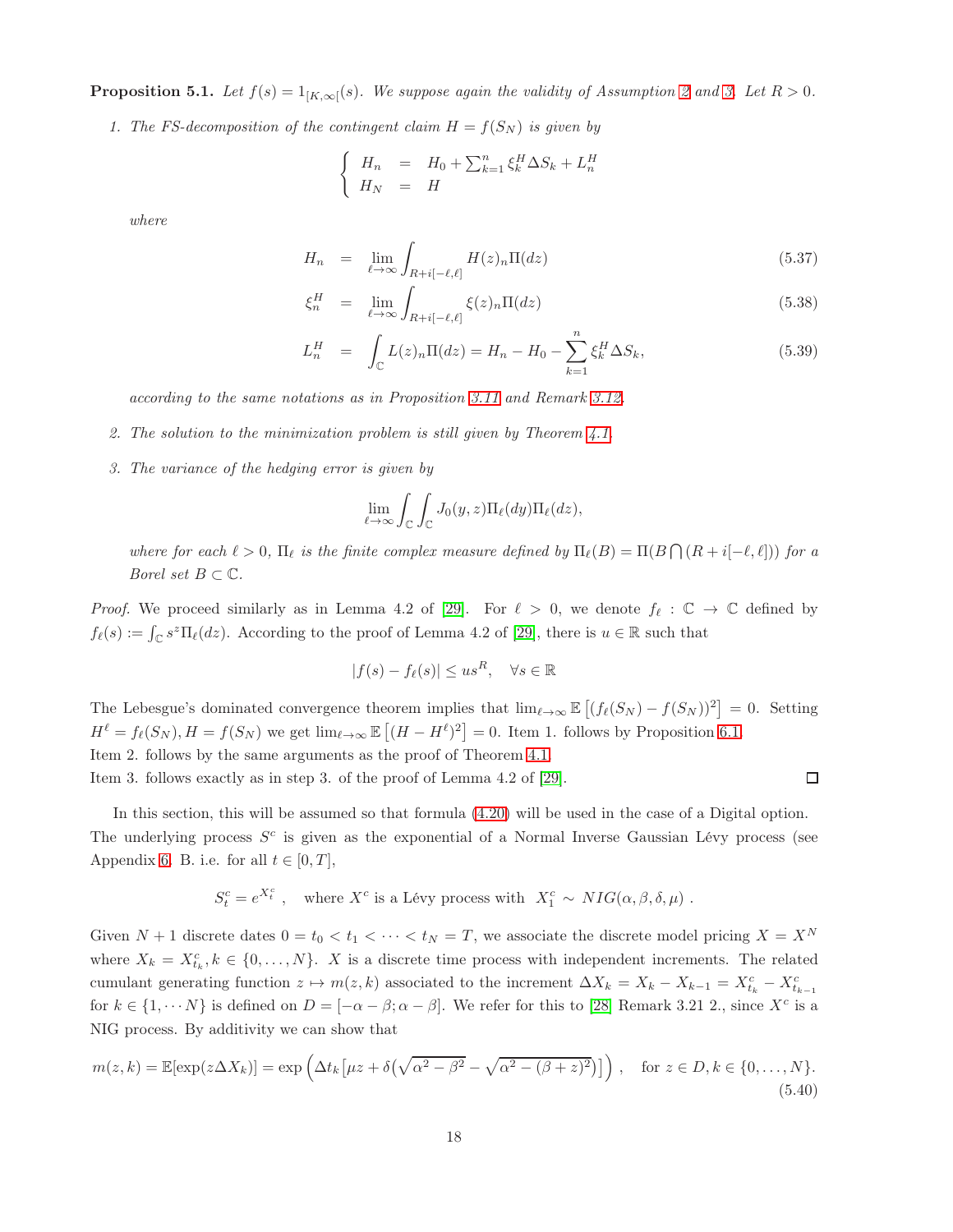For other informations on the NIG law, the reader can refer to Appendix [6](#page-28-0) B.

Assumption 2 1. is trivially verified, Assumption 2 2. is verified as soon as  $2 \le \alpha - \beta$ . Thanks to Remark 3.15 Assumption 3 is automatically verified for the Call and Put representations given by Lemma [3.14,](#page-11-1) and, by similar arguments, even for the digital option.

The time unit is the year and the interest rate is zero in all our tests. The initial value of the underlying is  $s_0 = 100$  Euros. The maturity of the option is  $T = 0.25$  i.e. three months from now. Four different sets of parameters for the NIG distribution have been considered, going from the case of almost Gaussian returns corresponding to standard equities, to the case of highly non Gaussian returns. The standard set of parameters is estimated on the Month-ahead base forward prices of the French Power market in 2007:

$$
\alpha = 38.46, \ \beta = -3.85, \ \delta = 6.40, \ \mu = 0.64 \ . \tag{5.41}
$$

Those parameters imply a zero mean, a standard deviation of 41%, a skewness (measuring the asymmetry) of −0.02 and an excess kurtosis (measuring the fatness of the tails) of 0.01. The other sets of parameters are obtained by multiplying parameter  $\alpha$  by a coefficient  $C$ ,  $(\beta, \delta, \mu)$  being such that the first three moments are unchanged. Note that when C grows to infinity the tails of the NIG distribution get closer to the tails of the Gaussian distribution. For instance, Table [1](#page-19-0) shows how the excess kurtosis (which is zero for a Gaussian distribution) is modified with the four values of  $C$  chosen in our tests. We compute the Variance Optimal

| Coefficient     |      | $C = 0.2$ | $C=1$ |  |
|-----------------|------|-----------|-------|--|
|                 | 5.38 | 7.69      | 38.46 |  |
| Excess kurtosis |      | $0.30\,$  |       |  |

<span id="page-19-0"></span>Table 1: Excess kurtosis of  $X_1$  for different values of  $\alpha$ ,  $(\beta, \delta, \mu)$  insuring the same three first moments.

(VO) hedging error given by [\(4.20\)](#page-13-2), for different grids of rebalancing dates. The corresponding initial capital  $V_0$  denoted by  $V_0^* = H_0$  in Theorem [4.1](#page-13-0) is computed using Proposition [3.19.](#page-12-1)

In particular, we consider the parametric grid introduced in [\[21\]](#page-30-11) and [\[24\]](#page-30-14)  $\pi^{b,N} := \{0 = t_0^{b,N}, t_1^{b,N}, \cdots, t_N^{b,N}\}$ defining, for any real  $b \in (0, 1]$ , N rebalancing dates such that

<span id="page-19-1"></span>
$$
t_k^{b,N} = T - T(1 - \frac{k}{N})^{1/b} \quad \text{for all } k \in \{0, \cdots, N - 1\}.
$$
 (5.42)

Note that  $\pi^{1,N}$  coincides with equidistant rebalancing dates whereas when b converges to zero, the rebalancing dates concentrate near the maturity. To visualize the impact of parameter b on the rebalancing dates grid, we have reported on Figure [1](#page-20-1) the sequences of rebalancing dates generated by  $\pi_N^b$  for different values of b. We have reported on Table [2](#page-21-0) the standard deviation of the Variance Optimal hedging error for different values of coefficient C and different choices of rebalancing grids. More precisely, we have considered three types of rebalancing grids, for  $N = 12$  rebalancing dates.

- 1. Equidistant rebalancing dates (corresponding to  $\pi^{1,N}$ );
- 2.  $\pi^{b^*,N}$  where  $b^*$  is obtained by minimizing the Variance Optimal hedging error w.r.t. to parameter b;
- 3. The non parametric optimal grid  $\pi^*$  obtained by minimizing the Variance Optimal hedging error w.r.t. the N rebalancing dates.

Notice that in both cases the optimal (parametric and non parametric) grid is estimated by an optimization algorithm based on Newton's method.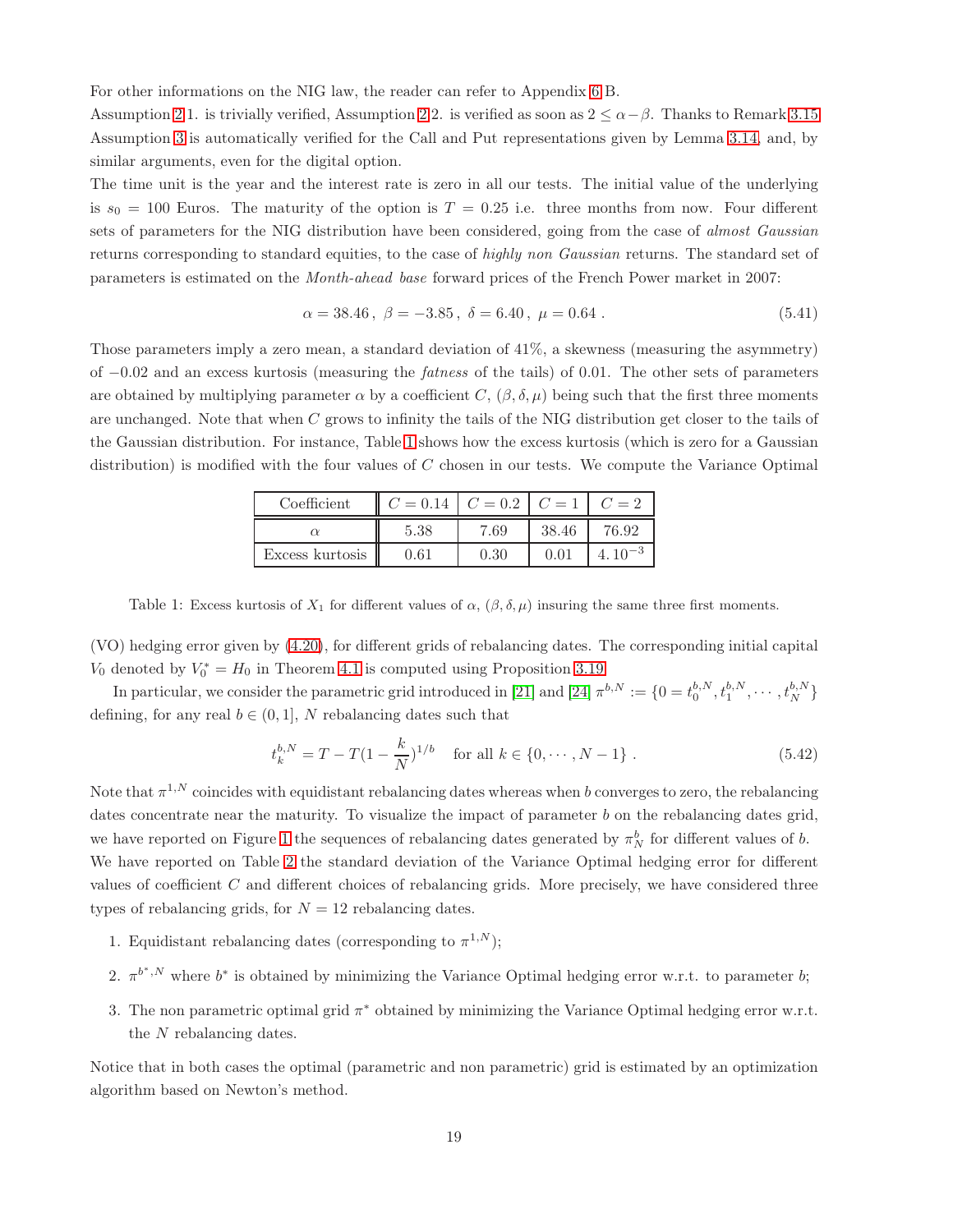

<span id="page-20-1"></span>Figure 1: Sequences of rebalancing dates for different values of b, for  $N = 12$ .

First, one can notice that for any choice of rebalancing grid, the hedging error increases when C decreases. Hence, one can conclude, as expected, that the *degree of incompleteness* increases when the tails of logreturns distribution get heavier.

Besides, one can notice that the parametrization [\(5.42\)](#page-19-1) of the rebalancing grid seems remarkably relevant since the optimal parametric grid  $\pi^{b^*}$  achieves similar performances as the optimal non-parametric grid  $\pi^*$ . Moreover, we observe that the hedging error can be noticeably reduced by optimizing the rebalancing dates essentially for  $C \geq 1$  i.e. around the Gaussian case. In these cases, one can observe on Figure [2](#page-21-1) that the optimal rebalancing grid is noticeably different from the uniform grid since rebalancing dates are much more concentrated near maturity. This confirms the result of [\[21\]](#page-30-11) that shows that, in the Gaussian case, taking a non uniform rebalancing grid (corresponding to  $b = 0.5$ ) allows to obtain a hedging error with the convergence order for the  $L^2$  norm of  $N^{-1/2}$  (up to a log factor) improving the rate  $N^{-1/4}$  achieved with a uniform rebalancing grid (i.e.  $b = 1$ ), obtained in [\[26\]](#page-31-12). However, it is interesting to notice that this phenomenon is less pronounced when the tails of the log-returns distribution get heavier. In particular, one can observe on Figure [3](#page-22-0) that the hedging error gets less sensitive to the rebalancing grid when C decreases even if the optimal grid seems to get closer to the uniform grid.

#### <span id="page-20-0"></span>5.2 The case of electricity forward prices

We consider the problem of hedging and pricing a European call, with payoff  $(F_T^{T_d} - K)_+$ , on an electricity forward, with a maturity  $T = 0.25$  of three month. The maturity T is supposed to be equal to the delivery date of the forward contract  $T = T_d$ . Because of non-storability of electricity, the hedging instrument is the corresponding forward contract. Then we set  $S_t^c = F_t^T$ , where the forward price  $F^T$  is supposed to follow the NIG one factor model [\(1.1\)](#page-3-0) with  $m \equiv 0, \sigma_L = 0$  and  $\sigma_s = \sigma > 0$ . This gives

<span id="page-20-2"></span>
$$
S_t^c = e^{X_t^c}, \quad \text{where } X_t^c = \int_0^t \sigma e^{-\lambda (T - u)} d\Lambda_u \quad \text{where } \Lambda \text{ is a NIG process with } \Lambda_1 \sim \text{NIG}(\alpha, \beta, \delta, \mu) \tag{5.43}
$$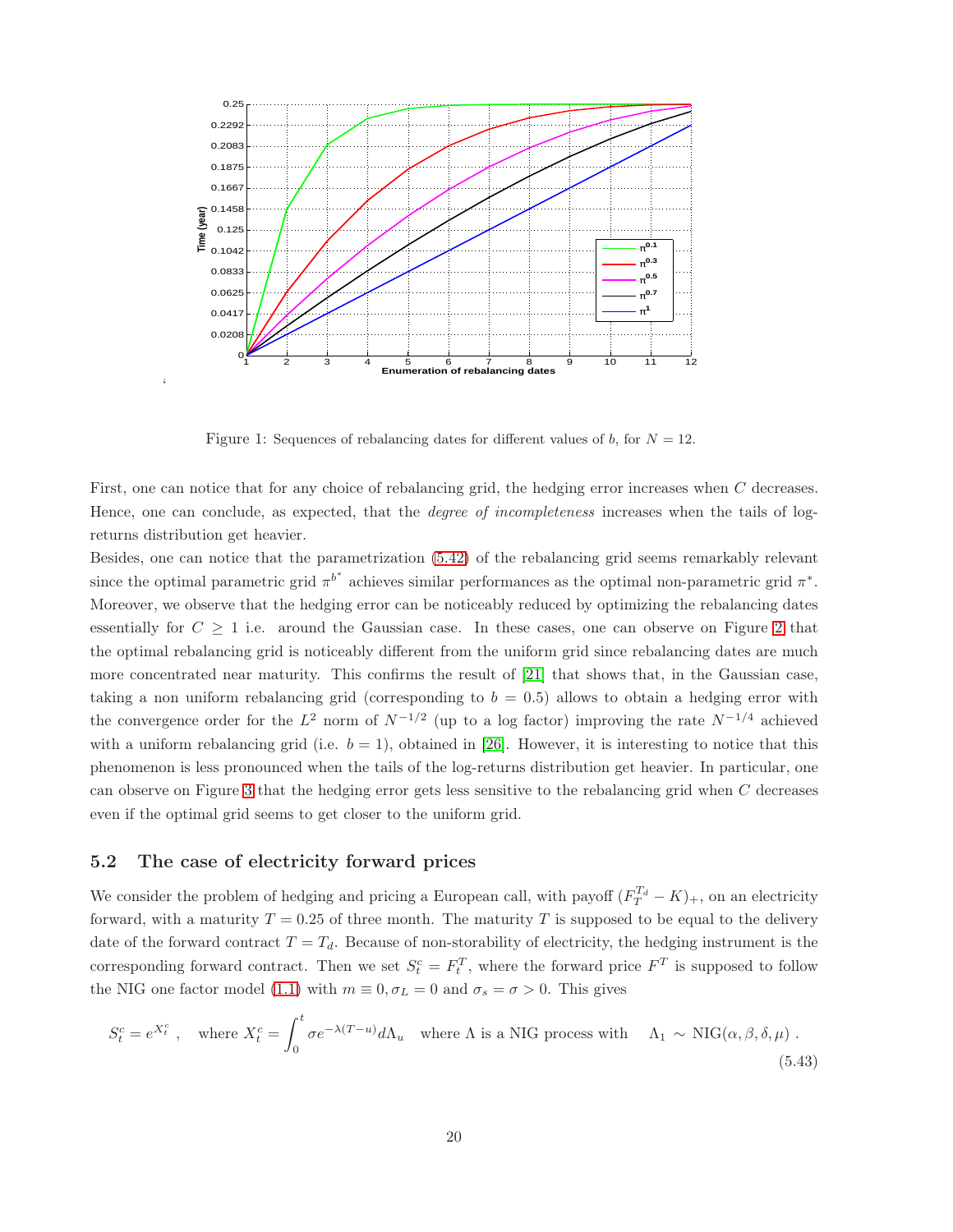|                                | $C=2$        | $C=1$        | $C = 0.2$    | $C = 0.14$   |
|--------------------------------|--------------|--------------|--------------|--------------|
| $10 \times STD_{VO(\pi^*)}$    | 1.483(30.82) | 1.652(34.33) | 2.663(54.80) | 3.017(61.53) |
| $10 \times STD_{VO(\pi^{b*})}$ | 1.520(31.58) | 1.685(35.01) | 2.665(54.84) | 3.017(61.53) |
| $10 \times STD_{VO(\pi^1)}$    | 1.892(39.32) | 1.952(40.56) | 2.691(55.38) | 3.028(61.76) |
| $V_0(\pi^1)$                   | 0.4903       | 0.4859       | 0.4813       | 0.4812       |
| $V_0(\pi^*)$                   | 0.4903       | 0.4860       | 0.4814       | 0.4813       |
| $h^*$                          | 0.4078       | 0.4394       | 0.6106       | 0.6710       |

<span id="page-21-0"></span>Table 2: Standard deviation of the Variance Optimal hedging error (×10) (reported within parenthesis in percent of the initial capital  $V_0(\pi^1)$ , initial capitals for  $b=1$  and  $b=b^*$ , optimal grid parameters  $b^*$ , for different choices of parameters C with  $N = 12$  and  $K = 99$  (Digital option).



<span id="page-21-1"></span>Figure 2: Parametric and non parametric optimal rebalancing grids for different choices of parameter C with  $N = 12$ and  $K = 99$  (Digital option).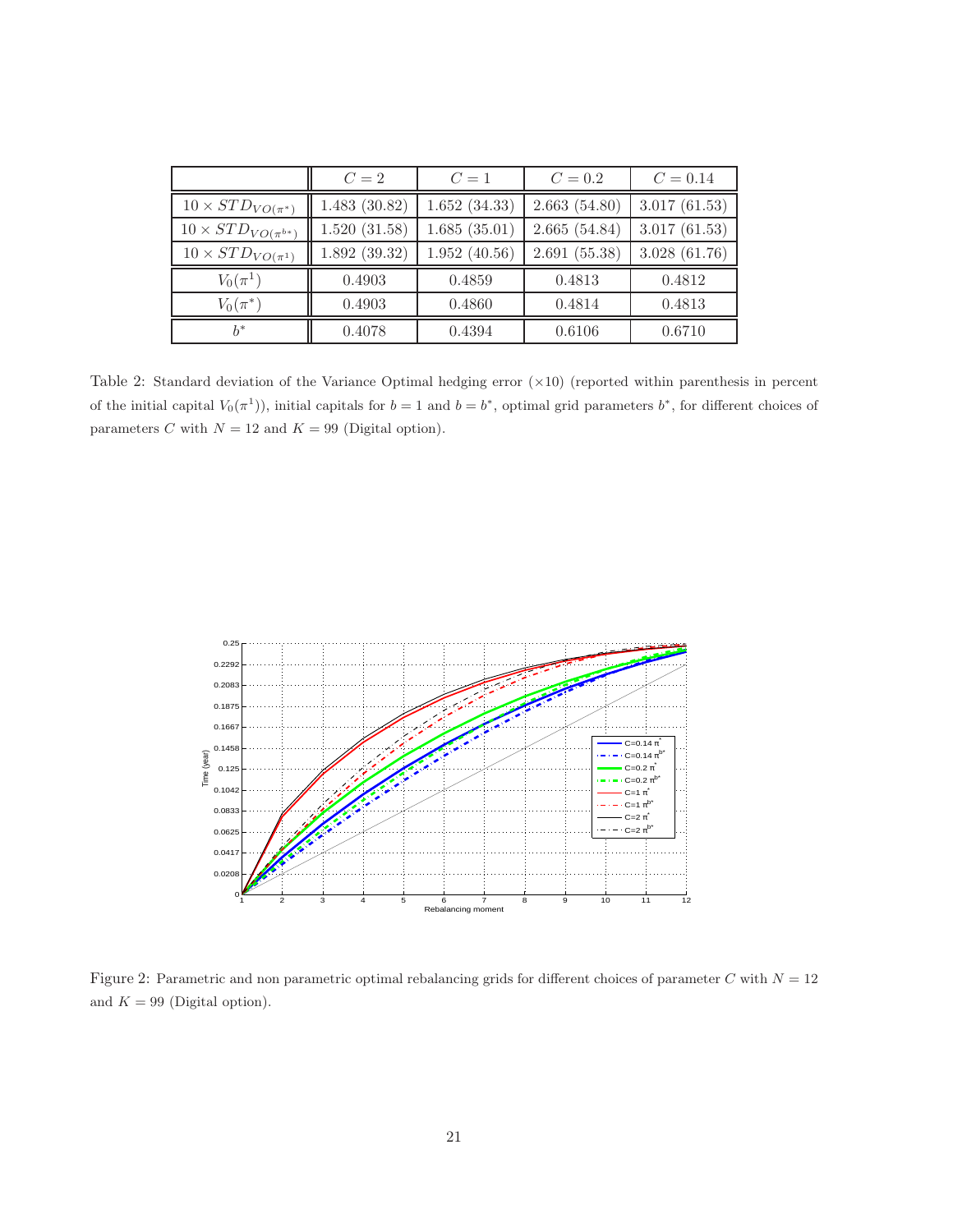

<span id="page-22-0"></span>Figure 3: Standard deviation of the Variance Optimal hedging error as a function of b, for different choices of parameter C ( $b^*$  being indicated by the dashed line abscissa) with  $N = 12$  and  $K = 99$  (Digital option).

Given  $N + 1$  discrete dates  $0 = t_0 < t_1 < \cdots < t_N = T$ , we consider the discrete process  $X = X^N$  where  $X_k = X_{t_k}^c, 0 \leq k \leq N$ . We denote again by  $z \mapsto m(z, k)$  the cumulant generating function associated with the increment  $\Delta X_k = X_k - X_{k-1}$  for  $k \in \{1, \dots N\}$ . That function and its domain can be deduced from Lemma 3.24 and Proposition 6.2 in [\[28\]](#page-31-7), see also [\(6.57\)](#page-29-5). The domain D contains  $\tilde{D} := \left[-\frac{\alpha+\beta}{\sigma}, \frac{\alpha-\beta}{\sigma}\right] + i\mathbb{R}$ and given for any  $z \in \tilde{D}$ ,  $k = 0, \ldots, N$ ,

$$
m(z,k) = \mathbb{E}[\exp(z \int_{t_{k-1}}^{t_k} \sigma e^{-\lambda (T-u)} d\Lambda_u)]
$$
  
\n
$$
= \exp\left(\int_{t_{k-1}}^{t_k} \kappa^{\Lambda}(z_u du)\right), \quad \text{with } z_u = z\sigma e^{-\lambda (T-u)}
$$
  
\n
$$
= \exp\left(\int_{t_{k-1}}^{t_k} \left[\mu z_u + \delta(\sqrt{\alpha^2 - \beta^2} - \sqrt{\alpha^2 - (\beta + z_u)^2})\right] du\right), \tag{5.44}
$$

where  $\kappa^{\Lambda}$  is recalled in formula [\(6.57\)](#page-29-5). Hence Assumption 2 1. is obviously satisfied since  $\lambda \neq 0$  and Assumption 2 2. is verified as soon as  $\sigma \leq \frac{\alpha-\beta}{2}$ ; thanks to Remark 3.15, Assumption 3 is automatically verified for the call representation given by Lemma [3.14.](#page-11-1)

Parameters are estimated on the same data as in the previous section, with Month-ahead base forward prices of the French Power market in 2007. For the distribution of  $\Lambda_1$  this yields the following parameters

$$
\alpha = 15.81 \, , \; \beta = -1.581 \, , \; \delta = 15.57 \, , \; \mu = 1.56 \; ,
$$

corresponding to a standard and centered NIG distribution with a skewness of −0.019 and excess kurtosis 0.013. The estimated annual short-term volatility and mean-reverting rate are  $\sigma = 57.47\%$  and  $\lambda = 3$ .

We have reported on Figure [4,](#page-24-0) the standard deviation of the hedging error as a function of the number of rebalancing dates for four types of hedging strategies.

• Variance Optimal strategy (VO) with the uniform rebalancing grid (dark line) and with the optimal rebalancing grid  $\pi^*$  (dark dashed line). Both variances are computed using formula [\(4.20\)](#page-13-2) applied to the process [\(5.43\)](#page-20-2);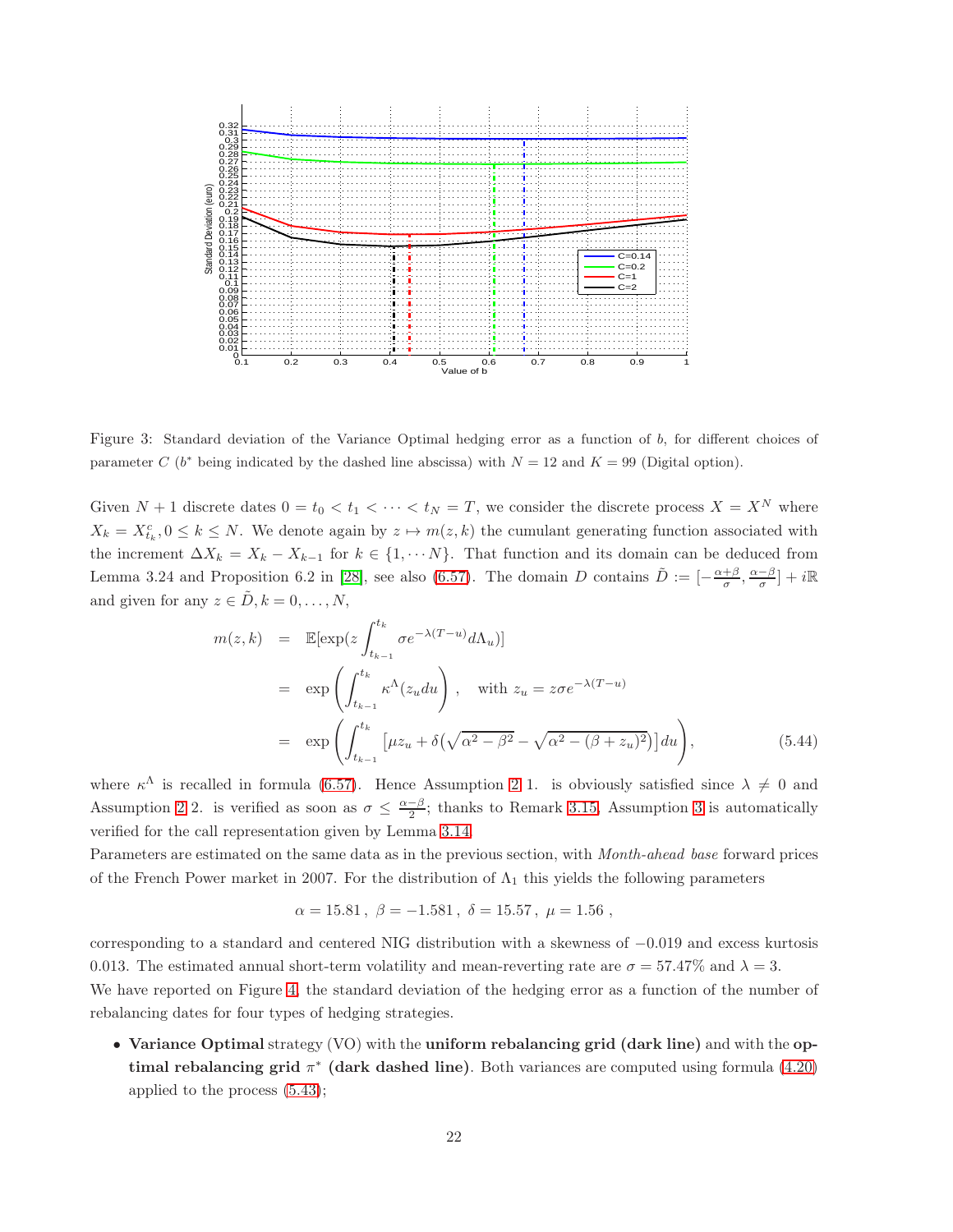• Black-Scholes strategy (BS) implemented at the discrete instants of the uniform rebalancing grid (light line) and of the rebalancing grid  $\pi^*$  (optimal for the Variance Optimal strategy) (light dashed line). Both variances are computed using Theorem 3.1 of [\[2\]](#page-29-3) extended to non-stationary logreturns, to derive a quasi-explicit formula for the variance of the BS hedging error. Indeed, in [\[2\]](#page-29-3), the authors uses the Laplace transform approach, to derive quasi-explicit formulae for the mean squared hedging error of various discrete time hedging strategies including Black-Scholes delta when applied to Lévy log-returns models. This extension of this result to the general case when  $X$  is a non-stationary process with independent increments is given below.

**Proposition 5.2.** Let  $v$  be an admissible strategy satisfying

$$
v_n = \int f^{\nu}(z)_n S_{n-1}^{z-1} \Pi(dz)
$$
\n(5.45)

for  $n = 1, ..., N$ , where  $f^{(v)}(z)_n$  is a deterministic function of the complex variable z. Let c be the initial capital; the bias and the variance of the hedging error  $\epsilon(v, c) := H - c - \sum_{k=1}^{N} v_k \Delta S_k$  is given by

<span id="page-23-0"></span>
$$
\mathbb{E}[\epsilon(v,c)] = \int S_0^z \left[ \prod_{k=1}^N m(z,k) - \sum_{k=1}^N f^v(z)_k (m(1,k) - 1) \prod_{l=2}^k m(z,l-1) \right] \Pi(dz) - c \tag{5.46}
$$

$$
\mathbb{E}[\epsilon(v,0)^2] = \int \int S_0^{y+z}(v_1(y,z) - v_2(y,z) - v_3(y,z) + v_4(y,z))\Pi(dz)\Pi(dy) , \qquad (5.47)
$$

where

$$
v_1(y, z) = \prod_{k=1}^{N} m(y + z, k)
$$
  
\n
$$
v_2(y, z) = \sum_{k=1}^{N} f^v(y)_k [m(z + 1, k) - m(z, k)] \prod_{l=1}^{k-1} m(y + z, l) \prod_{l=k+1}^{N} m(z, l)
$$
  
\n
$$
v_3(y, z) = \sum_{k=1}^{N} f^v(z)_k [m(y + 1, k) - m(y, k)] \prod_{l=1}^{k-1} m(y + z, l) \prod_{l=k+1}^{N} m(y, l)
$$
  
\n
$$
v_4(y, z) = \sum_{k=1}^{N} f^v(y)_k f^v(z)_k [m(2, k) - 2m(1, k) + 1] \prod_{l=1}^{k-1} m(y + z, l)
$$
  
\n
$$
+ \sum_{j=2}^{N} \sum_{k < j} f^v(z)_k f^v(y)_j [m(y + 1, k) - m(y, k)] \prod_{l=1}^{k-1} m(y + z, l) \prod_{l=k+1}^{j-1} m(y, l)(m(1, j) - 1)
$$
  
\n
$$
+ \sum_{j=2}^{N} \sum_{k > j} f^v(z)_k f^v(y)_j [m(z + 1, j) - m(z, j)] \prod_{l=1}^{j-1} m(y + z, l) \prod_{l=j+1}^{k-1} m(z, l)(m(1, k) - 1).
$$

Therefore, the variance of the hedging error is

$$
Var(\epsilon(v; c)) = Var(\epsilon(v; 0)) = \mathbb{E}[(\epsilon(v; 0)^2] + \mathbb{E}[\epsilon(v; 0)]^2.
$$

Proof. The proof is similar to the one of Theorem 3.1 of [\[2\]](#page-29-3).

Remark 5.3. In the case of Black-Scholes delta hedging strategy

$$
f^{\nu}(z)_n = z \prod_{k=n}^{N} m^{bs}(z, k) , \quad \text{where } m^{bs}(z, k) = \exp \left( -\frac{Var[\Delta X_k]}{2} z + \frac{Var[\Delta X_k]}{2} z^2 \right).
$$

□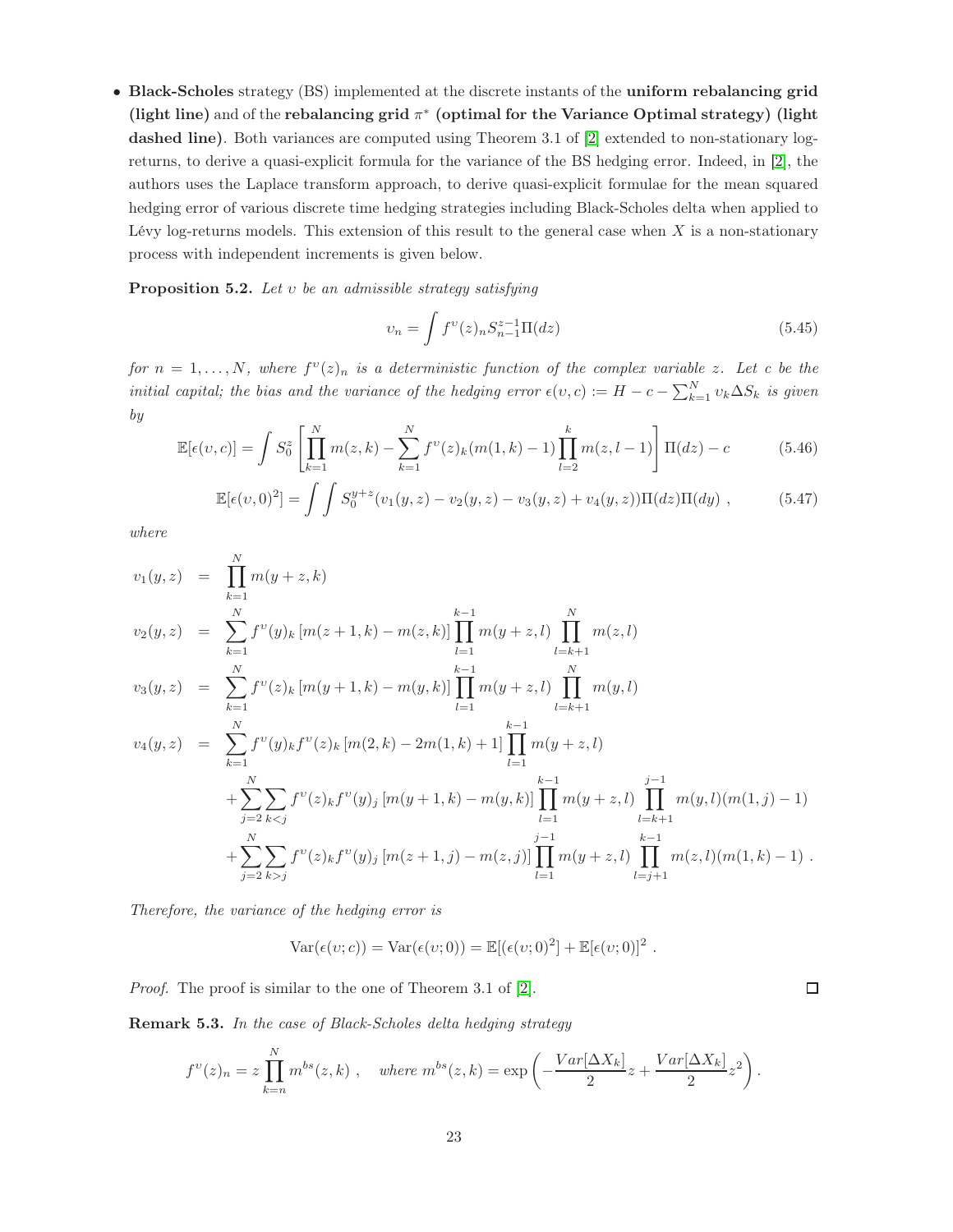Observing Figure [4,](#page-24-0) one can notice that, as expected, in all cases, the hedging error decreases when the number of trading dates increases. Observing the continuous lines, corresponding to a uniform rebalancing grid, one can notice the remarkable robustness of the Black-Scholes strategy. Indeed, in spite of the non Gaussianity of log-returns and the discreteness of the rebalancing grid, the Black-Scholes strategy is still quasi optimal in terms of variance.

Besides, in this case, the impact of the choice of the rebalancing grid seems to be more important than the choice of log-returns distribution (Gaussian or Normal Inverse Gaussian). For instance, using the VO strategy with the optimal rebalancing grid  $\pi^*$  instead of  $\pi^1$  allows to reduce 9% (for  $N = 10$ ) of the hedging error standard deviation. The BS strategy shows similar performances to the VO case, when implemented at the rebalancing times  $\pi^*$ . Indeed BS optimal rebalancing grid (in terms of variance) appears to be close to  $\pi^*$  (up to 10<sup>-4</sup>). Moreover, one can observe on Table [3](#page-25-0) that here again, the parametrization [\(5.42\)](#page-19-1) of the rebalancing grid seems to be particularly well suited since it achieves minimal hedging errors comparable to the one achieved with the nonparametric optimal grid  $\pi^*$ .

Notice that our analysis only considers the variance of the hedging error. To obtain the mean square error, one should add the bias contribution which is of course zero for the variance optimal strategy but it is in general non negligible for the Black-Scholes strategy. In particular, we can observe that this bias term varies strongly with the parameters of the NIG distribution.

For instance, for  $N = 2$  uniform rebalancing dates, replacing parameter  $\beta$  by  $-\beta$  increases the bias (defined as [\(5.46\)](#page-23-0), with initial capital  $c = V_0^{\text{BS}}$ ) from -0.04 to 4.45. Moreover, one should also observe that the drift and the skewness of log-returns also impact the standard deviation of the BS hedging error. Changing again  $\beta$  by  $-\beta$  implies an increase of the log-returns expectation (resp. skewness) from 0 to 3.12 (resp. from -0.02 to 0.02) which induces an increase of the standard deviation of the BS hedging error from 4.91 to 5.92, whereas the standard deviation of the VO hedging error decreases from 4.83 to 2.10.



Figure 4: Standard deviation of the hedging errors as a function of the number of rebalancing dates N, for  $K = 99$ (Call option).

<span id="page-24-0"></span>To analyze the impact of the rate of volatility increase on the optimal rebalancing grid, we have computed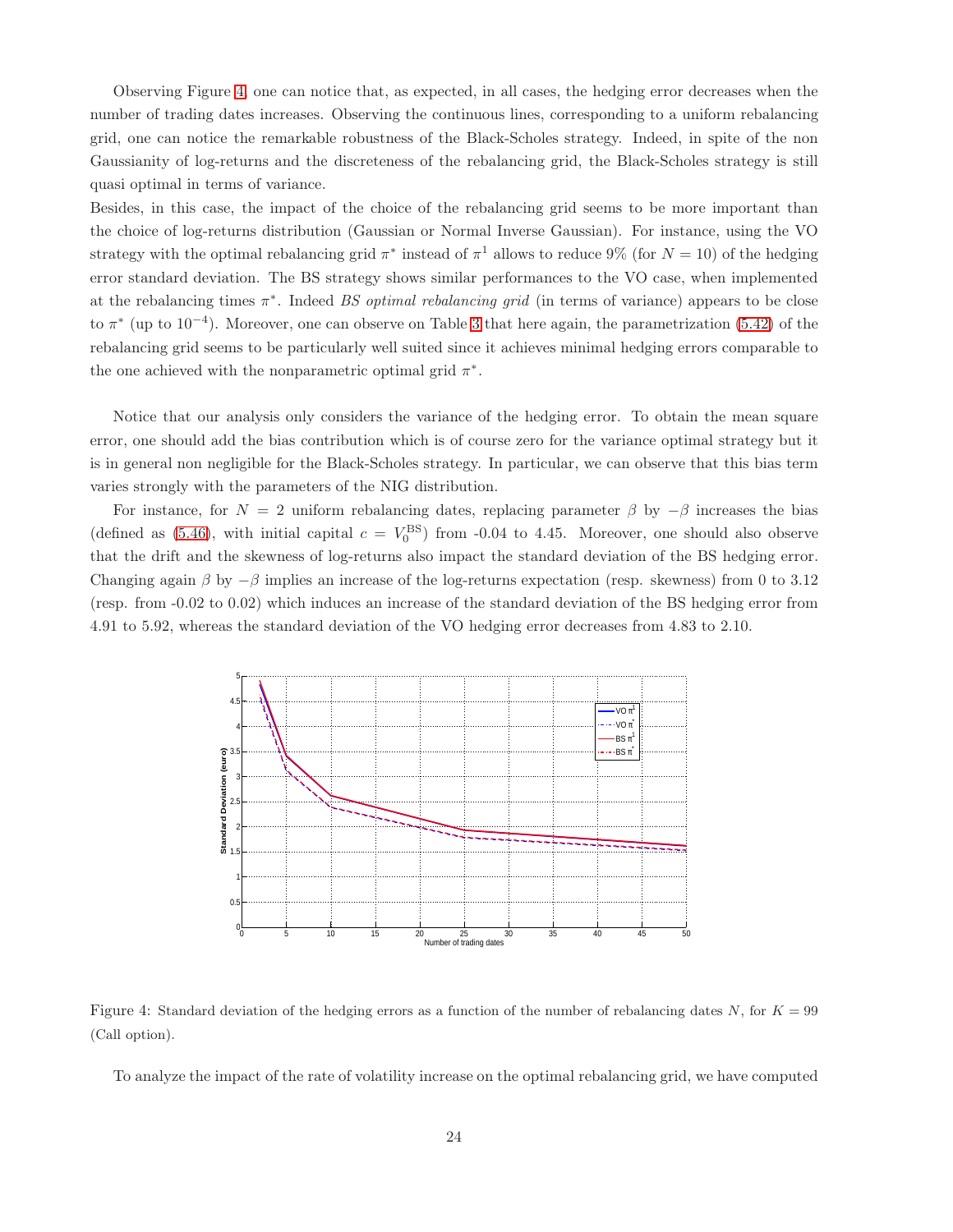|                      | $N=2$          | $N=5$          | $N=10$         | $N=25$         | $N=50$         |
|----------------------|----------------|----------------|----------------|----------------|----------------|
| $STD_{VO(\pi^*)}$    | 4.5683(53.23)  | 3.1129(36.10)  | 2.3807(27.56)  | 1.7790(20.57)  | 1.5233(17.61)  |
| $STD_{VO(\pi^{b*})}$ | 4.57167(53.27) | 3.1550(36.59)  | 2.4186(28.00)  | 1.8023(20.84)  | 1.5354(17.75)  |
| $STD_{VO(\pi^1)}$    | 4.8331(56.32)  | 3.4012(39.44)  | 2.6154(30.28)  | 1.9275(22.29)  | 1.6145(18.66)  |
| $STD_{BS(\pi^1)}$    | 4.9137(57.26)  | 3.4196 (39.66) | 2.6217(30.35)  | 1.9329(22.35)  | 1.6231(18.76)  |
| $STD_{BS(\pi^*)}$    | 4.6291(53.94)  | 3.1273 (36.27) | 2.3884 (27.65) | 1.7886 (20.68) | 1.5344 (17.74) |
| $V_0(\pi^1)$         | 8.5818         | 8.6232         | 8.6380         | 8.6469         | 8.6499         |
| $V_0(\pi^*)$         | 8.5895         | 8.6275         | 8.6406         | 8.6493         | 8.6531         |
| $h^*$                | 0.5917         | 0.6298         | 0.6284         | 0.6203         | 0.6172         |

<span id="page-25-0"></span>Table 3: Standard deviation of the Variance Optimal hedging error (reported within parenthesis in percent of the initial capital  $V_0(\pi^1)$ , initial capitals, optimal grid parameters  $b^*$ , for different choices of rebalancing dates N (Call option).

the hedging error standard deviation for several values of parameter  $\lambda$  choosing the corresponding volatility parameter  $\sigma$  such that  $Var(X_T) = \frac{\sigma^2}{2\lambda}$  $\frac{\sigma^2}{2\lambda}(1-e^{-2\lambda T})$  is fixed. The resulting pairs  $(\lambda, \sigma)$  are reported on Table [4.](#page-25-1) Coupling those parameters allows us to obtain comparable options for different parameters  $\lambda$ ; at least this ensures a fixed initial capital in the BS framework (with  $V_0^{BS} = 8.7037$ ). On Figure [5,](#page-26-0) we have reported the optimal grid parameter b <sup>∗</sup> minimizing the standard deviation of the VO hedging error for different values of  $\lambda$ . As expected, when  $\lambda$  increases, i.e. when the volatility increases more rapidly near the maturity, then  $b^*$ decreases indicating that the optimal rebalancing dates concentrate near the maturity. On Figure [6,](#page-26-1) one can observe that the hedging error increases with  $\lambda$  even when the rebalancing dates are optimized. However, optimizing the rebalancing dates allows to reduce noticeably the hedging error, specifically for high values of λ. For instance, it allows to reduce 7.5% of the error standard deviation when  $λ = 3$  and 17.9% when  $λ = 9$ .

| $\parallel$ 0.4662 $\parallel$ 0.5202 $\parallel$ 0.5747 $\parallel$ 0.7349 $\parallel$ 0.8823 |  |  |
|------------------------------------------------------------------------------------------------|--|--|

<span id="page-25-1"></span>Table 4: Short term volatility  $\sigma$  (s.t.  $Var(X_T) = \frac{\sigma^2}{2\lambda}$  $\frac{\sigma^2}{2\lambda}(1-e^{-2\lambda T})$  is fixed) for different values of parameter  $\lambda$  with  $N = 10$  and  $K = 99$  (Call option).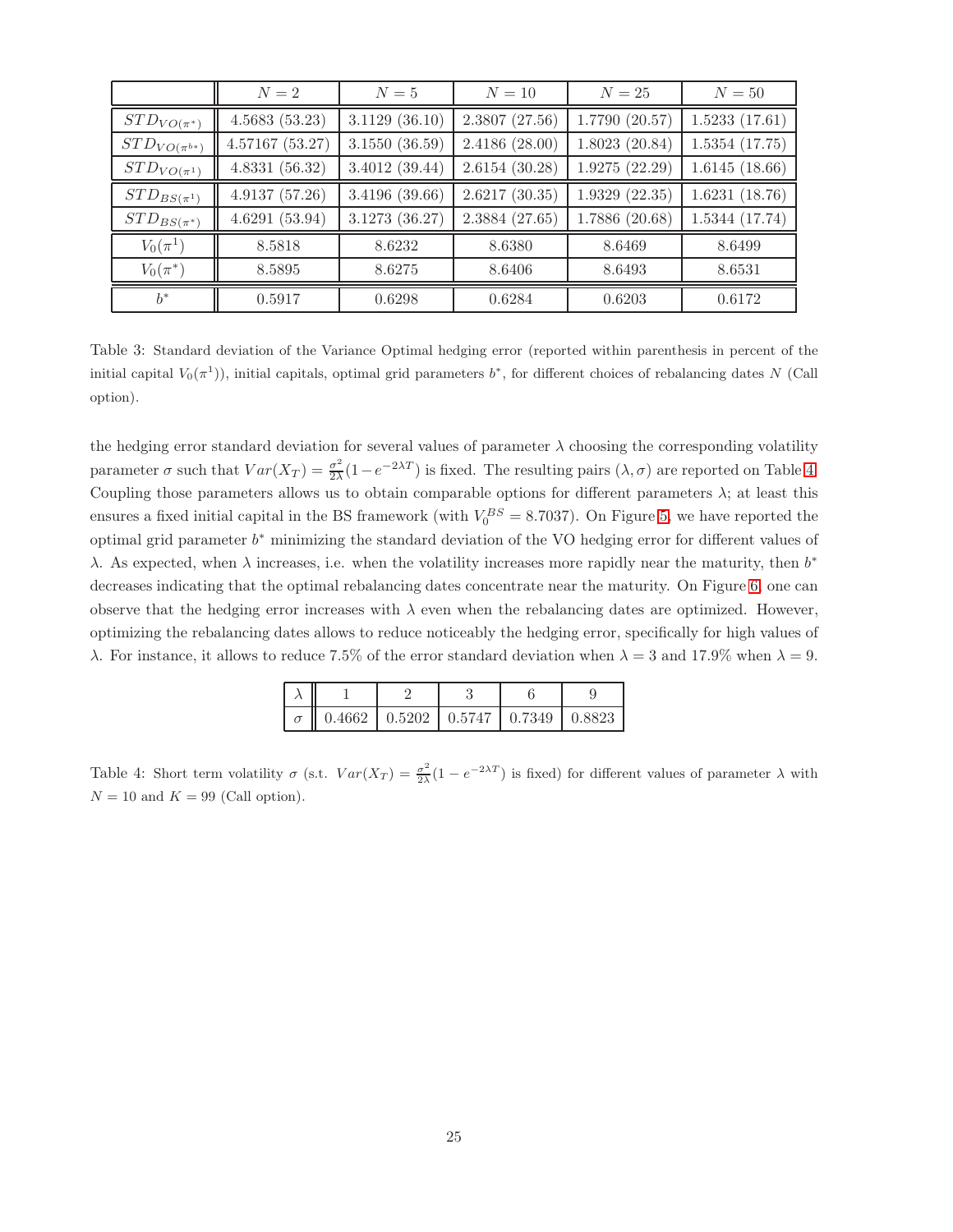

<span id="page-26-0"></span>Figure 5: Optimal rebalancing grid parameter  $b^*$  as a function of  $\lambda$  for  $K = 99$  and  $N = 10$  (Call option).



<span id="page-26-1"></span>Figure 6: Standard deviation of the hedging error as a function of  $\lambda$  for  $K = 99$  and  $N = 10$  (Call option).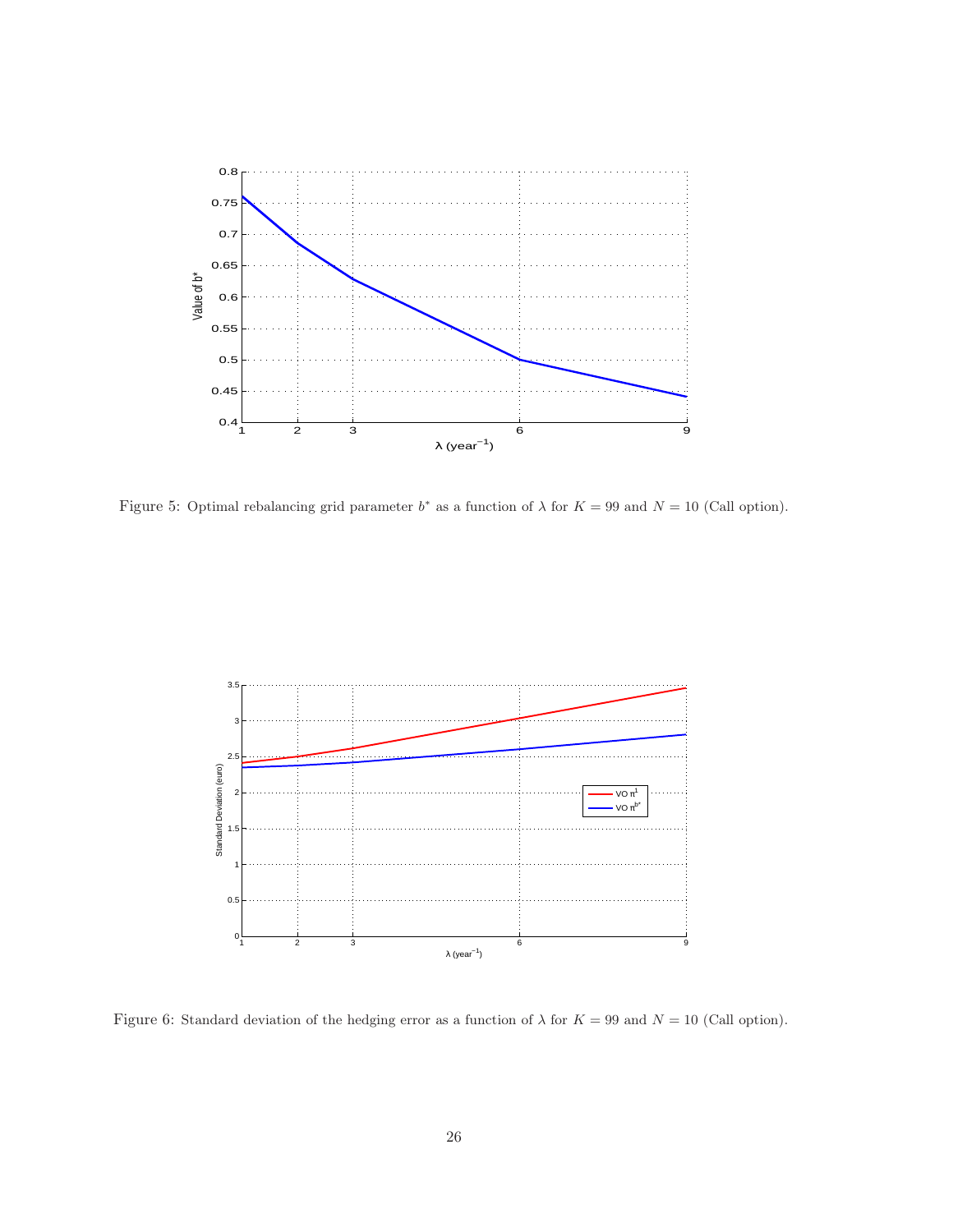## 6 Appendix

#### A: A general convergence theorem for FS decompositions

<span id="page-27-0"></span>**Proposition 6.1.** Let  $(H^{\ell})_{\ell \in \mathbb{N} \cup \{+\infty\}}$  be a sequence of r.v. in  $\mathcal{L}^2(\Omega, \mathcal{F}_N)$ . Let

$$
\begin{cases}\nH_n^{\ell} = H_0^{\ell} + \sum_{i=1}^n \xi_i^{\ell} \Delta S_i + L_n^{\ell} \\
H_N^{\ell} = H^{\ell}\n\end{cases} \n(6.48)
$$

be the FS-decomposition of  $H^{\ell}$ . Suppose that  $H^{\ell} \to H^{\infty}$  in  $\mathcal{L}^2(\Omega)$ . Then, for  $\ell \to +\infty$ ,

- 1.  $H_0^{\ell} \to H_0^{\infty}$  in  $\mathcal{L}^2(\mathcal{F}_0)$ ;
- 2.  $\xi_n^{\ell} \to \xi_n^{\infty}$  in probability for any  $n \in \{1, ..., N\}$ ;
- 3.  $L_N^{\ell} \to L_N^{\infty}$  in  $\mathcal{L}^2(\Omega)$ .

*Proof.* For  $n \in \{1, ..., N\}, \ell \in \mathbb{N} \cup \{+\infty\}$  we have

<span id="page-27-1"></span>
$$
H_n^{\ell} = H_{n-1}^{\ell} + \xi_n^{\ell} \Delta S_n + \Delta L_n^{\ell}.
$$
\n
$$
(6.49)
$$

For technical reasons we set  $\xi_{N+1}^{\ell} := 0$  and  $L_{N+1}^{\ell} := L_N^{\ell}$ . The result will follow if for every  $n \in \{0, ..., N\}$ , for  $\ell \to +\infty$  we have

1.  $H_n^{\ell} \to H_n^{\infty}$  in  $\mathcal{L}^2$ , 2.  $\mathbb{E}\left[\left(\Delta S_{n+1}\right)^2 \left(\xi_{n+1}^{\ell} - \xi_{n+1}^{\infty}\right)^2\right] \to 0,$ 3.  $L_{n+1}^{\ell} \to L_{n+1}^{\infty}$  in  $\mathcal{L}^2$ .

We will prove 1.,2. and 3. by backward induction on  $n \in \{0, \ldots, N\}$  starting from  $n = N$ . The step N of the induction is constituted by the assumption, in particular 1. and 3. are verified by assumption and 2. is trivially verified.

Suppose that 1.,2. and 3. hold for some  $n \in \{1, ..., N\}$ , we will prove their validity for the integer  $n-1$ . First, 1. implies that  $\mathbb{E}\left[H_n^{\ell}|\mathcal{F}_{n-1}\right] \to_{\ell \to +\infty} \mathbb{E}\left[H_n^{\infty}|\mathcal{F}_{n-1}\right]$  in  $\mathcal{L}^2(\Omega)$ . We continue taking the conditional expectation with respect to  $\mathcal{F}_{n-1}$  in [\(6.49\)](#page-27-1). This gives

<span id="page-27-2"></span>
$$
\mathbb{E}\left[H_n^{\ell}|\mathcal{F}_{n-1}\right] = H_{n-1}^{\ell} + \xi_n^{\ell} \Delta A_n.
$$
\n(6.50)

The difference between [\(6.49\)](#page-27-1) and [\(6.50\)](#page-27-2) gives

$$
H_n^{\ell} - \mathbb{E}\left[H_n^{\ell}|\mathcal{F}_{n-1}\right] = \xi_n^{\ell} \Delta M_n + \Delta L_n^{\ell}, \ \ell \in \mathbb{N} \cup \{+\infty\}.
$$

Consequently

$$
H_n^{\ell} - H_n^{\infty} = \mathbb{E}\left[H_n^{\ell} - H_n^{\infty}|\mathcal{F}_{n-1}\right] = \left(\xi_n^{\ell} - \xi_n^{\infty}\right)\Delta M_n + \Delta(L_n^{\ell} - L_n^{\infty}).
$$

So

<span id="page-27-3"></span>
$$
\mathbb{E}\left[\left(H_n^{\ell}-H_n^{\infty}\right)-\mathbb{E}\left[H_n^{\ell}-H_n^{\infty}|\mathcal{F}_{n-1}\right]^2\right]=\mathbb{E}\left[\left(\xi_n^{\ell}-\xi_n^{\infty}\right)^2\left(\Delta M_n\right)^2\right]+\mathbb{E}\left[\Delta\left(L_n^{\ell}-L_n^{\infty}\right)\right]^2;\tag{6.51}
$$

in fact

$$
\mathbb{E}\left(\left(\xi_n^{\ell}-\xi_n^{\infty}\right)\Delta M_n\Delta\left(L_n^{\ell}-L_n^{\infty}\right)\right)=\mathbb{E}\left(\left(\xi_n^{\ell}-\xi_n^{\infty}\right)\mathbb{E}\left((\Delta M_n)\Delta(L_n^{\ell}-L_n^{\infty})|\mathcal{F}_{n-1}\right)\right)=0,
$$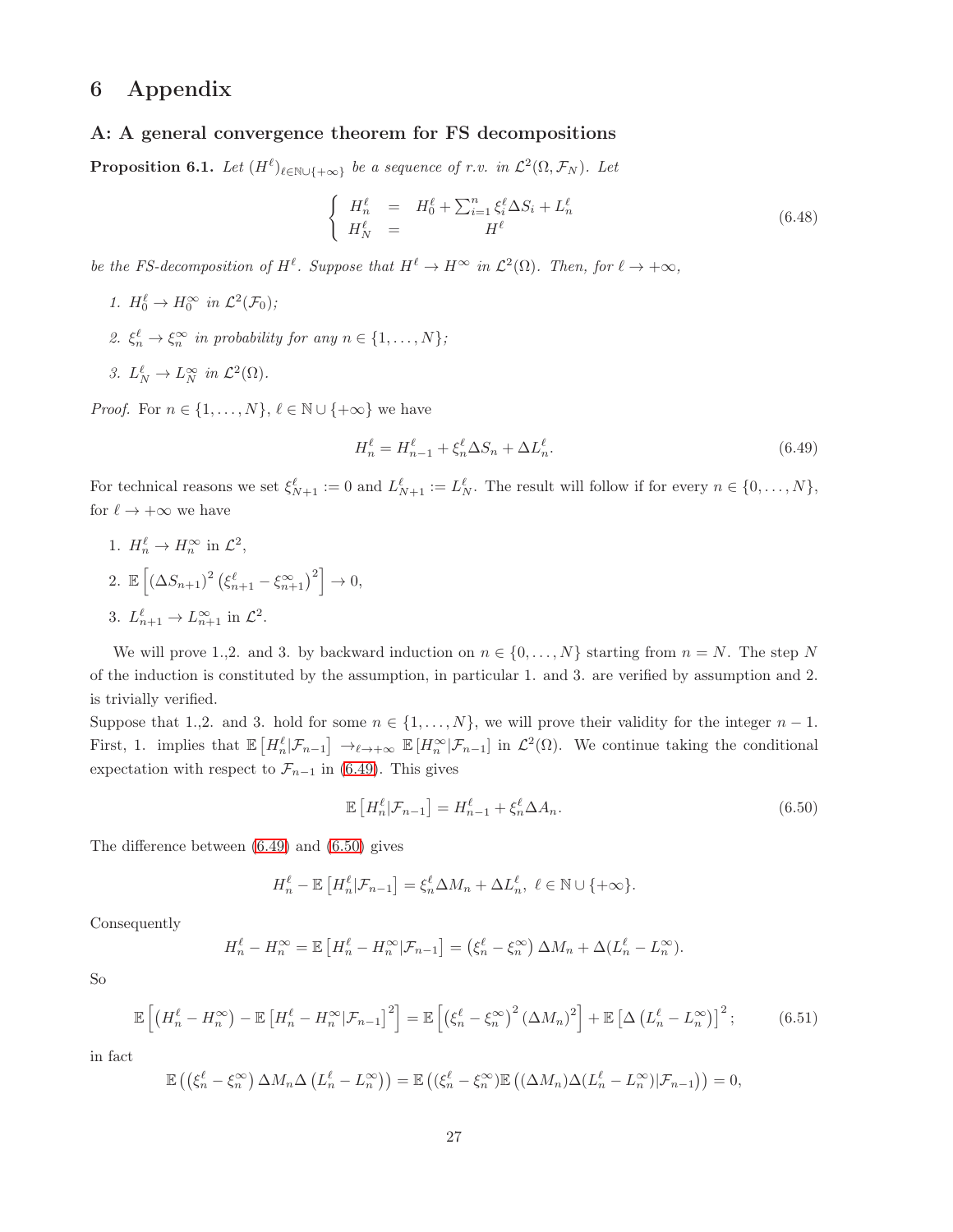because  $M$ .  $(L^{\ell}-L^{\infty})$  is a martingale. Since the left-hand side of [\(6.51\)](#page-27-3) converges to zero when  $\ell \to \infty$ , it follows that

<span id="page-28-1"></span>
$$
\mathbb{E}\left[\left(\xi_n^{\ell} - \xi_n^{\infty}\right)^2 (\Delta M_n)^2\right] \to_{\ell \to \infty} 0
$$
\n
$$
\mathbb{E}\left[\Delta \left(L_n^{\ell} - L_n^{\infty}\right)\right]^2 \to_{\ell \to \infty} 0.
$$
\n(6.52)

This shows 2. and 3. of the  $(n-1)$ -step of the backward induction. It remains to show item 1. By [\(6.49\)](#page-27-1), we have

$$
H_{n-1}^{\ell} - H_{n-1}^{\infty} = H_n^{\ell} - H_n^{\infty} - \Delta S_n \left( \xi_n^{\ell} - \xi_n^{\infty} \right) - \Delta \left( L_n^{\ell} - L_n^{\infty} \right).
$$

Since  $H_n^{\ell} - H_n^{\infty}$  and  $\Delta \left( L_n^{\ell} - L_n^{\infty} \right)$  converge to zero in  $\mathcal{L}^2$ , it remains to show that  $\Delta S_n \left( \xi_n^{\ell} - \xi_n^{\infty} \right) \to_{\ell \to \infty} 0$ in  $\mathcal{L}^2(\Omega)$  when  $\ell \to \infty$ . Now  $\Delta M_n \left( \xi_n^{\ell} - \xi_n^{\infty} \right) \to_{\ell \to \infty} 0$  in  $\mathcal{L}^2(\Omega)$  and so by  $(6.52)$  we only have to prove that

<span id="page-28-2"></span>
$$
\mathbb{E}\left[\left(\xi_n^{\ell} - \xi_n^{\infty}\right)^2 \left(\Delta A_n\right)^2\right] \to_{\ell \to \infty} 0. \tag{6.53}
$$

By the (ND) condition and item 1. of Remark [2.4,](#page-5-0) we have

$$
(\Delta A_n)^2 = (\mathbb{E} (\Delta S_n | \mathcal{F}_{n-1}))^2 \le \delta \mathbb{E} \left( (\Delta S_n)^2 | \mathcal{F}_{n-1} \right)
$$
  
=  $\delta \left( (\Delta A_n)^2 + \mathbb{E} \left[ (\Delta M_n)^2 | \mathcal{F}_{n-1} \right] \right).$ 

Consequently

$$
(\Delta A_n)^2 \leq \frac{\delta}{1-\delta} \mathbb{E}\left[ \left( \Delta M_n \right)^2 | \mathcal{F}_{n-1} \right].
$$

So the left-hand side of [\(6.53\)](#page-28-2) is bounded by

$$
\frac{\delta}{1-\delta}\mathbb{E}\left[\left(\xi_n^{\ell}-\xi_n^{\infty}\right)^2\left(\Delta M_n\right)^2\right]\to_{\ell\to\infty} 0.
$$

The result is finally established.

#### <span id="page-28-0"></span>B: The Normal Inverse Gaussian distribution

The Normal Inverse Gaussian (NIG) distribution is a specific subclass of the Generalized Hyperbolic family introduced by Barndorff–Nielsen in 1977, see for instance [\[3\]](#page-29-6). The density of a Normal Inverse Gaussian distribution of parameters  $(\alpha, \beta, \delta, \mu)$  is given by

$$
f_{NIG}(x; \alpha, \beta, \delta, \mu) = \frac{\alpha}{\pi} \exp\left(\delta\sqrt{\alpha^2 - \beta^2} + \beta(x - \mu)\right) \frac{K_1\left(\alpha\delta\sqrt{1 + (x - \mu)^2/\delta^2}\right)}{\sqrt{1 + (x - \mu)^2/\delta^2}} \,, \text{ for any } x \in \mathbb{R} \,, \tag{6.54}
$$

where  $K_1$  denotes the Bessel function of the third type with index 1 and where the parameters are such that δ > 0, α > 0 and α > |β|. Afterwards, NIG(α, β, δ, µ) will denote the Normal Inverse Gaussian distribution of parameters  $(\alpha, \beta, \delta, \mu)$ .

A useful property of the NIG distribution is its stability under convolution i.e.

$$
NIG(\alpha, \beta, \delta_1, \mu_1) * NIG(\alpha, \beta, \delta_2, \mu_2) = NIG(\alpha, \beta, \delta_1 + \delta_2, \mu_1 + \mu_2).
$$

This property shared with the Gaussian distribution allows to simplifies many computations.

If X is a NIG $(\alpha, \beta, \delta, \mu)$  random variable then for any  $a \in \mathbb{R}^+$  and  $b \in \mathbb{R}$ ,  $Y = aX + b$  is also a NIG random variable with parameters  $(\alpha/a, \beta/a, a\delta, a\mu + b)$ .

 $\Box$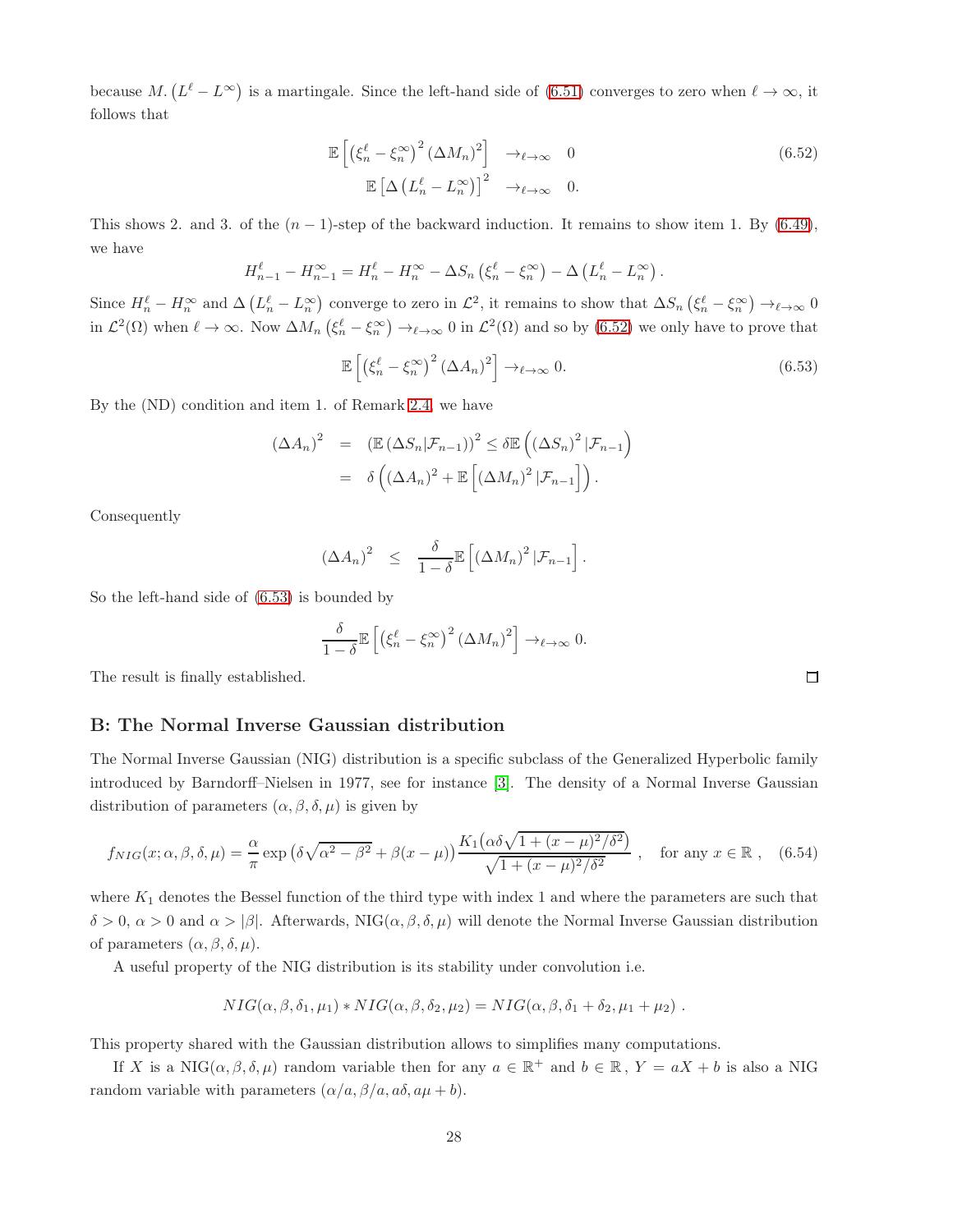The mean and the variance associated to a  $NIG(\alpha, \beta, \delta, \mu)$  random variable X are given by,

$$
\mathbb{E}X = \mu + \frac{\delta\beta}{\gamma}, \quad \text{Var}X = \frac{\delta\alpha^2}{\gamma^3}, \quad \text{with} \quad \gamma = \sqrt{\alpha^2 - \beta^2}.
$$
 (6.55)

The characteristic function of the NIG distribution is given by  $\exp(\Psi_{NIG})$  where  $\Psi_{NIG}$  verifies

$$
\Psi_{NIG}(u) = \log \mathbb{E} \left[ \exp(iuX) \right] = i\mu u + \delta(\sqrt{\alpha^2 - \beta^2} - \sqrt{\alpha^2 - (\beta + iu)^2}) \quad \text{for any} \quad u \in \mathbb{R} \; . \tag{6.56}
$$

The moment generating function of the NIG distribution is particularly simple,

<span id="page-29-5"></span>
$$
\kappa^{\Lambda}(z) = \kappa^{\Lambda}_{NIG}(z) = \log \mathbb{E}[\exp(zX)] = \mu z + \delta \left( \sqrt{\alpha^2 - \beta^2} - \sqrt{\alpha^2 - (\beta + z)^2} \right), \quad \text{for } Re(z) \in [-(\alpha + \beta); \alpha - \beta].
$$
\n(6.57)

The Lévy measure of the NIG distribution is given by

$$
F_{NIG}(dx) = e^{\beta x} \frac{\delta \alpha}{\pi |x|} K_1(\alpha |x|) dx \quad \text{for any } x \in \mathbb{R}.
$$
 (6.58)

Notice that the Lévy measure does not depend on parameter  $\mu$ .

ACKNOWLEDGEMENTS: The authors are grateful to the anonymous Referee for her\his stimulating remarks and comments which allowed them to considerably improve the first version of the paper.

The first named author was partially founded by Banca Intesa San Paolo. The research of the third named author was partially supported by the ANR Project MASTERIE 2010 BLAN-0121-01.

## <span id="page-29-2"></span>References

- <span id="page-29-3"></span>[1] Angelini, F. and Herzel., S. (2010). Explicit formulas for the minimal hedging strategy in a martingale case. Decisions in Economics and Finance Vol 33(1).
- <span id="page-29-6"></span>[2] Angelini, F. and Herzel., S. (2009). Measuring the error of dynamic hedging: a Laplace transform approach. Computational Finance Vol 12(2).
- [3] Barndorff-Nielsen, O.E. and Halgreen, C. (1977). Infinite divisibility of the hyperbolic and generalized inverse Gaussian distributions Zeitschrift für Wahrscheinlichkeitstheorie und verwandte Gebiete, Vol. 38, 309-312.
- [4] Barndorff-Nielsen, O.E. (1998). Processes of normal inverse Gaussian type, Finance and Stochastics 2, 41-68.
- <span id="page-29-0"></span>[5] Benth, F. E., Kallsen, J. and Meyer-Brandis, T. (2007). A non-Gaussian Ornstein-Uhlenbeck process for electricity spot price modeling and derivatives pricing, Applied Mathematical Finance, 14(2), 153-169.
- [6] Benth, F. E., Di Nunno, G., Løkka, A., Øksendal, B. and Proske, F. (2003). Explicit representation of the minimal variance portfolio in markets driven by Lévy processes. Conference on Applications of Malliavin Calculus in Finance (Rocquencourt, 2001). Mathematical Finance 13, no. 1, 55–72.
- <span id="page-29-4"></span><span id="page-29-1"></span>[7] Benth, F.E. and Saltyte-Benth, J. (2004). The normal inverse Gaussian distribution and spot price modeling in energy markets, International journal of theoretical and applied finance, Vol. 7(2), 177-192.
- [8] Bertsimas, D., Kogan, L. and Lo, A. W. (2001). Hedging derivative securities and incomplete markets: an  $\epsilon$ -arbitrage approach, Oper. Res. 49, no. 3.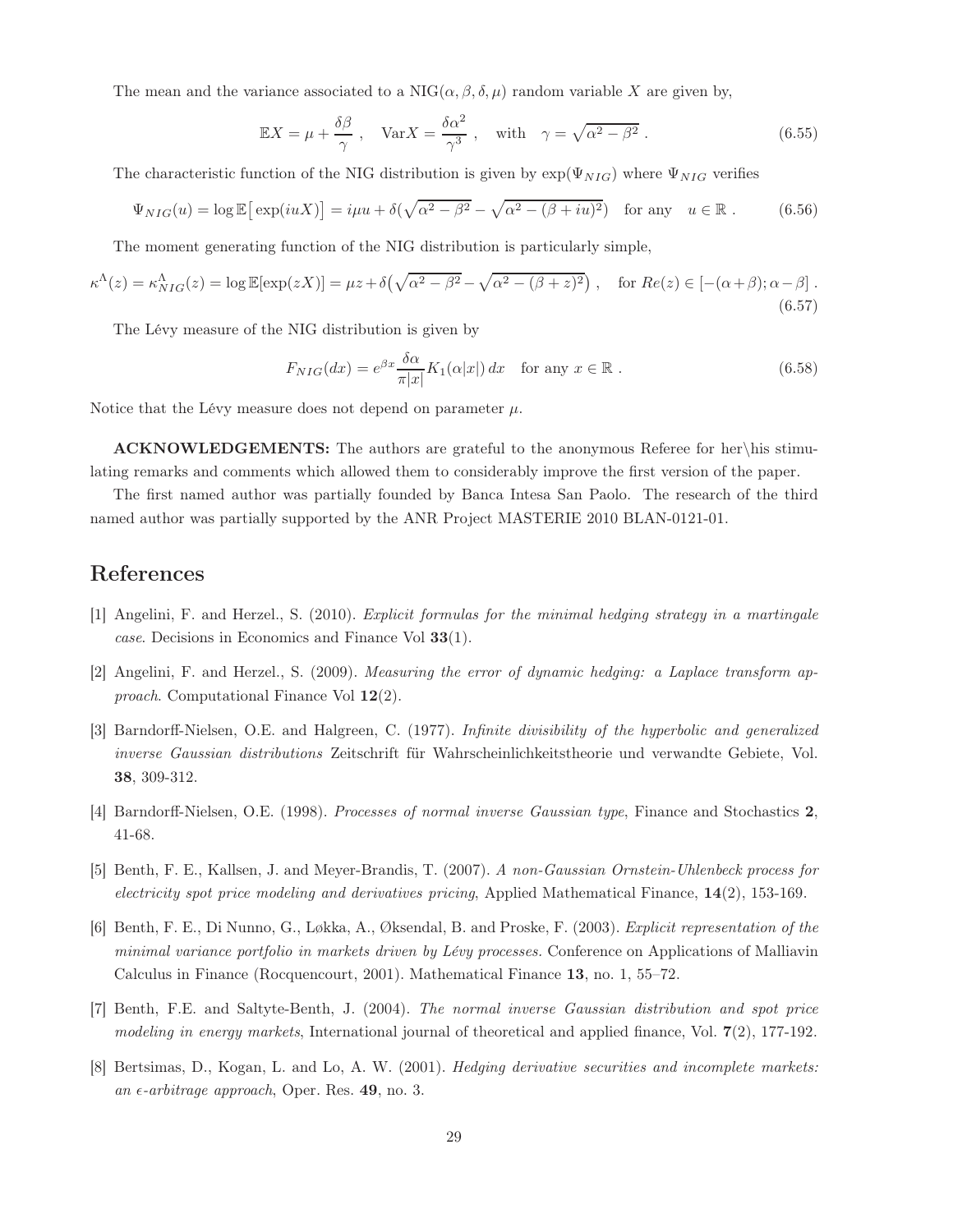- <span id="page-30-8"></span><span id="page-30-6"></span>[9] Cerny A. (2004). Dynamic Programming and Mean-Variance Hedging in Discrete Time, Applied Mathematical Finance  $11(1)$ , 1-25.
- <span id="page-30-2"></span>[10] Cerny A. (2007). Optimal Continuous-Time Hedging with Leptokurtic Returns, Mathematical Finance, Vol. 17(2), pp. 175-203.
- <span id="page-30-7"></span>[11]  $\check{C}$ ern $\hat{y}$ , A. and Kallsen, J. (2007). On the structure of general man-variance hedging strategies, The Annals of probability, Vol. 35 N. 4, 1479-1531.
- <span id="page-30-10"></span>[12]  $\check{C}$ ern $\hat{y}$ , A. and Kallsen, J. (2009). Hedging by sequential regressions revisited. Math. Finance 19, no. 4, 591–617.
- [13] Collet, J., Duwig D. and Oudjane N. (2006). Some non-Gaussian models for electricity spot prices, In Proceedings of the 9th International Conference on Probabilistic Methods Applied to Power Systems 2006.
- <span id="page-30-3"></span>[14] Cont, R. and Tankov, P. (2003). Financial modeling with Jump Processes Chapman & Hall / CRC Press.
- <span id="page-30-4"></span>[15] Cont, R., Tankov, P. and Voltchkova, E. (2007). Hedging with options in models with jumps. Stochastic analysis and applications, 197–217, Abel Symp., 2, Springer, Berlin.
- <span id="page-30-9"></span>[16] Cox, J. C., Ross, S. A. and Rubinstein, M. (1979). Option Pricing: A Simplified Approach. Journal of Financial Economics 7: 229-263.
- <span id="page-30-0"></span>[17] Denkl, S., Goy, M., Kallsen, J., Muhle-Karbe, J. and Pauwels, A. (2009). On the performance of deltahedging strategies in exponential Lévy models. Preprint.
- <span id="page-30-5"></span>[18] Duffie, D. and Richardson H.R. (1991). Mean-variance hedging in continuous time. Ann. Appl. Probab. 1, no. 1, 1–15.
- [19] Föllmer, H. and Schweizer, M. (1989). Hedging by Sequential Regression: An Introduction to the Mathematics of Option Trading. The ASTIN Bulletin 18, 147–160.
- [20] Föllmer, H. and Schweizer, M. (1991). Hedging of contingent claims under incomplete information. Applied stochastic analysis (London, 1989), 389-414, Stochastics Monogr., 5, Gordon and Breach, New York.
- <span id="page-30-12"></span><span id="page-30-11"></span>[21] Geiss, S. (2002). Quantitative approximation of certain stochastic integrals. Stoch. Stoch. Rep., 73(3- 4):241-270.
- <span id="page-30-13"></span>[22] Geiss, C. and Geiss, S. (2004). On approximation of a class of stochastic integrals and interpolation. Stoch. Stoch. Rep. 76, no. 4, 339–362.
- <span id="page-30-14"></span>[23] Geiss S. and Gobet E. (2011). Fractional smoothness and applications in finance. Preprint arXiv:1004.3577v1. To appear in AMAMEF book, G. Di Nunno and B. Øksendal Eds.
- <span id="page-30-1"></span>[24] Gobet, E. and Makhlouf, A. (2010). The tracking error rate of the Delta-Gamma hedging strategy. To appear: Mathematical finance. Available at http://hal.archives-ouvertes.fr/hal-00401182/fr/.
- [25] Gourieroux, C., Laurent, J.-P. and Pham, H. (1998). Mean-variance hedging and numéraire. Math. Finance 8, no. 3, 179–200.